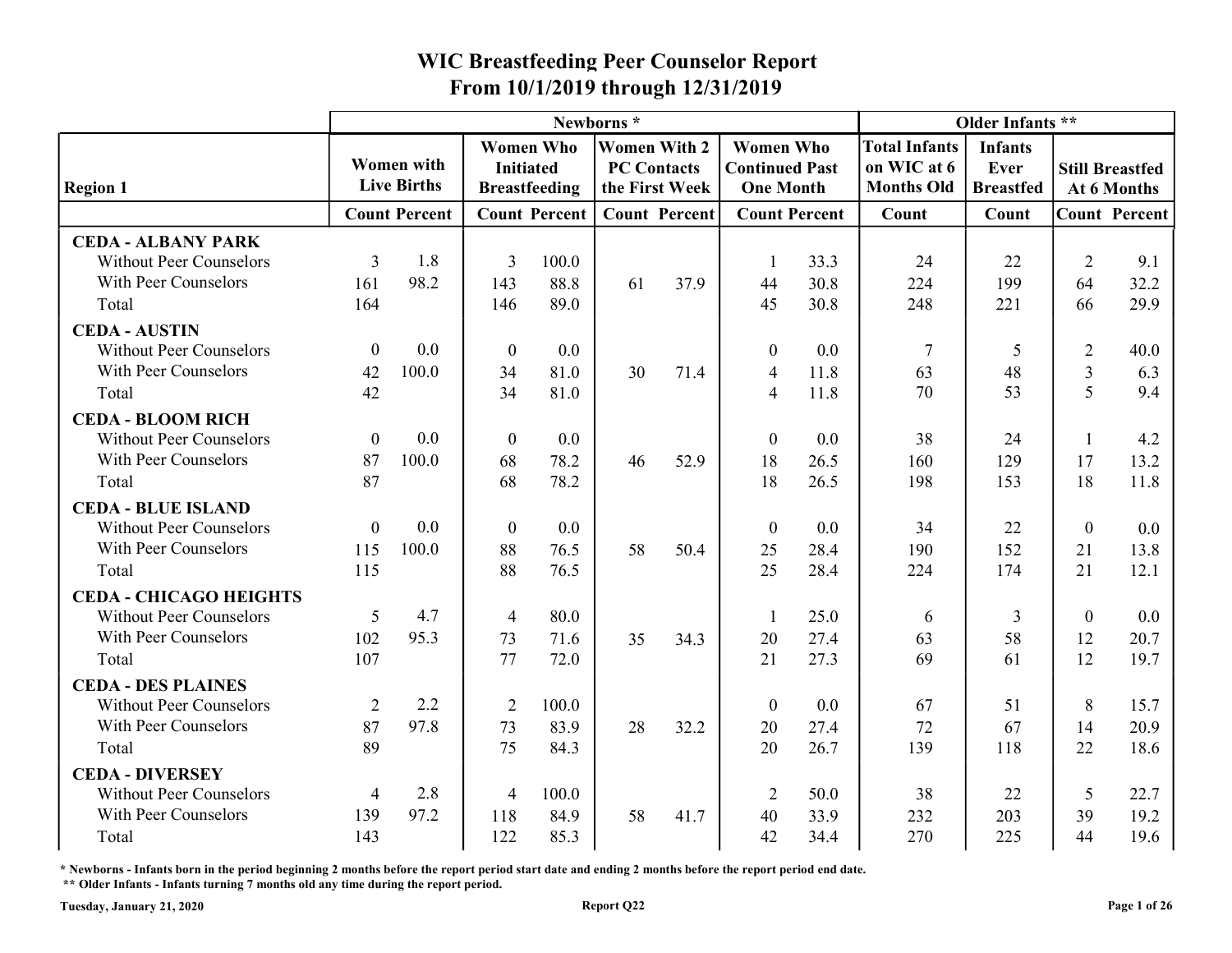|                                                                                  |                  |                                         |                                      |                      |                                           |                      | From 10/1/2019 through 12/31/2019                             |                      |                                                          |                                            |                |                                       |
|----------------------------------------------------------------------------------|------------------|-----------------------------------------|--------------------------------------|----------------------|-------------------------------------------|----------------------|---------------------------------------------------------------|----------------------|----------------------------------------------------------|--------------------------------------------|----------------|---------------------------------------|
|                                                                                  |                  |                                         |                                      |                      | Newborns*                                 |                      |                                                               |                      |                                                          | Older Infants **                           |                |                                       |
| <b>Region 1</b>                                                                  |                  | <b>Women with</b><br><b>Live Births</b> | <b>Women Who</b><br><b>Initiated</b> | <b>Breastfeeding</b> | <b>Women With 2</b><br><b>PC Contacts</b> | the First Week       | <b>Women Who</b><br><b>Continued Past</b><br><b>One Month</b> |                      | <b>Total Infants</b><br>on WIC at 6<br><b>Months Old</b> | <b>Infants</b><br>Ever<br><b>Breastfed</b> |                | <b>Still Breastfed</b><br>At 6 Months |
|                                                                                  |                  | <b>Count Percent</b>                    |                                      | <b>Count Percent</b> |                                           | <b>Count Percent</b> |                                                               | <b>Count Percent</b> | Count                                                    | Count                                      |                | <b>Count Percent</b>                  |
| <b>CEDA - EVANSTON</b><br><b>Without Peer Counselors</b><br>With Peer Counselors | $\Omega$<br>17   | 0.0<br>100.0                            | $\theta$<br>14                       | 0.0<br>82.4          | 11                                        | 64.7                 | $\boldsymbol{0}$<br>9                                         | 0.0<br>64.3          | 5<br>25                                                  | -5<br>25                                   | 4              | 20.0<br>16.0                          |
| Total                                                                            | 17               |                                         | 14                                   | 82.4                 |                                           |                      | 9                                                             | 64.3                 | 30                                                       | 30                                         | 5              | 16.7                                  |
| <b>CEDA - HANOVER PARK</b>                                                       |                  |                                         |                                      |                      |                                           |                      |                                                               |                      |                                                          |                                            |                |                                       |
| <b>Without Peer Counselors</b>                                                   | 6                | 8.8                                     | 5                                    | 83.3                 |                                           |                      |                                                               | 20.0                 | 51                                                       | 39                                         | 11             | 28.2                                  |
| With Peer Counselors                                                             | 62               | 91.2                                    | 55                                   | 88.7                 | 25                                        | 40.3                 | 12                                                            | 21.8                 | 46                                                       | 43                                         |                | 16.3                                  |
| Total                                                                            | 68               |                                         | 60                                   | 88.2                 |                                           |                      | 13                                                            | 21.7                 | 97                                                       | 82                                         | 18             | 22.0                                  |
| <b>CEDA - HARVEY</b>                                                             |                  |                                         |                                      |                      |                                           |                      |                                                               |                      |                                                          |                                            |                |                                       |
| <b>Without Peer Counselors</b>                                                   | $\Omega$         | 0.0                                     | $\theta$                             | 0.0                  |                                           |                      | $\theta$                                                      | 0.0                  | 23                                                       | 10                                         |                | 10.0                                  |
| With Peer Counselors<br>Total                                                    | 164<br>164       | 100.0                                   | 102<br>102                           | 62.2<br>62.2         | 96                                        | 58.5                 | 25<br>25                                                      | 24.5<br>24.5         | 197<br>220                                               | 115<br>125                                 | 15<br>16       | 13.0<br>12.8                          |
| <b>CEDA - HOWARD</b>                                                             |                  |                                         |                                      |                      |                                           |                      |                                                               |                      |                                                          |                                            |                |                                       |
| <b>Without Peer Counselors</b>                                                   | $\boldsymbol{0}$ | 0.0                                     | $\boldsymbol{0}$                     | $0.0\,$              |                                           |                      | $\boldsymbol{0}$                                              | 0.0                  | 15                                                       | 10                                         | $\overline{2}$ | 20.0                                  |
| With Peer Counselors                                                             | 107              | 100.0                                   | 83                                   | 77.6                 | 36                                        | 33.6                 | 27                                                            | 32.5                 | 130                                                      | 100                                        | 38             | 38.0                                  |
| Total                                                                            | 107              |                                         | 83                                   | 77.6                 |                                           |                      | 27                                                            | 32.5                 | 145                                                      | 110                                        | 40             | 36.4                                  |
| <b>CEDA - IRVING PARK</b>                                                        |                  |                                         |                                      |                      |                                           |                      |                                                               |                      |                                                          |                                            |                |                                       |
| <b>Without Peer Counselors</b>                                                   |                  | 0.7                                     | $\theta$                             | $0.0\,$              |                                           |                      | $\boldsymbol{0}$                                              | 0.0                  | 35                                                       | 23                                         | 2              | 8.7                                   |
| With Peer Counselors                                                             | 139              | 99.3                                    | 119                                  | 85.6                 | 63                                        | 45.3                 | 38                                                            | 31.9                 | 159                                                      | 124                                        | 25             | 20.2                                  |
| Total                                                                            | 140              |                                         | 119                                  | 85.0                 |                                           |                      | 38                                                            | 31.9                 | 194                                                      | 147                                        | 27             | 18.4                                  |
| <b>CEDA - MAYWOOD</b>                                                            |                  |                                         |                                      |                      |                                           |                      |                                                               |                      |                                                          |                                            |                |                                       |
| <b>Without Peer Counselors</b>                                                   | 2                | 1.5                                     | 2                                    | 100.0                |                                           |                      | $\boldsymbol{0}$                                              | 0.0                  | 16                                                       | 12                                         | 3              | 25.0                                  |
| With Peer Counselors                                                             | 132              | 98.5                                    | 107                                  | 81.1                 | 50                                        | 37.9                 | 29                                                            | 27.1                 | 200                                                      | 178                                        | 39             | 21.9                                  |
| Total                                                                            | 134              |                                         | 109                                  | 81.3                 |                                           |                      | 29                                                            | 26.6                 | 216                                                      | 190                                        | 42             | 22.1                                  |
| <b>CEDA - MORTON GROVE</b>                                                       |                  |                                         |                                      |                      |                                           |                      |                                                               |                      |                                                          |                                            |                |                                       |
| <b>Without Peer Counselors</b>                                                   | $\boldsymbol{0}$ | 0.0                                     | $\theta$                             | $0.0\,$              |                                           |                      | $\theta$                                                      | 0.0                  | 5                                                        | 3                                          |                | 33.3                                  |
| With Peer Counselors                                                             | 47               | 100.0                                   | 40                                   | 85.1                 | 14                                        | 29.8                 | 17                                                            | 42.5                 | 56                                                       | 46                                         | 11             | 23.9                                  |
| Total                                                                            | 47               |                                         | 40                                   | 85.1                 |                                           |                      | 17                                                            | 42.5                 | 61                                                       | 49                                         | 12             | 24.5                                  |

\* Newborns - Infants born in the period beginning 2 months before the report period start date and ending 2 months before the report period end date.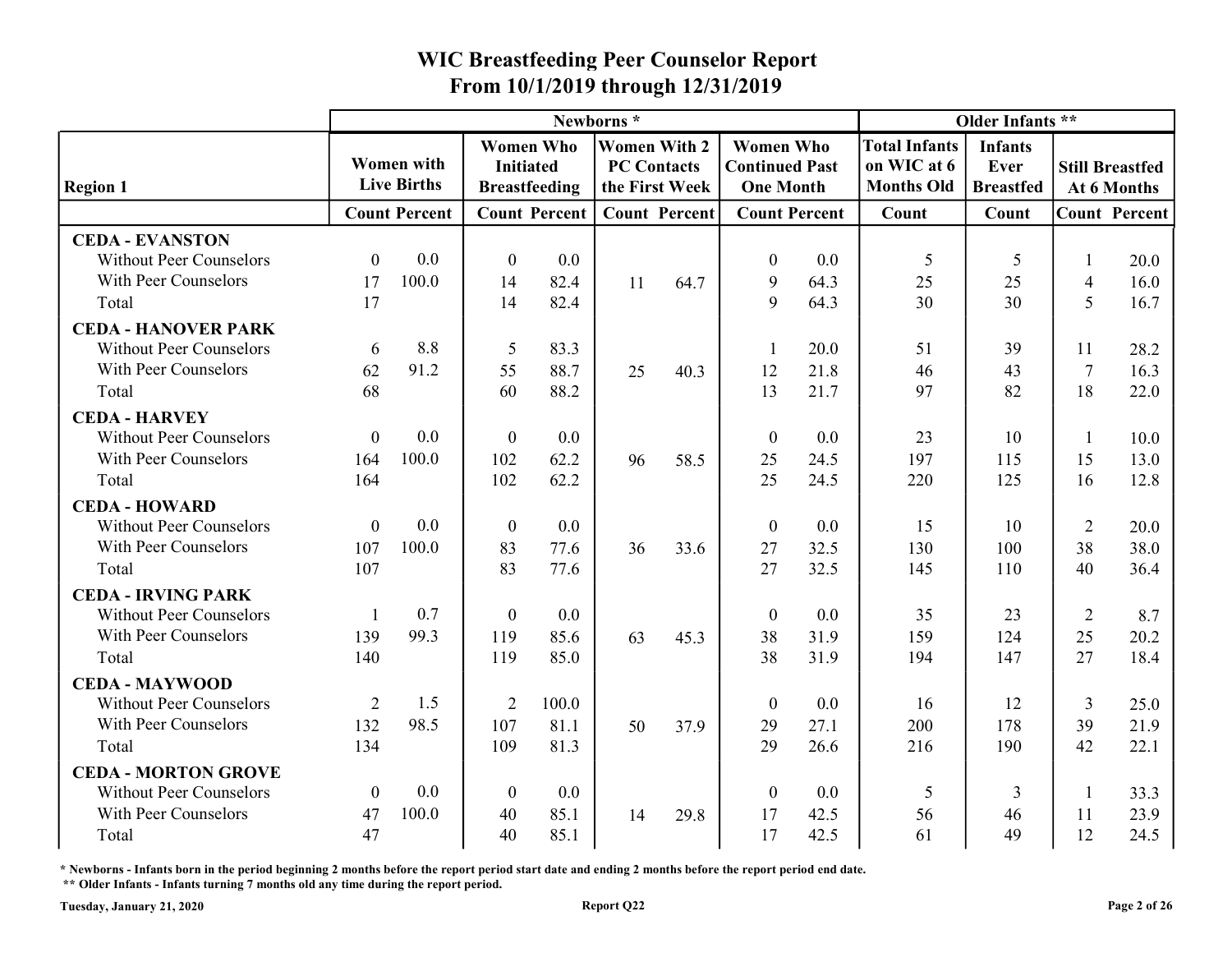|                                                          |          |                                         |                  |                                          |                                                             |      | From 10/1/2019 through 12/31/2019                             |                      |                                                          |                                            |                |                                       |
|----------------------------------------------------------|----------|-----------------------------------------|------------------|------------------------------------------|-------------------------------------------------------------|------|---------------------------------------------------------------|----------------------|----------------------------------------------------------|--------------------------------------------|----------------|---------------------------------------|
|                                                          |          |                                         |                  |                                          | Newborns*                                                   |      |                                                               |                      |                                                          | Older Infants **                           |                |                                       |
| <b>Region 1</b>                                          |          | <b>Women with</b><br><b>Live Births</b> | <b>Initiated</b> | <b>Women Who</b><br><b>Breastfeeding</b> | <b>Women With 2</b><br><b>PC Contacts</b><br>the First Week |      | <b>Women Who</b><br><b>Continued Past</b><br><b>One Month</b> |                      | <b>Total Infants</b><br>on WIC at 6<br><b>Months Old</b> | <b>Infants</b><br>Ever<br><b>Breastfed</b> |                | <b>Still Breastfed</b><br>At 6 Months |
|                                                          |          | <b>Count Percent</b>                    |                  | <b>Count Percent</b>                     | <b>Count Percent</b>                                        |      |                                                               | <b>Count Percent</b> | Count                                                    | Count                                      |                | <b>Count Percent</b>                  |
| <b>CEDA - MOUNT PROSPECT</b>                             |          |                                         |                  |                                          |                                                             |      |                                                               |                      |                                                          |                                            |                |                                       |
| <b>Without Peer Counselors</b>                           | 20       | 74.1                                    | 20               | 100.0                                    |                                                             |      |                                                               | 20.0                 | 12                                                       | 11                                         | $\overline{4}$ | 36.4                                  |
| With Peer Counselors                                     | 7        | 25.9                                    | -7               | 100.0                                    |                                                             | 14.3 |                                                               | 14.3                 | 40                                                       | 38                                         | 11             | 28.9                                  |
| Total                                                    | 27       |                                         | 27               | 100.0                                    |                                                             |      | -5                                                            | 18.5                 | 52                                                       | 49                                         | 15             | 30.6                                  |
| <b>CEDA - OAK LAWN</b>                                   |          |                                         |                  |                                          |                                                             |      |                                                               |                      |                                                          |                                            |                |                                       |
| <b>Without Peer Counselors</b>                           | 3        | 1.1                                     | 3                | 100.0                                    |                                                             |      | 2                                                             | 66.7                 | 86                                                       | 65                                         | 7              | 10.8                                  |
| With Peer Counselors                                     | 275      | 98.9                                    | 214              | 77.8                                     | 108                                                         | 39.3 | 43                                                            | 20.1                 | 261<br>347                                               | 213<br>278                                 | 35<br>42       | 16.4                                  |
| Total                                                    | 278      |                                         | 217              | 78.1                                     |                                                             |      | 45                                                            | 20.7                 |                                                          |                                            |                | 15.1                                  |
| <b>CEDA - OAK PARK</b><br><b>Without Peer Counselors</b> |          | 0.8                                     |                  |                                          |                                                             |      |                                                               |                      |                                                          |                                            |                |                                       |
| With Peer Counselors                                     | 125      | 99.2                                    | 92               | 100.0<br>73.6                            | 86                                                          | 68.8 | 27                                                            | 100.0<br>29.3        | 28<br>189                                                | 16<br>138                                  | 21             | 6.3<br>15.2                           |
| Total                                                    | 126      |                                         | 93               | 73.8                                     |                                                             |      | 28                                                            | 30.1                 | 217                                                      | 154                                        | 22             | 14.3                                  |
| <b>CEDA - ROLLING MEADOWS</b>                            |          |                                         |                  |                                          |                                                             |      |                                                               |                      |                                                          |                                            |                |                                       |
| <b>Without Peer Counselors</b>                           | 5        | 12.8                                    | $\overline{4}$   | 80.0                                     |                                                             |      |                                                               | 25.0                 | 28                                                       | 21                                         | $\mathfrak{Z}$ | 14.3                                  |
| With Peer Counselors                                     | 34       | 87.2                                    | 33               | 97.1                                     | $\tau$                                                      | 20.6 | 10                                                            | 30.3                 | 44                                                       | 41                                         | $\overline{4}$ | 9.8                                   |
| Total                                                    | 39       |                                         | 37               | 94.9                                     |                                                             |      | 11                                                            | 29.7                 | 72                                                       | 62                                         | $\tau$         | 11.3                                  |
| <b>CEDA - SUMMIT</b>                                     |          |                                         |                  |                                          |                                                             |      |                                                               |                      |                                                          |                                            |                |                                       |
| <b>Without Peer Counselors</b>                           | $\theta$ | 0.0                                     | $\theta$         | $0.0\,$                                  |                                                             |      | $\boldsymbol{0}$                                              | 0.0                  | 6                                                        |                                            | $\theta$       | 0.0                                   |
| With Peer Counselors                                     | 75       | 100.0                                   | 60               | 80.0                                     | 24                                                          | 32.0 | 26                                                            | 43.3                 | 93                                                       | 72                                         | 14             | 19.4                                  |
| Total                                                    | 75       |                                         | 60               | 80.0                                     |                                                             |      | 26                                                            | 43.3                 | 99                                                       | 75                                         | 14             | 18.7                                  |
| <b>CEDA - WHEELING</b>                                   |          |                                         |                  |                                          |                                                             |      |                                                               |                      |                                                          |                                            |                |                                       |
| <b>Without Peer Counselors</b>                           | $\theta$ | 0.0                                     | $\theta$         | 0.0                                      |                                                             |      | $\boldsymbol{0}$                                              | 0.0                  | 13                                                       | 11                                         | 4              | 36.4                                  |
| With Peer Counselors                                     | 26       | 100.0                                   | 26               | 100.0                                    | 8                                                           | 30.8 |                                                               | 15.4                 | 14                                                       | 12                                         | 3              | 25.0                                  |
| Total                                                    | 26       |                                         | 26               | 100.0                                    |                                                             |      |                                                               | 15.4                 | 27                                                       | 23                                         | $\mathcal{I}$  | 30.4                                  |
| <b>Total - CEDA</b>                                      |          |                                         |                  |                                          |                                                             |      |                                                               |                      |                                                          |                                            |                |                                       |
| <b>Without Peer Counselors</b>                           | 52       | 2.6                                     | 48               | 92.3                                     |                                                             |      | 13                                                            | 27.1                 | 537                                                      | 378                                        | 58             | 15.3                                  |
| With Peer Counselors                                     | 1943     | 97.4                                    | 1549             | 79.7                                     | 845                                                         | 43.5 | 439                                                           | 28.3                 | 2458                                                     | 2001                                       | 397            | 19.8                                  |
| Total                                                    | 1995     |                                         | 1597             | 80.1                                     |                                                             |      | 452                                                           | 28.3                 | 2995                                                     | 2379                                       | 455            | 19.1                                  |

\* Newborns - Infants born in the period beginning 2 months before the report period start date and ending 2 months before the report period end date.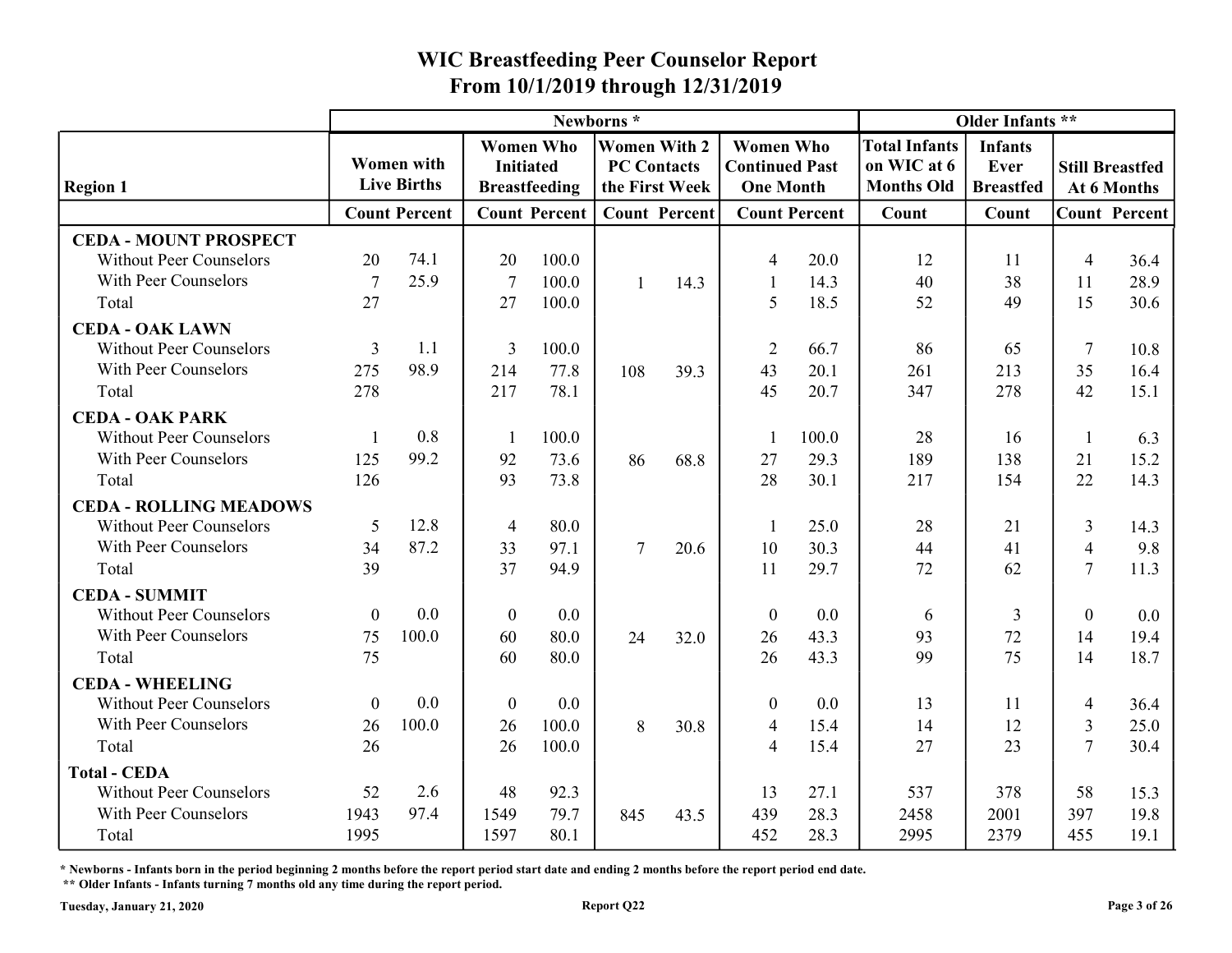|                                          |          |                                         |                  |                      | Newborns*                            |                      |                                           |              |                                  | Older Infants **         |                |                                       |
|------------------------------------------|----------|-----------------------------------------|------------------|----------------------|--------------------------------------|----------------------|-------------------------------------------|--------------|----------------------------------|--------------------------|----------------|---------------------------------------|
|                                          |          |                                         | <b>Women Who</b> |                      | <b>Women With 2</b>                  |                      | <b>Women Who</b>                          |              | <b>Total Infants</b>             | <b>Infants</b>           |                |                                       |
| <b>Region 1</b>                          |          | <b>Women</b> with<br><b>Live Births</b> | <b>Initiated</b> | <b>Breastfeeding</b> | <b>PC Contacts</b><br>the First Week |                      | <b>Continued Past</b><br><b>One Month</b> |              | on WIC at 6<br><b>Months Old</b> | Ever<br><b>Breastfed</b> |                | <b>Still Breastfed</b><br>At 6 Months |
|                                          |          | <b>Count Percent</b>                    |                  | <b>Count Percent</b> |                                      | <b>Count Percent</b> | <b>Count Percent</b>                      |              | Count                            | Count                    |                | <b>Count Percent</b>                  |
| <b>Total - MILE SQUARE HEALTH CENTER</b> |          |                                         |                  |                      |                                      |                      |                                           |              |                                  |                          |                |                                       |
| <b>Without Peer Counselors</b>           | $\sim$   | 6.7                                     | $\overline{0}$   | 0.0                  |                                      |                      | $\boldsymbol{0}$                          | 0.0          | 20                               | 8                        | $\Omega$       | 0.0                                   |
| With Peer Counselors                     | 70       | 93.3                                    | 48               | 68.6                 | 29                                   | 41.4                 | 16                                        | 33.3         | 53                               | 42                       | 7              | 16.7                                  |
| Total                                    | 75       |                                         | 48               | 64.0                 |                                      |                      | 16                                        | 33.3         | 73                               | 50                       | $\tau$         | 14.0                                  |
| <b>KOMED HOLMAN</b>                      |          |                                         |                  |                      |                                      |                      |                                           |              |                                  |                          |                |                                       |
| <b>Without Peer Counselors</b>           | 15       | 26.8                                    | 10               | 66.7                 |                                      |                      | 2                                         | 20.0         | 55                               | 43                       |                | 2.3                                   |
| With Peer Counselors                     | 41       | 73.2                                    | 29               | 70.7                 | 21                                   | 51.2                 | 7                                         | 24.1         | 43                               | 38                       | 9              | 23.7                                  |
| Total                                    | 56       |                                         | 39               | 69.6                 |                                      |                      | 9                                         | 23.1         | 98                               | 81                       | 10             | 12.3                                  |
| <b>LOUISE LANDAU HEALTH CENTER</b>       |          |                                         |                  |                      |                                      |                      |                                           |              |                                  |                          |                |                                       |
| <b>Without Peer Counselors</b>           | 9        | 23.7                                    | 5                | 55.6                 |                                      |                      |                                           | 20.0         | 49                               | 38                       |                | 18.4                                  |
| With Peer Counselors<br>Total            | 29<br>38 | 76.3                                    | 23<br>28         | 79.3<br>73.7         | 11                                   | 37.9                 | 3                                         | 13.0<br>14.3 | 15<br>64                         | 12<br>50                 | 8              | 8.3<br>16.0                           |
| <b>NEAR NORTH HS - KOSTNER</b>           |          |                                         |                  |                      |                                      |                      |                                           |              |                                  |                          |                |                                       |
| <b>Without Peer Counselors</b>           | 12       | 17.9                                    | -11              | 91.7                 |                                      |                      | 3                                         | 27.3         | 50                               | 43                       | 7              | 16.3                                  |
| With Peer Counselors                     | 55       | 82.1                                    | 50               | 90.9                 | 26                                   | 47.3                 | 15                                        | 30.0         | 61                               | 57                       | 9              | 15.8                                  |
| Total                                    | 67       |                                         | 61               | 91.0                 |                                      |                      | 18                                        | 29.5         | 111                              | 100                      | 16             | 16.0                                  |
| <b>NEAR NORTH SUNNYSIDE HLTH CNTR</b>    |          |                                         |                  |                      |                                      |                      |                                           |              |                                  |                          |                |                                       |
| <b>Without Peer Counselors</b>           | 5        | 20.0                                    | -5               | 100.0                |                                      |                      | 2                                         | 40.0         | 45                               | 38                       | 5              | 13.2                                  |
| With Peer Counselors                     | 20       | 80.0                                    | 17               | 85.0                 | 8                                    | 40.0                 | 7                                         | 41.2         | 3                                | 3                        | $\overline{0}$ | 0.0                                   |
| Total                                    | 25       |                                         | 22               | 88.0                 |                                      |                      | 9                                         | 40.9         | 48                               | 41                       | 5              | 12.2                                  |
| WINFIELD MOODY HEALTH CENTER             |          |                                         |                  |                      |                                      |                      |                                           |              |                                  |                          |                |                                       |
| <b>Without Peer Counselors</b>           |          | 18.9                                    | 6                | 85.7                 |                                      |                      | $\overline{0}$                            | 0.0          | 34                               | 25                       | 5              | 20.0                                  |
| With Peer Counselors                     | 30       | 81.1                                    | 26               | 86.7                 | 15                                   | 50.0                 | 8                                         | 30.8         | 27                               | 22                       | 3              | 13.6                                  |
| Total                                    | 37       |                                         | 32               | 86.5                 |                                      |                      | 8                                         | 25.0         | 61                               | 47                       | 8              | 17.0                                  |
| <b>Total - NEAR NORTH HLTH SERVICES</b>  |          |                                         |                  |                      |                                      |                      |                                           |              |                                  |                          |                |                                       |
| <b>Without Peer Counselors</b>           | 48       | 21.5                                    | 37               | 77.1                 |                                      |                      | 8                                         | 21.6         | 233                              | 187                      | 25             | 13.4                                  |
| With Peer Counselors                     | 175      | 78.5                                    | 145              | 82.9                 | 81                                   | 46.3                 | 40                                        | 27.6         | 149                              | 132                      | 22             | 16.7                                  |
| Total                                    | 223      |                                         | 182              | 81.6                 |                                      |                      | 48                                        | 26.4         | 382                              | 319                      | 47             | 14.7                                  |

\* Newborns - Infants born in the period beginning 2 months before the report period start date and ending 2 months before the report period end date.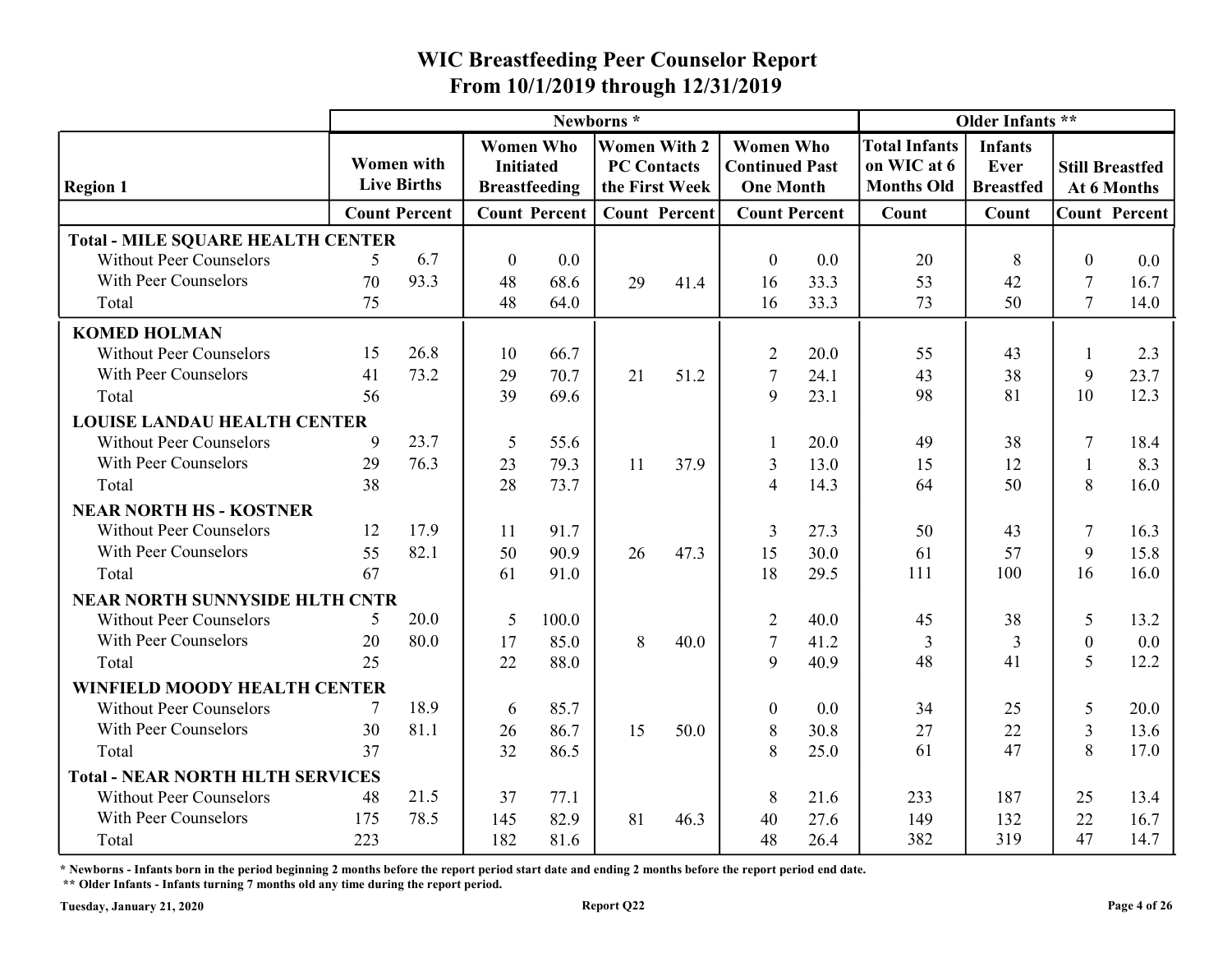|                                          |                |                                  |                                      |                      |                                                             |      | From 10/1/2019 through 12/31/2019                             |                      |                                                          |                                                   |                |                                       |
|------------------------------------------|----------------|----------------------------------|--------------------------------------|----------------------|-------------------------------------------------------------|------|---------------------------------------------------------------|----------------------|----------------------------------------------------------|---------------------------------------------------|----------------|---------------------------------------|
|                                          |                |                                  |                                      |                      | Newborns*                                                   |      |                                                               |                      |                                                          | Older Infants **                                  |                |                                       |
| <b>Region 1</b>                          |                | Women with<br><b>Live Births</b> | <b>Women Who</b><br><b>Initiated</b> | <b>Breastfeeding</b> | <b>Women With 2</b><br><b>PC Contacts</b><br>the First Week |      | <b>Women Who</b><br><b>Continued Past</b><br><b>One Month</b> |                      | <b>Total Infants</b><br>on WIC at 6<br><b>Months Old</b> | <b>Infants</b><br><b>Ever</b><br><b>Breastfed</b> |                | <b>Still Breastfed</b><br>At 6 Months |
|                                          |                | <b>Count Percent</b>             |                                      | <b>Count Percent</b> | <b>Count Percent</b>                                        |      |                                                               | <b>Count Percent</b> | Count                                                    | Count                                             |                | <b>Count Percent</b>                  |
| <b>Total - ROSELAND WIC CTR</b>          |                |                                  |                                      |                      |                                                             |      |                                                               |                      |                                                          |                                                   |                |                                       |
| <b>Without Peer Counselors</b>           | 28             | 23.7                             | 11                                   | 39.3                 |                                                             |      |                                                               | 9.1                  | 130                                                      | 58                                                |                | 1.7                                   |
| With Peer Counselors                     | 90             | 76.3                             | 70                                   | 77.8                 | 11                                                          | 12.2 | 18                                                            | 25.7                 | 75                                                       | 58                                                | 5              | 8.6                                   |
| Total                                    | 118            |                                  | 81                                   | 68.6                 |                                                             |      | 19                                                            | 23.5                 | 205                                                      | 116                                               | 6              | 5.2                                   |
| <b>Total - STICKNEY PUBLIC HLTH DIST</b> |                |                                  |                                      |                      |                                                             |      |                                                               |                      |                                                          |                                                   |                |                                       |
| <b>Without Peer Counselors</b>           | 2              | 7.4                              | $\overline{2}$                       | 100.0                |                                                             |      | $\boldsymbol{0}$                                              | 0.0                  | 19                                                       | 15                                                |                | 6.7                                   |
| With Peer Counselors                     | 25             | 92.6                             | 21                                   | 84.0                 | 6                                                           | 24.0 | -7                                                            | 33.3                 | 24                                                       | 20                                                | 5              | 25.0                                  |
| Total                                    | 27             |                                  | 23                                   | 85.2                 |                                                             |      | $\overline{7}$                                                | 30.4                 | 43                                                       | 35                                                | 6              | 17.1                                  |
| TCA HEALTH, INC. - 71ST STREET           |                |                                  |                                      |                      |                                                             |      |                                                               |                      |                                                          |                                                   |                |                                       |
| <b>Without Peer Counselors</b>           |                | 1.7                              | $\bf{0}$                             | 0.0                  |                                                             |      | $\Omega$                                                      | 0.0                  | 57                                                       | 39                                                |                | 2.6                                   |
| With Peer Counselors                     | 59             | 98.3                             | 36                                   | 61.0                 | 48                                                          | 81.4 | 12                                                            | 33.3                 | 76                                                       | 53                                                | 8              | 15.1                                  |
| Total                                    | 60             |                                  | 36                                   | 60.0                 |                                                             |      | 12                                                            | 33.3                 | 133                                                      | 92                                                | 9              | 9.8                                   |
| TCA HEALTH, INC. - E. 130TH ST           |                |                                  |                                      |                      |                                                             |      |                                                               |                      |                                                          |                                                   |                |                                       |
| <b>Without Peer Counselors</b>           | $\overline{0}$ | 0.0                              | $\overline{0}$                       | $0.0\,$              |                                                             |      | $\boldsymbol{0}$                                              | 0.0                  | 23                                                       | 5                                                 | $\mathbf{0}$   | 0.0                                   |
| With Peer Counselors                     | 16             | 100.0                            | 12                                   | 75.0                 | 13                                                          | 81.3 | $\overline{2}$                                                | 16.7                 | 61                                                       | 32                                                | 4              | 12.5                                  |
| Total                                    | 16             |                                  | 12                                   | 75.0                 |                                                             |      | 2                                                             | 16.7                 | 84                                                       | 37                                                | $\overline{4}$ | 10.8                                  |
| TCA HEALTH, INC.-COTTAGE GROVE           |                |                                  |                                      |                      |                                                             |      |                                                               |                      |                                                          |                                                   |                |                                       |
| <b>Without Peer Counselors</b>           | $\Omega$       | 0.0                              | $\theta$                             | $0.0\,$              |                                                             |      | $\boldsymbol{0}$                                              | 0.0                  | 51                                                       | 28                                                |                | 3.6                                   |
| With Peer Counselors                     | 71             | 100.0                            | 49                                   | 69.0                 | 57                                                          | 80.3 | 20                                                            | 40.8                 | 71                                                       | 48                                                | 8              | 16.7                                  |
| Total                                    | 71             |                                  | 49                                   | 69.0                 |                                                             |      | 20                                                            | 40.8                 | 122                                                      | 76                                                | 9              | 11.8                                  |
| <b>Total - THE CLINIC IN ALTGELD</b>     |                |                                  |                                      |                      |                                                             |      |                                                               |                      |                                                          |                                                   |                |                                       |
| <b>Without Peer Counselors</b>           |                | 0.7                              | $\bf{0}$                             | $0.0\,$              |                                                             |      | $\boldsymbol{0}$                                              | 0.0                  | 131                                                      | 72                                                | 2              | 2.8                                   |
| With Peer Counselors                     | 146            | 99.3                             | 97                                   | 66.4                 | 118                                                         | 80.8 | 34                                                            | 35.1                 | 208                                                      | 133                                               | 20             | 15.0                                  |
| Total                                    | 147            |                                  | 97                                   | 66.0                 |                                                             |      | 34                                                            | 35.1                 | 339                                                      | 205                                               | 22             | 10.7                                  |

\* Newborns - Infants born in the period beginning 2 months before the report period start date and ending 2 months before the report period end date.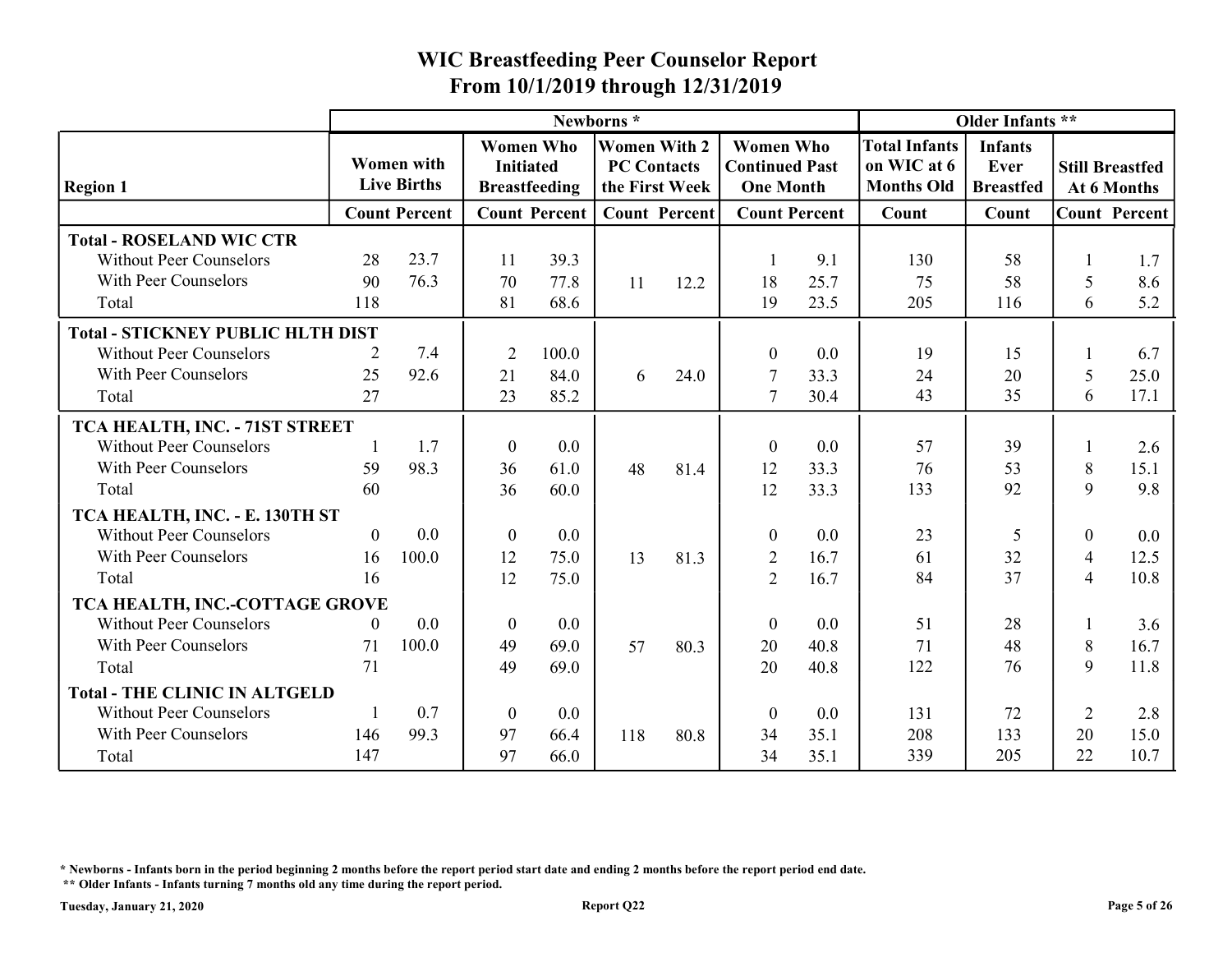|                                      |                |                                         |                  |                                          |                                    |                      | <b>WIC Breastfeeding Peer Counselor Report</b>                |     |                                                          |                                            |                                       |              |
|--------------------------------------|----------------|-----------------------------------------|------------------|------------------------------------------|------------------------------------|----------------------|---------------------------------------------------------------|-----|----------------------------------------------------------|--------------------------------------------|---------------------------------------|--------------|
|                                      |                |                                         |                  |                                          |                                    |                      | From 10/1/2019 through 12/31/2019                             |     |                                                          |                                            |                                       |              |
|                                      |                |                                         |                  |                                          | Newborns*                          |                      |                                                               |     |                                                          | Older Infants **                           |                                       |              |
| <b>Region 1</b>                      |                | <b>Women with</b><br><b>Live Births</b> | <b>Initiated</b> | <b>Women Who</b><br><b>Breastfeeding</b> | Women With 2<br><b>PC Contacts</b> | the First Week       | <b>Women Who</b><br><b>Continued Past</b><br><b>One Month</b> |     | <b>Total Infants</b><br>on WIC at 6<br><b>Months Old</b> | <b>Infants</b><br>Ever<br><b>Breastfed</b> | <b>Still Breastfed</b><br>At 6 Months |              |
|                                      |                | <b>Count Percent</b>                    |                  | <b>Count Percent</b>                     |                                    | <b>Count Percent</b> | <b>Count Percent</b>                                          |     | Count                                                    | Count                                      | Count Percent                         |              |
|                                      |                |                                         |                  |                                          |                                    |                      |                                                               |     |                                                          |                                            |                                       |              |
| <b>WELL CHILD VNA ELGIN</b>          |                |                                         |                  | 0.0                                      |                                    |                      | $\theta$                                                      | 0.0 |                                                          |                                            | $\theta$                              | 0.0          |
| <b>Without Peer Counselors</b>       | $\overline{0}$ | 0.0                                     | $\overline{0}$   |                                          |                                    |                      |                                                               |     | 21                                                       | 17                                         | 4                                     | 23.5         |
| With Peer Counselors                 | 29             | 100.0                                   | 29               | 100.0                                    | 17                                 | 58.6                 | $\overline{2}$                                                | 6.9 |                                                          |                                            |                                       |              |
| Total                                | 29             |                                         | 29               | 100.0                                    |                                    |                      | $\overline{2}$                                                | 6.9 | 22                                                       | 18                                         | $\overline{4}$                        | 22.2         |
| <b>Total - WELL CHILD CONFERENCE</b> |                |                                         |                  |                                          |                                    |                      |                                                               |     |                                                          |                                            |                                       |              |
| <b>Without Peer Counselors</b>       | $\theta$       | 0.0                                     | $\theta$         | 0.0                                      |                                    |                      | $\Omega$                                                      | 0.0 |                                                          |                                            | $\overline{0}$                        | 0.0          |
| With Peer Counselors<br>Total        | 29<br>29       | 100.0                                   | 29<br>29         | 100.0<br>100.0                           | 17                                 | 58.6                 | 2                                                             | 6.9 | 21<br>22                                                 | 17<br>18                                   | $\overline{4}$                        | 23.5<br>22.2 |

\* Newborns - Infants born in the period beginning 2 months before the report period start date and ending 2 months before the report period end date.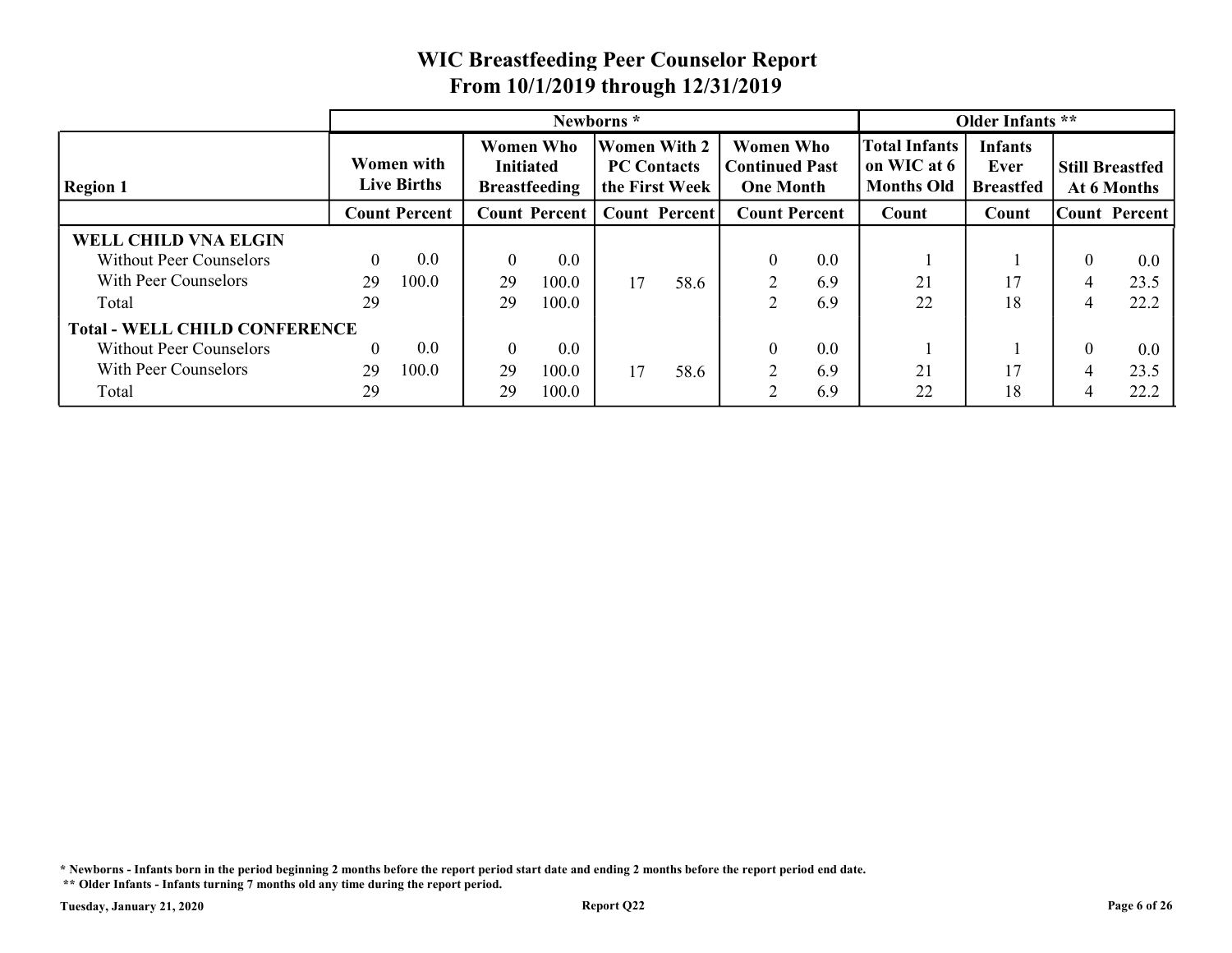|                                                               |     |                                  |                                                              |              | Newborns*                                                   |      |                                                               |                      |                                                          | Older Infants **                           |          |                                       |
|---------------------------------------------------------------|-----|----------------------------------|--------------------------------------------------------------|--------------|-------------------------------------------------------------|------|---------------------------------------------------------------|----------------------|----------------------------------------------------------|--------------------------------------------|----------|---------------------------------------|
| <b>Region 2</b>                                               |     | Women with<br><b>Live Births</b> | <b>Women Who</b><br><b>Initiated</b><br><b>Breastfeeding</b> |              | <b>Women With 2</b><br><b>PC Contacts</b><br>the First Week |      | <b>Women Who</b><br><b>Continued Past</b><br><b>One Month</b> |                      | <b>Total Infants</b><br>on WIC at 6<br><b>Months Old</b> | <b>Infants</b><br>Ever<br><b>Breastfed</b> |          | <b>Still Breastfed</b><br>At 6 Months |
|                                                               |     | <b>Count Percent</b>             | <b>Count Percent</b>                                         |              | <b>Count Percent</b>                                        |      |                                                               | <b>Count Percent</b> | Count                                                    | Count                                      |          | <b>Count Percent</b>                  |
| <b>Total - BOONE COUNTY HEALTH DEPARTMEN</b>                  |     |                                  |                                                              |              |                                                             |      |                                                               |                      |                                                          |                                            |          |                                       |
| <b>Without Peer Counselors</b>                                | 15  | 44.1                             | 12                                                           | 80.0         |                                                             |      | 3                                                             | 25.0                 | 46                                                       | 29                                         | 5        | 17.2                                  |
| With Peer Counselors                                          | 19  | 55.9                             | 15                                                           | 78.9         | 3                                                           | 15.8 |                                                               | 46.7                 | 15                                                       | Q                                          | 3        | 33.3                                  |
| Total                                                         | 34  |                                  | 27                                                           | 79.4         |                                                             |      | 10                                                            | 37.0                 | 61                                                       | 38                                         | 8        | 21.1                                  |
| <b>DUPAGE CHD - ADDISON</b>                                   |     |                                  |                                                              |              |                                                             |      |                                                               |                      |                                                          |                                            |          |                                       |
| <b>Without Peer Counselors</b>                                | 48  | 49.0                             | 38                                                           | 79.2         |                                                             |      | 12                                                            | 31.6                 | 108                                                      | 85                                         | 19       | 22.4                                  |
| With Peer Counselors                                          | 50  | 51.0                             | 47                                                           | 94.0         | 18                                                          | 36.0 | 19                                                            | 40.4                 | 44                                                       | 41                                         | 13       | 31.7                                  |
| Total                                                         | 98  |                                  | 85                                                           | 86.7         |                                                             |      | 31                                                            | 36.5                 | 152                                                      | 126                                        | 32       | 25.4                                  |
| <b>DUPAGE CHD - HEALTH &amp; ED CENTER W CH</b>               |     |                                  |                                                              |              |                                                             |      |                                                               |                      |                                                          |                                            |          |                                       |
| <b>Without Peer Counselors</b>                                |     | 14.3                             | $\overline{4}$                                               | 57.1         |                                                             |      | 3                                                             | 75.0                 | 31                                                       | 27                                         | 9        | 33.3                                  |
| With Peer Counselors                                          | 42  | 85.7                             | 38                                                           | 90.5         | 20                                                          | 47.6 | 25                                                            | 65.8                 | 35                                                       | 35                                         | 15       | 42.9                                  |
| Total                                                         | 49  |                                  | 42                                                           | 85.7         |                                                             |      | 28                                                            | 66.7                 | 66                                                       | 62                                         | 24       | 38.7                                  |
| <b>DUPAGE CHD - LOMBARD</b><br><b>Without Peer Counselors</b> | 39  | 45.3                             |                                                              |              |                                                             |      |                                                               |                      |                                                          |                                            |          |                                       |
| With Peer Counselors                                          | 47  | 54.7                             | 28<br>40                                                     | 71.8<br>85.1 | 13                                                          | 27.7 | 14<br>21                                                      | 50.0<br>52.5         | 76<br>35                                                 | 59<br>34                                   | 16<br>14 | 27.1<br>41.2                          |
| Total                                                         | 86  |                                  | 68                                                           | 79.1         |                                                             |      | 35                                                            | 51.5                 | 111                                                      | 93                                         | 30       | 32.3                                  |
| <b>DUPAGE CHD - WESTMONT</b>                                  |     |                                  |                                                              |              |                                                             |      |                                                               |                      |                                                          |                                            |          |                                       |
| <b>Without Peer Counselors</b>                                | 32  | 47.1                             | 29                                                           | 90.6         |                                                             |      | 16                                                            | 55.2                 | 52                                                       | 48                                         | 7        | 14.6                                  |
| With Peer Counselors                                          | 36  | 52.9                             | 34                                                           | 94.4         | 27                                                          | 75.0 | 19                                                            | 55.9                 | 42                                                       | 37                                         | 11       | 29.7                                  |
| Total                                                         | 68  |                                  | 63                                                           | 92.6         |                                                             |      | 35                                                            | 55.6                 | 94                                                       | 85                                         | 18       | 21.2                                  |
| <b>DUPAGE CHD - WHEATON</b>                                   |     |                                  |                                                              |              |                                                             |      |                                                               |                      |                                                          |                                            |          |                                       |
| <b>Without Peer Counselors</b>                                | 24  | 36.4                             | 19                                                           | 79.2         |                                                             |      | 5                                                             | 26.3                 | 84                                                       | 65                                         | 17       | 26.2                                  |
| With Peer Counselors                                          | 42  | 63.6                             | 32                                                           | 76.2         | 34                                                          | 81.0 | 20                                                            | 62.5                 | 29                                                       | 25                                         | 9        | 36.0                                  |
| Total                                                         | 66  |                                  | 51                                                           | 77.3         |                                                             |      | 25                                                            | 49.0                 | 113                                                      | 90                                         | 26       | 28.9                                  |
| <b>Total - DU PAGE COUNTY HLTH DEPT</b>                       |     |                                  |                                                              |              |                                                             |      |                                                               |                      |                                                          |                                            |          |                                       |
| <b>Without Peer Counselors</b>                                | 150 | 40.9                             | 118                                                          | 78.7         |                                                             |      | 50                                                            | 42.4                 | 351                                                      | 284                                        | 68       | 23.9                                  |
| With Peer Counselors                                          | 217 | 59.1                             | 191                                                          | 88.0         | 112                                                         | 51.6 | 104                                                           | 54.5                 | 185                                                      | 172                                        | 62       | 36.0                                  |
| Total                                                         | 367 |                                  | 309                                                          | 84.2         |                                                             |      | 154                                                           | 49.8                 | 536                                                      | 456                                        | 130      | 28.5                                  |

\* Newborns - Infants born in the period beginning 2 months before the report period start date and ending 2 months before the report period end date.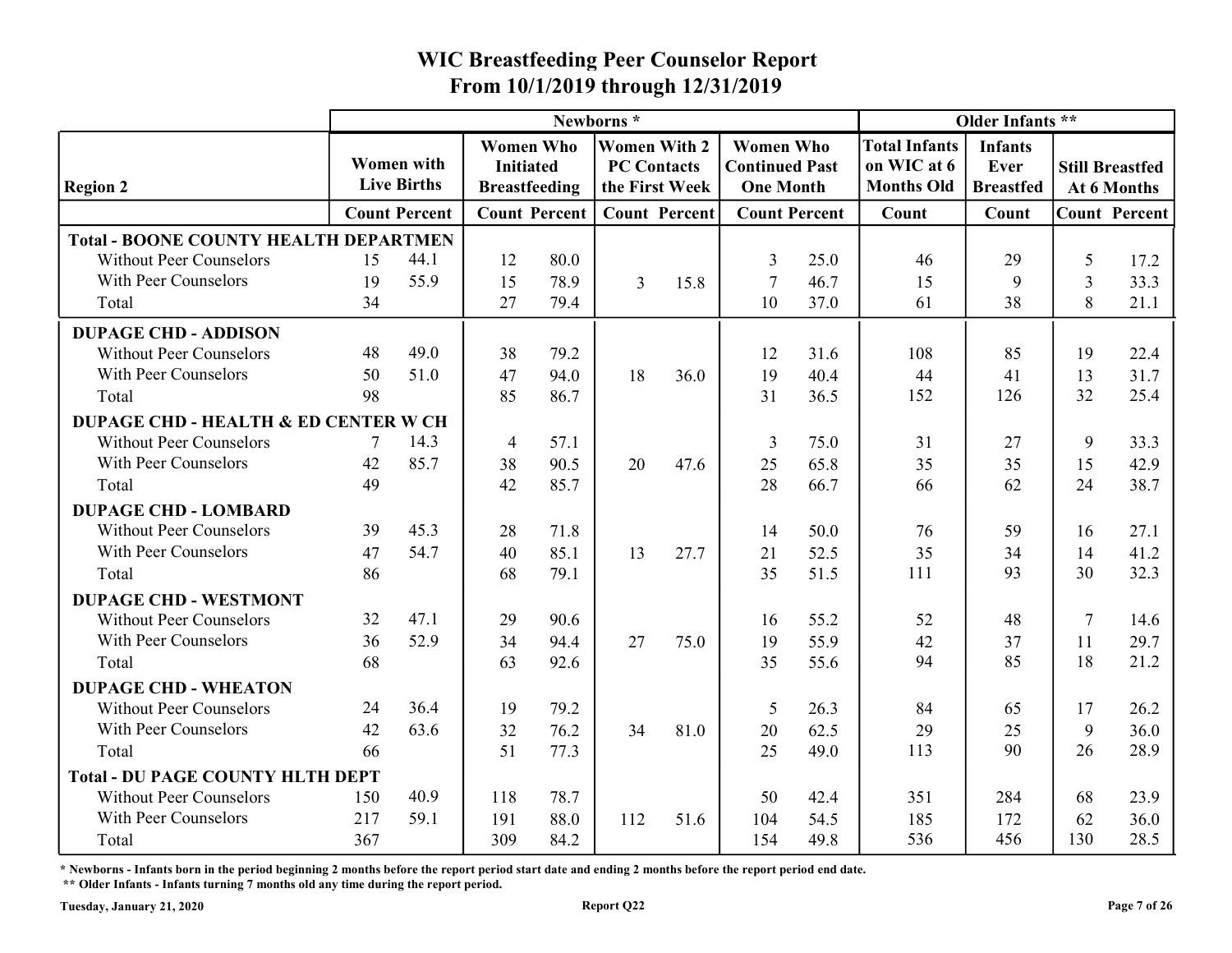|                                                                 |          |                                  |                  |                      | Newborns*                            |      |                                           |              |                                  | Older Infants **                |                |                                       |
|-----------------------------------------------------------------|----------|----------------------------------|------------------|----------------------|--------------------------------------|------|-------------------------------------------|--------------|----------------------------------|---------------------------------|----------------|---------------------------------------|
|                                                                 |          |                                  | <b>Women Who</b> |                      | <b>Women With 2</b>                  |      | <b>Women Who</b>                          |              | <b>Total Infants</b>             | <b>Infants</b>                  |                |                                       |
| <b>Region 2</b>                                                 |          | Women with<br><b>Live Births</b> | <b>Initiated</b> | <b>Breastfeeding</b> | <b>PC Contacts</b><br>the First Week |      | <b>Continued Past</b><br><b>One Month</b> |              | on WIC at 6<br><b>Months Old</b> | <b>Ever</b><br><b>Breastfed</b> |                | <b>Still Breastfed</b><br>At 6 Months |
|                                                                 |          | <b>Count Percent</b>             |                  | <b>Count Percent</b> | <b>Count Percent</b>                 |      | <b>Count Percent</b>                      |              | Count                            | Count                           |                | <b>Count Percent</b>                  |
| <b>LAKE CHD - BMB / WIC ANNEX</b>                               |          |                                  |                  |                      |                                      |      |                                           |              |                                  |                                 |                |                                       |
| <b>Without Peer Counselors</b>                                  | 48       | 22.7                             | 29               | 60.4                 |                                      |      | 5                                         | 17.2         | 72                               | 42                              | 5              | 11.9                                  |
| With Peer Counselors                                            | 163      | 77.3                             | 149              | 91.4                 | 17                                   | 10.4 | 54                                        | 36.2         | 165                              | 154                             | 38             | 24.7                                  |
| Total                                                           | 211      |                                  | 178              | 84.4                 |                                      |      | 59                                        | 33.1         | 237                              | 196                             | 43             | 21.9                                  |
| <b>LAKE CHD - MID LAKES</b>                                     |          |                                  |                  |                      |                                      |      |                                           |              |                                  |                                 |                |                                       |
| <b>Without Peer Counselors</b>                                  | 9        | 8.9                              | 8                | 88.9                 |                                      |      | $\overline{2}$                            | 25.0         | 65                               | 54                              | 8              | 14.8                                  |
| With Peer Counselors                                            | 92       | 91.1                             | 83               | 90.2                 | 50                                   | 54.3 | 30                                        | 36.1         | 111                              | 108                             | 27             | 25.0                                  |
| Total                                                           | 101      |                                  | 91               | 90.1                 |                                      |      | 32                                        | 35.2         | 176                              | 162                             | 35             | 21.6                                  |
| <b>LAKE CHD - NORTH CHICAGO</b>                                 |          |                                  |                  |                      |                                      |      |                                           |              |                                  |                                 |                |                                       |
| <b>Without Peer Counselors</b>                                  | 12       | 16.7                             |                  | 58.3                 |                                      |      |                                           | 14.3         | 29                               | 19                              |                | 5.3                                   |
| With Peer Counselors                                            | 60       | 83.3                             | 50               | 83.3                 | 10                                   | 16.7 | 17                                        | 34.0         | 63                               | 58                              | 13             | 22.4                                  |
| Total                                                           | 72       |                                  | 57               | 79.2                 |                                      |      | 18                                        | 31.6         | 92                               | 77                              | 14             | 18.2                                  |
| LAKE CHD - NORTH SHORE HEALTH CENTE                             |          |                                  |                  |                      |                                      |      |                                           |              |                                  |                                 |                |                                       |
| <b>Without Peer Counselors</b>                                  | 9        | 36.0                             | -7               | 77.8                 |                                      |      | $\overline{4}$                            | 57.1         | 20                               | 17                              | 7              | 41.2                                  |
| With Peer Counselors                                            | 16       | 64.0                             | 16               | 100.0                | $\overline{2}$                       | 12.5 | 8                                         | 50.0         | 13                               | 13                              | $\overline{4}$ | 30.8                                  |
| Total                                                           | 25       |                                  | 23               | 92.0                 |                                      |      | 12                                        | 52.2         | 33                               | 30                              | <sup>11</sup>  | 36.7                                  |
| <b>LAKE CHD - ZION</b>                                          |          |                                  |                  |                      |                                      |      |                                           |              |                                  |                                 |                |                                       |
| <b>Without Peer Counselors</b><br>With Peer Counselors          | 17       | 32.7<br>67.3                     | 13               | 76.5                 |                                      |      | 2                                         | 15.4         | 31                               | 23                              | 3              | 13.0                                  |
| Total                                                           | 35<br>52 |                                  | 25<br>38         | 71.4<br>73.1         |                                      | 2.9  | 11<br>13                                  | 44.0<br>34.2 | 43<br>74                         | 40<br>63                        | 10<br>13       | 25.0<br>20.6                          |
|                                                                 |          |                                  |                  |                      |                                      |      |                                           |              |                                  |                                 |                |                                       |
| <b>Total - LAKE COUNTY HD</b><br><b>Without Peer Counselors</b> | 95       | 20.6                             | 64               | 67.4                 |                                      |      | 14                                        | 21.9         | 217                              | 155                             |                |                                       |
| With Peer Counselors                                            | 366      | 79.4                             | 323              | 88.3                 | 80                                   |      | 120                                       | 37.2         | 395                              | 373                             | 24<br>92       | 15.5<br>24.7                          |
| Total                                                           | 461      |                                  | 387              | 83.9                 |                                      | 21.9 | 134                                       | 34.6         | 612                              | 528                             | 116            | 22.0                                  |
|                                                                 |          |                                  |                  |                      |                                      |      |                                           |              |                                  |                                 |                |                                       |
| <b>Total - LEE COUNTY HD</b>                                    |          |                                  |                  |                      |                                      |      |                                           |              |                                  |                                 |                |                                       |
| <b>Without Peer Counselors</b>                                  |          | 4.2                              | $\overline{0}$   | 0.0                  |                                      |      | $\boldsymbol{0}$                          | 0.0          | 18                               | 6                               | $\theta$       | 0.0                                   |
| With Peer Counselors                                            | 23<br>24 | 95.8                             | 20<br>20         | 87.0<br>83.3         | 17                                   | 73.9 | 11                                        | 55.0         | 27<br>45                         | 26<br>32                        |                | 26.9<br>21.9                          |
| Total                                                           |          |                                  |                  |                      |                                      |      | 11                                        | 55.0         |                                  |                                 |                |                                       |

\* Newborns - Infants born in the period beginning 2 months before the report period start date and ending 2 months before the report period end date.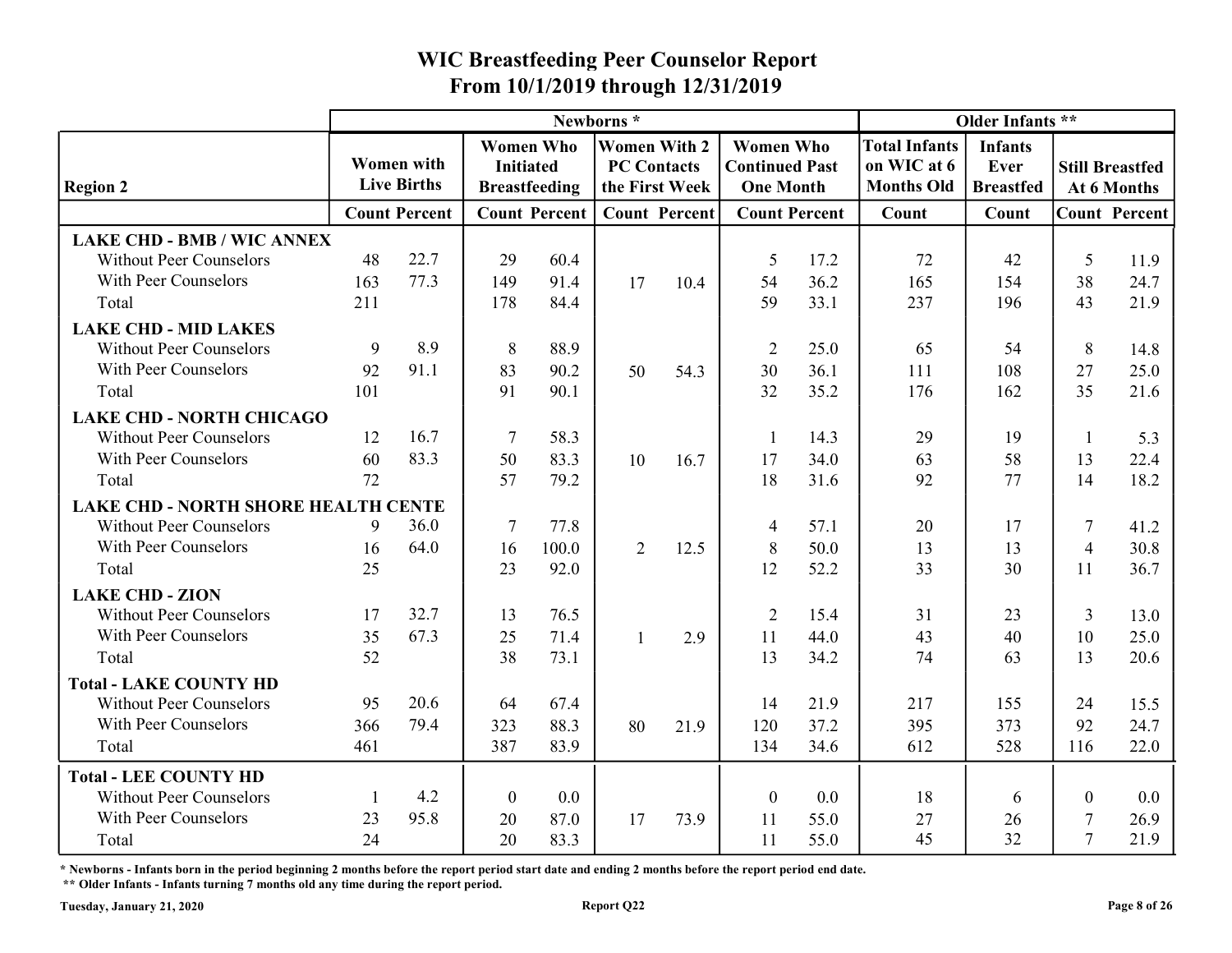|                                  |                |                                         |                  |                                          |                                                             |      | From 10/1/2019 through 12/31/2019                             |                      |                                                          |                                            |                        |             |
|----------------------------------|----------------|-----------------------------------------|------------------|------------------------------------------|-------------------------------------------------------------|------|---------------------------------------------------------------|----------------------|----------------------------------------------------------|--------------------------------------------|------------------------|-------------|
|                                  |                |                                         |                  |                                          | Newborns*                                                   |      |                                                               |                      |                                                          | Older Infants **                           |                        |             |
| <b>Region 2</b>                  |                | <b>Women with</b><br><b>Live Births</b> | <b>Initiated</b> | <b>Women Who</b><br><b>Breastfeeding</b> | <b>Women With 2</b><br><b>PC Contacts</b><br>the First Week |      | <b>Women Who</b><br><b>Continued Past</b><br><b>One Month</b> |                      | <b>Total Infants</b><br>on WIC at 6<br><b>Months Old</b> | <b>Infants</b><br>Ever<br><b>Breastfed</b> | <b>Still Breastfed</b> | At 6 Months |
|                                  |                | <b>Count Percent</b>                    |                  | <b>Count Percent</b>                     | <b>Count Percent</b>                                        |      |                                                               | <b>Count Percent</b> | Count                                                    | Count                                      | <b>Count Percent</b>   |             |
| MCHENRY CHD - CRYSTAL LAKE       |                |                                         |                  |                                          |                                                             |      |                                                               |                      |                                                          |                                            |                        |             |
| <b>Without Peer Counselors</b>   | 20             | 51.3                                    | 18               | 90.0                                     |                                                             |      | 8                                                             | 44.4                 | 30                                                       | 25                                         | $\overline{4}$         | 16.0        |
| With Peer Counselors             | 19             | 48.7                                    | 17               | 89.5                                     | 6                                                           | 31.6 | 8                                                             | 47.1                 | 21                                                       | 19                                         | 5                      | 26.3        |
| Total                            | 39             |                                         | 35               | 89.7                                     |                                                             |      | 16                                                            | 45.7                 | 51                                                       | 44                                         | 9                      | 20.5        |
| <b>MCHENRY CHD - HARVARD</b>     |                |                                         |                  |                                          |                                                             |      |                                                               |                      |                                                          |                                            |                        |             |
| <b>Without Peer Counselors</b>   | 3              | 25.0                                    | 2                | 66.7                                     |                                                             |      | $\theta$                                                      | 0.0                  | 10                                                       | Q                                          |                        | 11.1        |
| With Peer Counselors             | 9              | 75.0                                    | 9                | 100.0                                    | 3                                                           | 33.3 | $\overline{4}$                                                | 44.4                 | 10                                                       | 10                                         | $\boldsymbol{0}$       | 0.0         |
| Total                            | 12             |                                         | 11               | 91.7                                     |                                                             |      | $\overline{\mathcal{A}}$                                      | 36.4                 | 20                                                       | 19                                         |                        | 5.3         |
| <b>MCHENRY CHD - WOODSTOCK</b>   |                |                                         |                  |                                          |                                                             |      |                                                               |                      |                                                          |                                            |                        |             |
| <b>Without Peer Counselors</b>   | 15             | 27.8                                    | 13               | 86.7                                     |                                                             |      | -5                                                            | 38.5                 | 41                                                       | 32                                         | 10                     | 31.3        |
| With Peer Counselors             | 39             | 72.2                                    | 32               | 82.1                                     | 8                                                           | 20.5 | 18                                                            | 56.3                 | 29                                                       | 21                                         | 8                      | 38.1        |
| Total                            | 54             |                                         | 45               | 83.3                                     |                                                             |      | 23                                                            | 51.1                 | 70                                                       | 53                                         | 18                     | 34.0        |
| <b>Total - MCHENRY COUNTY HD</b> |                |                                         |                  |                                          |                                                             |      |                                                               |                      |                                                          |                                            |                        |             |
| <b>Without Peer Counselors</b>   | 38             | 36.2                                    | 33               | 86.8                                     |                                                             |      | 13                                                            | 39.4                 | 81                                                       | 66                                         | 15                     | 22.7        |
| With Peer Counselors             | 67             | 63.8                                    | 58               | 86.6                                     | 17                                                          | 25.4 | 30                                                            | 51.7                 | 60                                                       | 50                                         | 13                     | 26.0        |
| Total                            | 105            |                                         | 91               | 86.7                                     |                                                             |      | 43                                                            | 47.3                 | 141                                                      | 116                                        | 28                     | 24.1        |
| <b>STEPHENSON CHD - FREEPORT</b> |                |                                         |                  |                                          |                                                             |      |                                                               |                      |                                                          |                                            |                        |             |
| <b>Without Peer Counselors</b>   | 12             | 28.6                                    | 7                | 58.3                                     |                                                             |      | 2                                                             | 28.6                 | 54                                                       | 34                                         | 6                      | 17.6        |
| With Peer Counselors             | 30             | 71.4                                    | 26               | 86.7                                     | 12                                                          | 40.0 | 14                                                            | 53.8                 | 14                                                       | 13                                         | 4                      | 30.8        |
| Total                            | 42             |                                         | 33               | 78.6                                     |                                                             |      | 16                                                            | 48.5                 | 68                                                       | 47                                         | 10                     | 21.3        |
| <b>STEPHENSON CHD - GALENA</b>   |                |                                         |                  |                                          |                                                             |      |                                                               |                      |                                                          |                                            |                        |             |
| <b>Without Peer Counselors</b>   |                | 33.3                                    | $\overline{0}$   | 0.0                                      |                                                             |      | $\overline{0}$                                                | 0.0                  | 9                                                        | 5                                          | $\overline{0}$         | $0.0\,$     |
| With Peer Counselors             | 2              | 66.7                                    | $\overline{2}$   | 100.0                                    | $\overline{0}$                                              | 0.0  |                                                               | 50.0                 |                                                          | $\theta$                                   | $\boldsymbol{0}$       | $0.0\,$     |
| Total                            | 3              |                                         | $\overline{2}$   | 66.7                                     |                                                             |      |                                                               | 50.0                 | 10                                                       | $\overline{5}$                             | $\boldsymbol{0}$       | $0.0\,$     |
| <b>STEPHENSON CHD - WARREN</b>   |                |                                         |                  |                                          |                                                             |      |                                                               |                      |                                                          |                                            |                        |             |
| <b>Without Peer Counselors</b>   | $\overline{0}$ | 0.0                                     | $\boldsymbol{0}$ | 0.0                                      |                                                             |      | $\boldsymbol{0}$                                              | 0.0                  | $\overline{2}$                                           |                                            | $\boldsymbol{0}$       | $0.0\,$     |
| With Peer Counselors             | 2              | 100.0                                   |                  | 50.0                                     | $\overline{0}$                                              | 0.0  | $\overline{0}$                                                | 0.0                  | $\boldsymbol{0}$                                         |                                            | $\boldsymbol{0}$       | $0.0\,$     |
| Total                            | 2              |                                         |                  | 50.0                                     |                                                             |      | $\overline{0}$                                                | $0.0\,$              | $\overline{2}$                                           |                                            | $\Omega$               | $0.0\,$     |

\* Newborns - Infants born in the period beginning 2 months before the report period start date and ending 2 months before the report period end date. \*\* Older Infants - Infants turning 7 months old any time during the report period.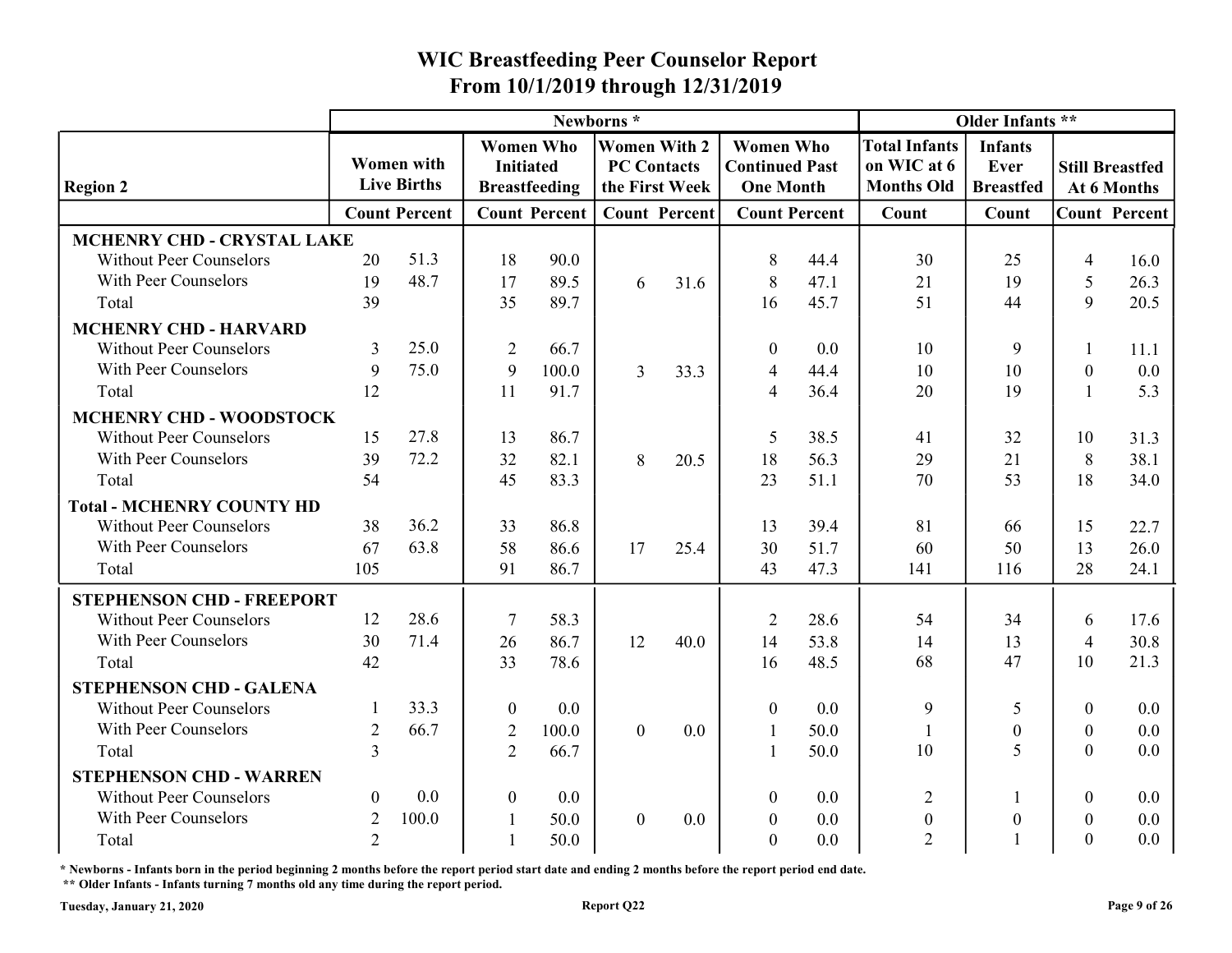|                                              |          |                                         |                                      |                      | Newborns*                                                   |      |                                                               |                      |                                                          | Older Infants **                           |                  |                                       |
|----------------------------------------------|----------|-----------------------------------------|--------------------------------------|----------------------|-------------------------------------------------------------|------|---------------------------------------------------------------|----------------------|----------------------------------------------------------|--------------------------------------------|------------------|---------------------------------------|
| <b>Region 2</b>                              |          | <b>Women with</b><br><b>Live Births</b> | <b>Women Who</b><br><b>Initiated</b> | <b>Breastfeeding</b> | <b>Women With 2</b><br><b>PC Contacts</b><br>the First Week |      | <b>Women Who</b><br><b>Continued Past</b><br><b>One Month</b> |                      | <b>Total Infants</b><br>on WIC at 6<br><b>Months Old</b> | <b>Infants</b><br>Ever<br><b>Breastfed</b> |                  | <b>Still Breastfed</b><br>At 6 Months |
|                                              |          | <b>Count Percent</b>                    |                                      | <b>Count Percent</b> | <b>Count Percent</b>                                        |      |                                                               | <b>Count Percent</b> | Count                                                    | Count                                      |                  | <b>Count Percent</b>                  |
| <b>Total - STEPHENSON COUNTY HEALTH DEPT</b> |          |                                         |                                      |                      |                                                             |      |                                                               |                      |                                                          |                                            |                  |                                       |
| <b>Without Peer Counselors</b>               | 13       | 27.7                                    | -7                                   | 53.8                 |                                                             |      | 2                                                             | 28.6                 | 65                                                       | 40                                         | 6                | 15.0                                  |
| With Peer Counselors                         | 34       | 72.3                                    | 29                                   | 85.3                 | 12                                                          | 35.3 | 15                                                            | 51.7                 | 15                                                       | 13                                         | 4                | 30.8                                  |
| Total                                        | 47       |                                         | 36                                   | 76.6                 |                                                             |      | 17                                                            | 47.2                 | 80                                                       | 53                                         | 10               | 18.9                                  |
| <b>Total - VISITING NURSE ASSOC</b>          |          |                                         |                                      |                      |                                                             |      |                                                               |                      |                                                          |                                            |                  |                                       |
| <b>Without Peer Counselors</b>               | 55       | 22.4                                    | 44                                   | 80.0                 |                                                             |      | 9                                                             | 20.5                 | 191                                                      | 155                                        | 24               | 15.5                                  |
| With Peer Counselors                         | 191      | 77.6                                    | 172                                  | 90.1                 | 70                                                          | 36.6 | 60                                                            | 34.9                 | 84                                                       | 80                                         | 23               | 28.8                                  |
| Total                                        | 246      |                                         | 216                                  | 87.8                 |                                                             |      | 69                                                            | 31.9                 | 275                                                      | 235                                        | 47               | 20.0                                  |
| WELL CHILD - CARPENTERSVILLE                 |          |                                         |                                      |                      |                                                             |      |                                                               |                      |                                                          |                                            |                  |                                       |
| <b>Without Peer Counselors</b>               | 2        | 5.3                                     |                                      | 50.0                 |                                                             |      | $\theta$                                                      | 0.0                  | 17                                                       | 11                                         | $\boldsymbol{0}$ | 0.0                                   |
| With Peer Counselors                         | 36       | 94.7                                    | 32                                   | 88.9                 | 14                                                          | 38.9 | 15                                                            | 46.9                 | 62                                                       | 60                                         | 12               | 20.0                                  |
| Total                                        | 38       |                                         | 33                                   | 86.8                 |                                                             |      | 15                                                            | 45.5                 | 79                                                       | 71                                         | 12               | 16.9                                  |
| WELL CHILD - GREATER ELGIN FAM               |          |                                         |                                      |                      |                                                             |      |                                                               |                      |                                                          |                                            |                  |                                       |
| <b>Without Peer Counselors</b>               |          | 5.9                                     | 5                                    | 71.4                 |                                                             |      | $\boldsymbol{0}$                                              | 0.0                  | 23                                                       | 18                                         |                  | 5.6                                   |
| With Peer Counselors                         | 111      | 94.1                                    | 105                                  | 94.6                 | 63                                                          | 56.8 | 16                                                            | 15.2                 | 112                                                      | 103                                        | 10               | 9.7                                   |
| Total                                        | 118      |                                         | 110                                  | 93.2                 |                                                             |      | 16                                                            | 14.5                 | 135                                                      | 121                                        | 11               | 9.1                                   |
| <b>WELL CHILD CONFERENCE - ELGIN</b>         |          |                                         |                                      |                      |                                                             |      |                                                               |                      |                                                          |                                            |                  |                                       |
| <b>Without Peer Counselors</b>               | 4        | 6.2                                     | 3                                    | 75.0                 |                                                             |      | $\theta$                                                      | 0.0                  | 20                                                       | 14                                         | 2                | 14.3                                  |
| With Peer Counselors                         | 61       | 93.8                                    | 56                                   | 91.8                 | 27                                                          | 44.3 | 24                                                            | 42.9                 | 91                                                       | 80                                         | 12               | 15.0                                  |
| Total                                        | 65       |                                         | 59                                   | 90.8                 |                                                             |      | 24                                                            | 40.7                 | 111                                                      | 94                                         | 14               | 14.9                                  |
| WELL CHILD CONFERENCE - ST. CHARLES          |          |                                         |                                      |                      |                                                             |      |                                                               |                      |                                                          |                                            |                  |                                       |
| <b>Without Peer Counselors</b>               | $\theta$ | 0.0                                     | $\overline{0}$                       | 0.0                  |                                                             |      | $\overline{0}$                                                | 0.0                  | $\boldsymbol{0}$                                         | $\theta$                                   | $\boldsymbol{0}$ | $0.0\,$                               |
| With Peer Counselors                         |          | 100.0                                   |                                      | 100.0                | $\overline{0}$                                              | 0.0  | $\mathbf{0}$                                                  | 0.0                  | 4                                                        | 4                                          | $\mathbf{0}$     | 0.0                                   |
| Total                                        |          |                                         |                                      | 100.0                |                                                             |      | $\boldsymbol{0}$                                              | 0.0                  | $\overline{4}$                                           | 4                                          | $\overline{0}$   | $0.0\,$                               |
| <b>Total - WELL CHILD CONFERENCE</b>         |          |                                         |                                      |                      |                                                             |      |                                                               |                      |                                                          |                                            |                  |                                       |
| <b>Without Peer Counselors</b>               | 13       | 5.9                                     | 9                                    | 69.2                 |                                                             |      | $\boldsymbol{0}$                                              | 0.0                  | 60                                                       | 43                                         | 3                | 7.0                                   |
| With Peer Counselors                         | 209      | 94.1                                    | 194                                  | 92.8                 | 104                                                         | 49.8 | 55                                                            | 28.4                 | 269                                                      | 247                                        | 34               | 13.8                                  |
| Total                                        | 222      |                                         | 203                                  | 91.4                 |                                                             |      | 55                                                            | 27.1                 | 329                                                      | 290                                        | 37               | 12.8                                  |

\* Newborns - Infants born in the period beginning 2 months before the report period start date and ending 2 months before the report period end date. \*\* Older Infants - Infants turning 7 months old any time during the report period.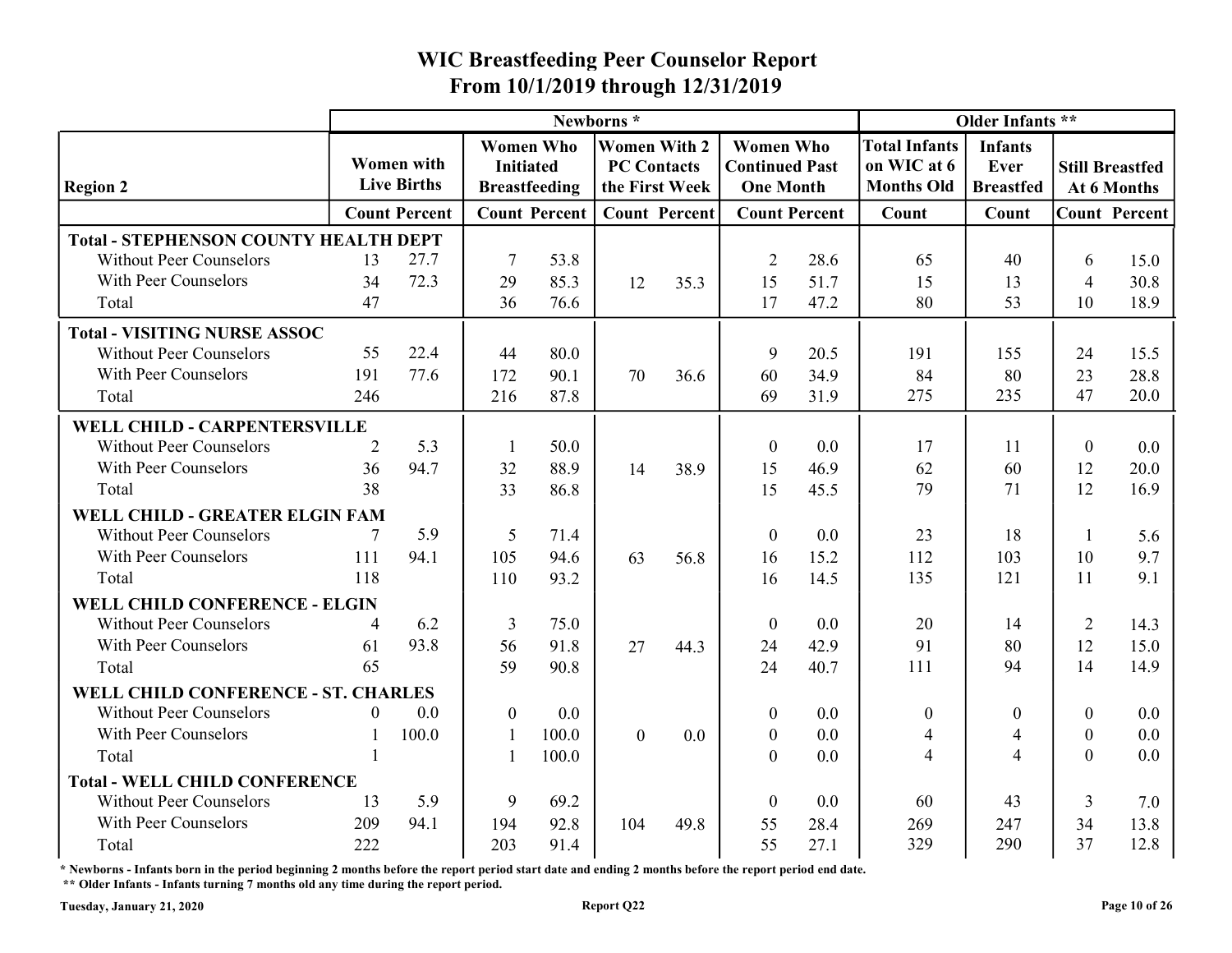|                 |                                         | <b>WIC Breastfeeding Peer Counselor Report</b>               |                                                             |                                                               |                                                          |                                            |                                       |
|-----------------|-----------------------------------------|--------------------------------------------------------------|-------------------------------------------------------------|---------------------------------------------------------------|----------------------------------------------------------|--------------------------------------------|---------------------------------------|
|                 |                                         | From 10/1/2019 through 12/31/2019                            |                                                             |                                                               |                                                          |                                            |                                       |
|                 |                                         |                                                              | Newborns*                                                   |                                                               |                                                          | Older Infants **                           |                                       |
|                 |                                         |                                                              |                                                             |                                                               |                                                          |                                            |                                       |
| <b>Region 2</b> | <b>Women with</b><br><b>Live Births</b> | <b>Women Who</b><br><b>Initiated</b><br><b>Breastfeeding</b> | <b>Women With 2</b><br><b>PC Contacts</b><br>the First Week | <b>Women Who</b><br><b>Continued Past</b><br><b>One Month</b> | <b>Total Infants</b><br>on WIC at 6<br><b>Months Old</b> | <b>Infants</b><br>Ever<br><b>Breastfed</b> | <b>Still Breastfed</b><br>At 6 Months |

\* Newborns - Infants born in the period beginning 2 months before the report period start date and ending 2 months before the report period end date.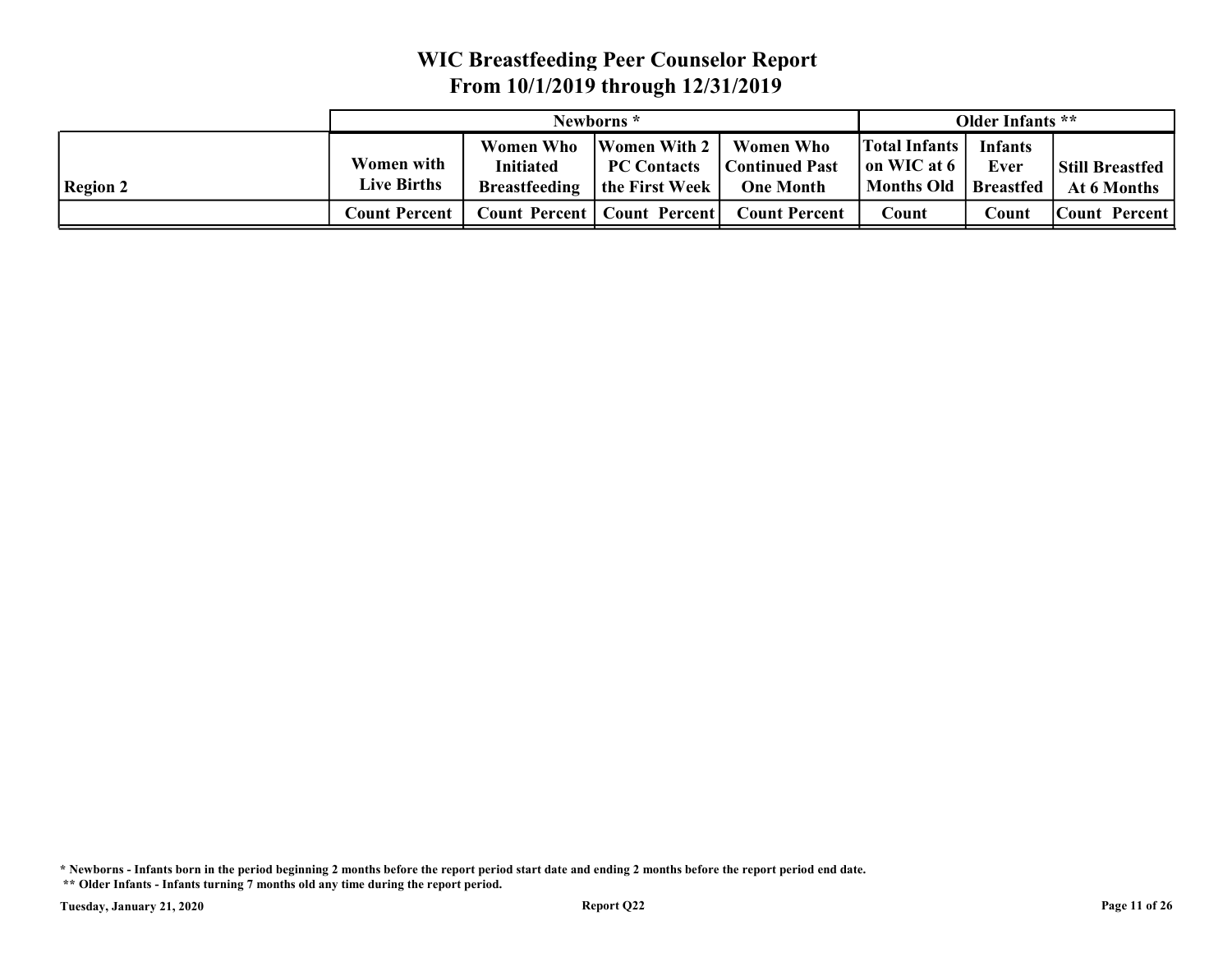|                                                                                                    |                          |                                         |                  | From 10/1/2019 through 12/31/2019        |                                                             |         | <b>WIC Breastfeeding Peer Counselor Report</b>                |                      |                                                          |                                            |                |                                       |
|----------------------------------------------------------------------------------------------------|--------------------------|-----------------------------------------|------------------|------------------------------------------|-------------------------------------------------------------|---------|---------------------------------------------------------------|----------------------|----------------------------------------------------------|--------------------------------------------|----------------|---------------------------------------|
|                                                                                                    |                          |                                         |                  |                                          | Newborns*                                                   |         |                                                               |                      |                                                          | Older Infants **                           |                |                                       |
| <b>Region 3</b>                                                                                    |                          | <b>Women with</b><br><b>Live Births</b> | <b>Initiated</b> | <b>Women Who</b><br><b>Breastfeeding</b> | <b>Women With 2</b><br><b>PC Contacts</b><br>the First Week |         | <b>Women Who</b><br><b>Continued Past</b><br><b>One Month</b> |                      | <b>Total Infants</b><br>on WIC at 6<br><b>Months Old</b> | <b>Infants</b><br>Ever<br><b>Breastfed</b> |                | <b>Still Breastfed</b><br>At 6 Months |
|                                                                                                    |                          | <b>Count Percent</b>                    |                  | <b>Count Percent</b>                     | <b>Count Percent</b>                                        |         |                                                               | <b>Count Percent</b> | Count                                                    | Count                                      |                | <b>Count Percent</b>                  |
| <b>Total - BUREAU COUNTY HEALTH DEPT</b><br><b>Without Peer Counselors</b><br>With Peer Counselors | 9<br>13                  | 40.9<br>59.1                            | -7<br>13         | 77.8<br>100.0                            | 4                                                           | 30.8    | 5                                                             | 14.3<br>38.5         | 11<br>14                                                 | 14                                         | $\theta$<br>3  | 0.0<br>21.4                           |
| Total                                                                                              | 22                       |                                         | 20               | 90.9                                     |                                                             |         | 6                                                             | 30.0                 | 25                                                       | 19                                         | $\overline{3}$ | 15.8                                  |
| <b>Total - CHAMPAIGN-URBANA PUBLIC HD</b>                                                          |                          |                                         |                  |                                          |                                                             |         |                                                               |                      |                                                          |                                            |                |                                       |
| <b>Without Peer Counselors</b><br>With Peer Counselors                                             | 114                      | 76.0<br>24.0                            | 73               | 64.0                                     | $\tau$                                                      |         | 19                                                            | 26.0                 | 182                                                      | 118                                        | 24             | 20.3                                  |
| Total                                                                                              | 36<br>150                |                                         | 31<br>104        | 86.1<br>69.3                             |                                                             | 19.4    | 6<br>25                                                       | 19.4<br>24.0         | 28<br>210                                                | 28<br>146                                  | 2<br>26        | 7.1<br>17.8                           |
| <b>FULTON CHD</b>                                                                                  |                          |                                         |                  |                                          |                                                             |         |                                                               |                      |                                                          |                                            |                |                                       |
| <b>Without Peer Counselors</b>                                                                     | 26                       | 100.0                                   | 17               | 65.4                                     |                                                             |         | 14                                                            | 82.4                 | 39                                                       | 30                                         | 6              | 20.0                                  |
| With Peer Counselors                                                                               | $\boldsymbol{0}$         | 0.0                                     | $\boldsymbol{0}$ | 0.0                                      | $\bf{0}$                                                    | 0.0     | $\boldsymbol{0}$                                              | 0.0                  |                                                          | $\Omega$                                   | $\overline{0}$ | 0.0                                   |
| Total                                                                                              | 26                       |                                         | 17               | 65.4                                     |                                                             |         | 14                                                            | 82.4                 | 40                                                       | 30                                         | 6              | 20.0                                  |
| <b>FULTON CHD - ASTORIA</b>                                                                        |                          |                                         |                  |                                          |                                                             |         |                                                               |                      |                                                          |                                            |                |                                       |
| <b>Without Peer Counselors</b>                                                                     | 5                        | 100.0                                   | $\overline{2}$   | 40.0                                     |                                                             |         |                                                               | 50.0                 |                                                          | $\boldsymbol{0}$                           | $\mathbf{0}$   | $0.0\,$                               |
| With Peer Counselors                                                                               | $\theta$                 | 0.0                                     | $\boldsymbol{0}$ | $0.0\,$                                  | $\overline{0}$                                              | 0.0     | $\theta$                                                      | 0.0                  | $\boldsymbol{0}$                                         | $\Omega$                                   | $\mathbf{0}$   | $0.0\,$                               |
| Total                                                                                              | $\overline{\mathcal{L}}$ |                                         | 2                | 40.0                                     |                                                             |         |                                                               | 50.0                 |                                                          | $\Omega$                                   | $\overline{0}$ | $0.0\,$                               |
| <b>Total - FULTON COUNTY HD</b>                                                                    |                          |                                         |                  |                                          |                                                             |         |                                                               |                      |                                                          |                                            |                |                                       |
| <b>Without Peer Counselors</b>                                                                     | 31                       | 100.0                                   | 19               | 61.3                                     |                                                             |         | 15                                                            | 78.9                 | 40                                                       | 30                                         | 6              | 20.0                                  |
| With Peer Counselors                                                                               | $\boldsymbol{0}$         | 0.0                                     | $\overline{0}$   | $0.0\,$                                  | $\overline{0}$                                              | $0.0\,$ | $\boldsymbol{0}$                                              | 0.0                  |                                                          | $\theta$                                   | $\mathbf{0}$   | 0.0                                   |
| Total                                                                                              | 31                       |                                         | 19               | 61.3                                     |                                                             |         | 15                                                            | 78.9                 | 41                                                       | 30                                         | 6              | 20.0                                  |
| <b>Total - HENDERSON COUNTY HD</b>                                                                 |                          |                                         |                  |                                          |                                                             |         |                                                               |                      |                                                          |                                            |                |                                       |
| <b>Without Peer Counselors</b>                                                                     | 2                        | 100.0                                   | 2                | 100.0                                    |                                                             |         |                                                               | 50.0                 |                                                          |                                            | $\overline{0}$ | $0.0\,$                               |
| With Peer Counselors                                                                               | $\boldsymbol{0}$         | 0.0                                     | $\boldsymbol{0}$ | 0.0                                      | $\overline{0}$                                              | $0.0\,$ | $\boldsymbol{0}$                                              | 0.0                  | $\overline{4}$                                           | 3                                          | -1             | 33.3                                  |
|                                                                                                    |                          |                                         | 2                | 100.0                                    |                                                             |         |                                                               |                      |                                                          |                                            |                |                                       |

\* Newborns - Infants born in the period beginning 2 months before the report period start date and ending 2 months before the report period end date.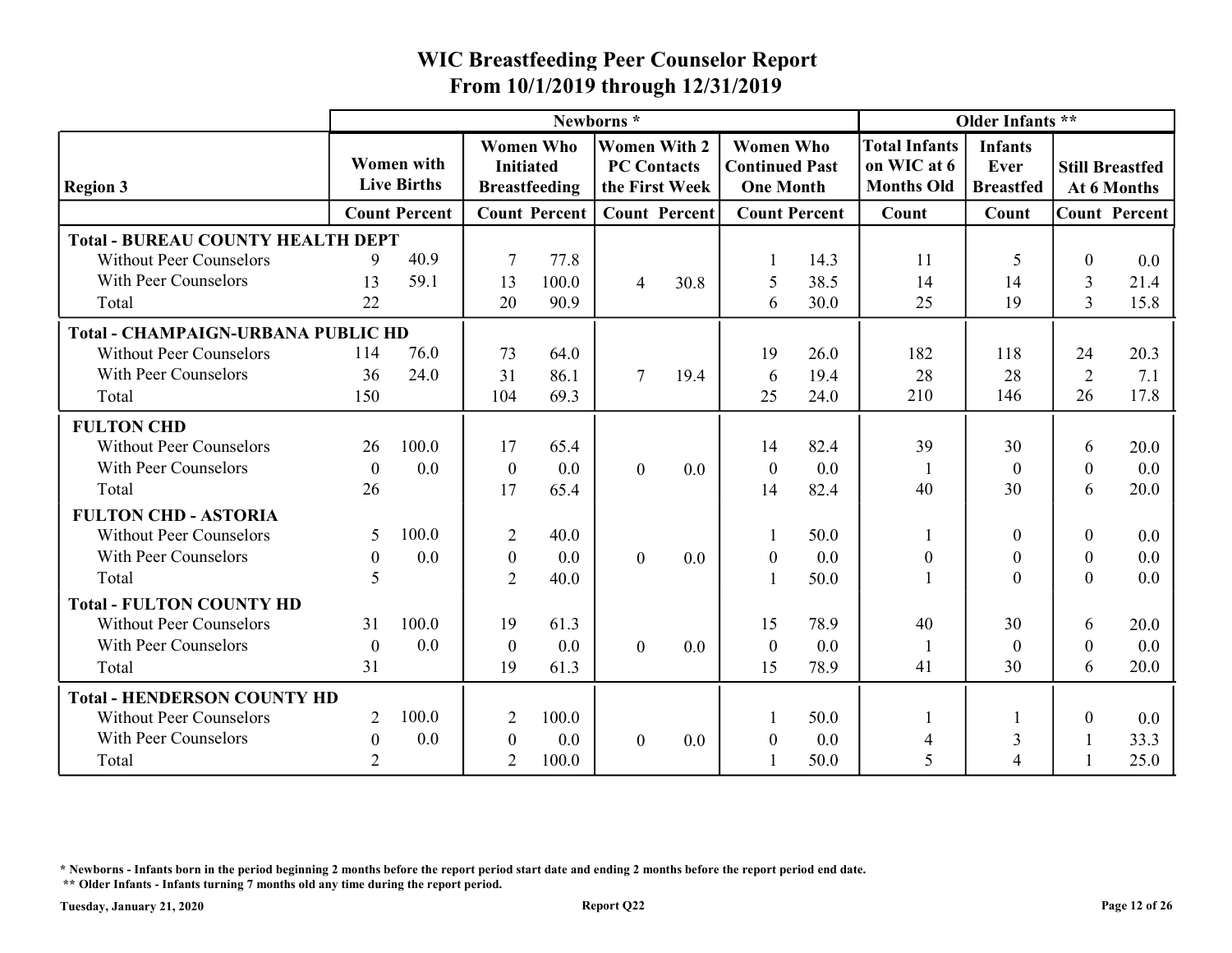|                                                                            |                      |                                  |                  |                                          | From 10/1/2019 through 12/31/2019                           |                      | <b>WIC Breastfeeding Peer Counselor Report</b>                |                      |                                                          |                                            |                    |                                       |
|----------------------------------------------------------------------------|----------------------|----------------------------------|------------------|------------------------------------------|-------------------------------------------------------------|----------------------|---------------------------------------------------------------|----------------------|----------------------------------------------------------|--------------------------------------------|--------------------|---------------------------------------|
|                                                                            |                      |                                  |                  |                                          | Newborns*                                                   |                      |                                                               |                      |                                                          | Older Infants **                           |                    |                                       |
| <b>Region 3</b>                                                            |                      | Women with<br><b>Live Births</b> | <b>Initiated</b> | <b>Women Who</b><br><b>Breastfeeding</b> | <b>Women With 2</b><br><b>PC Contacts</b><br>the First Week |                      | <b>Women Who</b><br><b>Continued Past</b><br><b>One Month</b> |                      | <b>Total Infants</b><br>on WIC at 6<br><b>Months Old</b> | <b>Infants</b><br>Ever<br><b>Breastfed</b> |                    | <b>Still Breastfed</b><br>At 6 Months |
|                                                                            |                      | <b>Count Percent</b>             |                  | <b>Count Percent</b>                     |                                                             | <b>Count Percent</b> |                                                               | <b>Count Percent</b> | Count                                                    | Count                                      |                    | <b>Count Percent</b>                  |
| <b>HENRY CHD</b><br><b>Without Peer Counselors</b><br>With Peer Counselors | 30                   | 3.2<br>96.8                      | 22               | 100.0<br>73.3                            | 21                                                          | 70.0                 | $\overline{0}$<br>8                                           | 0.0<br>36.4          | 12<br>24                                                 | 10<br>18                                   | $\overline{4}$     | 10.0<br>22.2                          |
| Total                                                                      | 31                   |                                  | 23               | 74.2                                     |                                                             |                      | 8                                                             | 34.8                 | 36                                                       | 28                                         | 5                  | 17.9                                  |
| <b>HENRY CHD - COLONA</b><br><b>Without Peer Counselors</b>                | $\boldsymbol{0}$     | $0.0\,$                          | $\theta$         | 0.0                                      |                                                             |                      |                                                               | 0.0                  | 7                                                        | 6                                          | $\mathbf{0}$       | $0.0\,$                               |
| With Peer Counselors                                                       | 9                    | 100.0                            | -7               | 77.8                                     | 6                                                           | 66.7                 | $\overline{4}$                                                | 57.1                 | $\overline{7}$                                           | 6                                          |                    | 16.7                                  |
| Total                                                                      | 9                    |                                  | -7               | 77.8                                     |                                                             |                      | $\overline{\mathcal{A}}$                                      | 57.1                 | 14                                                       | 12                                         |                    | 8.3                                   |
| <b>Total - HENRY COUNTY HD</b><br><b>Without Peer Counselors</b>           |                      | 2.5                              |                  | 100.0                                    |                                                             |                      |                                                               | 0.0                  | 19                                                       | 16                                         |                    | 6.3                                   |
| With Peer Counselors                                                       | 39                   | 97.5                             | 29               | 74.4                                     | 27                                                          | 69.2                 | 12                                                            | 41.4                 | 31                                                       | 24                                         | 5                  | 20.8                                  |
| Total                                                                      | 40                   |                                  | 30               | 75.0                                     |                                                             |                      | 12                                                            | 40.0                 | 50                                                       | 40                                         | 6                  | 15.0                                  |
| <b>Total - LIVINGSTON COUNTY HD</b>                                        |                      |                                  |                  |                                          |                                                             |                      |                                                               |                      |                                                          |                                            |                    |                                       |
| <b>Without Peer Counselors</b>                                             | $\overline{0}$       | 0.0                              | $\theta$         | $0.0\,$                                  |                                                             |                      | $\boldsymbol{0}$                                              | 0.0                  | 13                                                       | 8                                          | $\Omega$           | 0.0                                   |
| With Peer Counselors<br>Total                                              | 23<br>23             | 100.0                            | 16<br>16         | 69.6<br>69.6                             | 18                                                          | 78.3                 | 6                                                             | 37.5<br>37.5         | 27<br>40                                                 | 21<br>29                                   | 7<br>$\mathcal{I}$ | 33.3<br>24.1                          |
|                                                                            |                      |                                  |                  |                                          |                                                             |                      | 6                                                             |                      |                                                          |                                            |                    |                                       |
| <b>Total - MASON COUNTY HD</b>                                             |                      |                                  |                  |                                          |                                                             |                      |                                                               |                      |                                                          |                                            |                    |                                       |
| <b>Without Peer Counselors</b><br>With Peer Counselors                     | $\overline{0}$<br>18 | 0.0<br>100.0                     | $\theta$         | $0.0\,$                                  |                                                             |                      | $\overline{0}$                                                | 0.0                  |                                                          |                                            |                    | 25.0                                  |
| Total                                                                      | 18                   |                                  | 12<br>12         | 66.7<br>66.7                             | 12                                                          | 66.7                 | 3<br>$\mathbf{3}$                                             | 25.0<br>25.0         | 10<br>17                                                 | 8<br>12                                    | 2                  | 12.5<br>16.7                          |
|                                                                            |                      |                                  |                  |                                          |                                                             |                      |                                                               |                      |                                                          |                                            |                    |                                       |
| <b>Total - MCDONOUGH COUNTY HD</b>                                         | 2                    | 8.7                              |                  | 50.0                                     |                                                             |                      | $\overline{0}$                                                | 0.0                  | 20                                                       |                                            |                    |                                       |
|                                                                            |                      |                                  |                  |                                          |                                                             |                      |                                                               |                      |                                                          |                                            |                    |                                       |
| <b>Without Peer Counselors</b><br>With Peer Counselors                     | 21                   | 91.3                             | 18               | 85.7                                     | $\overline{4}$                                              | 19.0                 | 9                                                             | 50.0                 | 11                                                       | 15<br>9                                    | 3<br>2             | 20.0<br>22.2                          |

\* Newborns - Infants born in the period beginning 2 months before the report period start date and ending 2 months before the report period end date.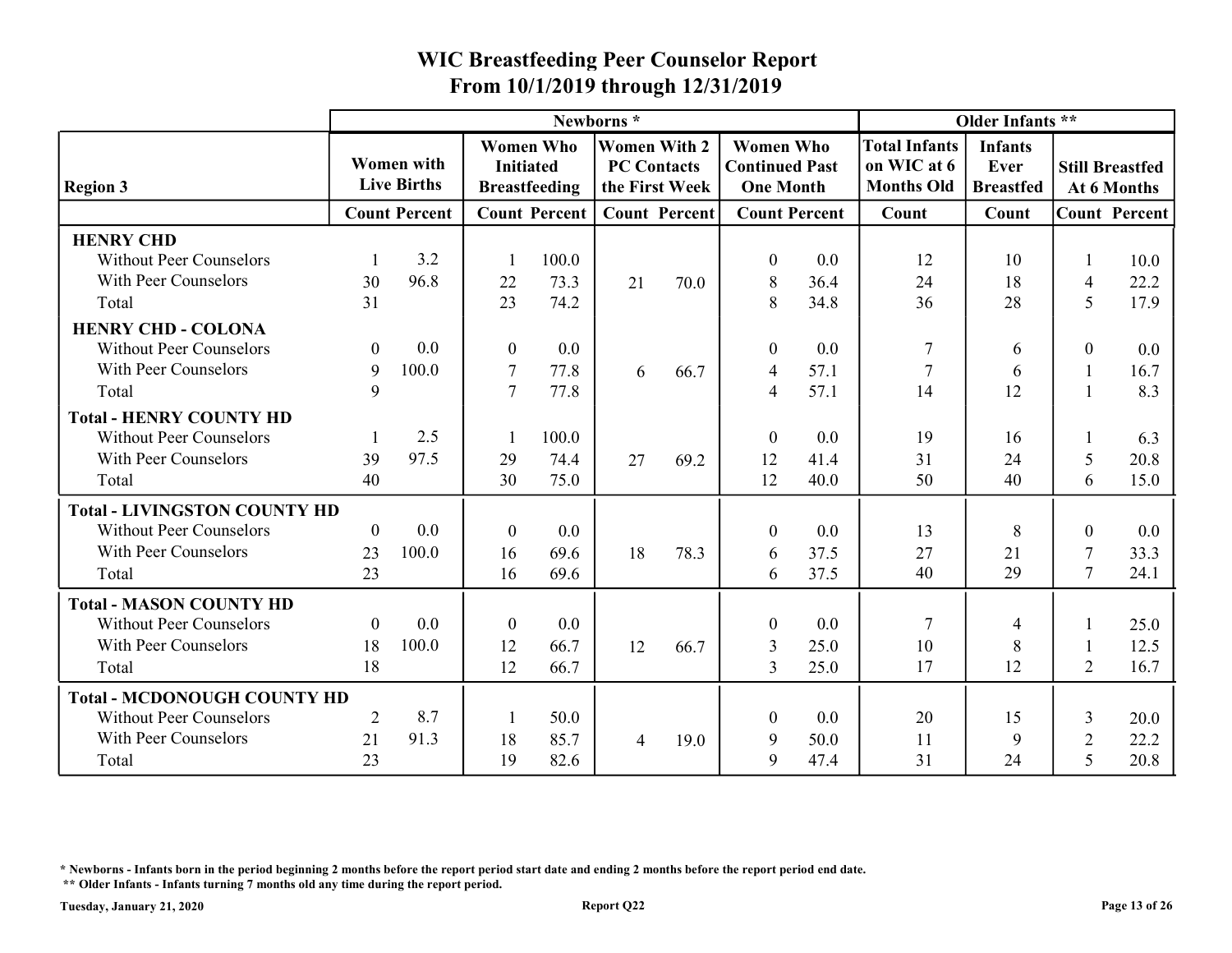|                                  |                 |                                         |                  |                                          | From 10/1/2019 through 12/31/2019                           |      |                                                               |                      |                                                          |                                            |                  |                                       |
|----------------------------------|-----------------|-----------------------------------------|------------------|------------------------------------------|-------------------------------------------------------------|------|---------------------------------------------------------------|----------------------|----------------------------------------------------------|--------------------------------------------|------------------|---------------------------------------|
|                                  |                 |                                         |                  |                                          | Newborns*                                                   |      |                                                               |                      |                                                          | Older Infants **                           |                  |                                       |
| <b>Region 3</b>                  |                 | <b>Women with</b><br><b>Live Births</b> | <b>Initiated</b> | <b>Women Who</b><br><b>Breastfeeding</b> | <b>Women With 2</b><br><b>PC Contacts</b><br>the First Week |      | <b>Women Who</b><br><b>Continued Past</b><br><b>One Month</b> |                      | <b>Total Infants</b><br>on WIC at 6<br><b>Months Old</b> | <b>Infants</b><br>Ever<br><b>Breastfed</b> |                  | <b>Still Breastfed</b><br>At 6 Months |
|                                  |                 | <b>Count Percent</b>                    |                  | <b>Count Percent</b>                     | <b>Count Percent</b>                                        |      |                                                               | <b>Count Percent</b> | Count                                                    | Count                                      |                  | <b>Count Percent</b>                  |
| <b>Total - MCLEAN COUNTY HD</b>  |                 |                                         |                  |                                          |                                                             |      |                                                               |                      |                                                          |                                            |                  |                                       |
| <b>Without Peer Counselors</b>   | 68              | 66.0                                    | 45               | 66.2                                     |                                                             |      | 21                                                            | 46.7                 | 109                                                      | 77                                         | 10               | 13.0                                  |
| With Peer Counselors             | 35              | 34.0                                    | 32               | 91.4                                     | 8                                                           | 22.9 | 17                                                            | 53.1                 | 55                                                       | 51                                         | 9                | 17.6                                  |
| Total                            | 103             |                                         | 77               | 74.8                                     |                                                             |      | 38                                                            | 49.4                 | 164                                                      | 128                                        | 19               | 14.8                                  |
| <b>Total - MERCER COUNTY HD</b>  |                 |                                         |                  |                                          |                                                             |      |                                                               |                      |                                                          |                                            |                  |                                       |
| <b>Without Peer Counselors</b>   | $\overline{4}$  | 57.1                                    | $\theta$         | 0.0                                      |                                                             |      | $\theta$                                                      | 0.0                  | 9                                                        | 5                                          | $\Omega$         | $0.0\,$                               |
| With Peer Counselors             | 3               | 42.9                                    | $\overline{3}$   | 100.0                                    | $\boldsymbol{0}$                                            | 0.0  | $\boldsymbol{0}$                                              | 0.0                  | 5                                                        | 5                                          |                  | 20.0                                  |
| Total                            | $7\phantom{.0}$ |                                         | $\overline{3}$   | 42.9                                     |                                                             |      | $\overline{0}$                                                | 0.0                  | 14                                                       | 10                                         |                  | 10.0                                  |
| <b>Total - PEORIA COUNTY HD</b>  |                 |                                         |                  |                                          |                                                             |      |                                                               |                      |                                                          |                                            |                  |                                       |
| <b>Without Peer Counselors</b>   | 111             | 58.1                                    | 64               | 57.7                                     |                                                             |      | 15                                                            | 23.4                 | 195                                                      | 95                                         | 9                | 9.5                                   |
| With Peer Counselors             | 80              | 41.9                                    | 69               | 86.3                                     | 11                                                          | 13.8 | 28                                                            | 40.6                 | 82                                                       | 78                                         | 14               | 17.9                                  |
| Total                            | 191             |                                         | 133              | 69.6                                     |                                                             |      | 43                                                            | 32.3                 | 277                                                      | 173                                        | 23               | 13.3                                  |
| <b>Total - TAZWELL COUNTY HD</b> |                 |                                         |                  |                                          |                                                             |      |                                                               |                      |                                                          |                                            |                  |                                       |
| <b>Without Peer Counselors</b>   |                 | 12.3                                    | 2                | 28.6                                     |                                                             |      | $\overline{0}$                                                | 0.0                  | 77                                                       | 34                                         | $\overline{4}$   | 11.8                                  |
| With Peer Counselors             | 50              | 87.7                                    | 36               | 72.0                                     | 14                                                          | 28.0 | 21                                                            | 58.3                 | 43                                                       | 37                                         | 6                | 16.2                                  |
| Total                            | 57              |                                         | 38               | 66.7                                     |                                                             |      | 21                                                            | 55.3                 | 120                                                      | 71                                         | 10               | 14.1                                  |
| <b>Total - WARREN COUNTY HD</b>  |                 |                                         |                  |                                          |                                                             |      |                                                               |                      |                                                          |                                            |                  |                                       |
| <b>Without Peer Counselors</b>   | 6               | 40.0                                    |                  | 16.7                                     |                                                             |      |                                                               | 100.0                | 22                                                       | 15                                         | 4                | 26.7                                  |
| With Peer Counselors             | 9               | 60.0                                    | 7                | 77.8                                     |                                                             | 11.1 | $\overline{3}$                                                | 42.9                 | $\overline{4}$                                           | 2                                          | $\boldsymbol{0}$ | $0.0\,$                               |
|                                  |                 |                                         | 8                | 53.3                                     |                                                             |      | $\overline{4}$                                                | 50.0                 | 26                                                       | 17                                         | $\overline{4}$   | 23.5                                  |

\* Newborns - Infants born in the period beginning 2 months before the report period start date and ending 2 months before the report period end date.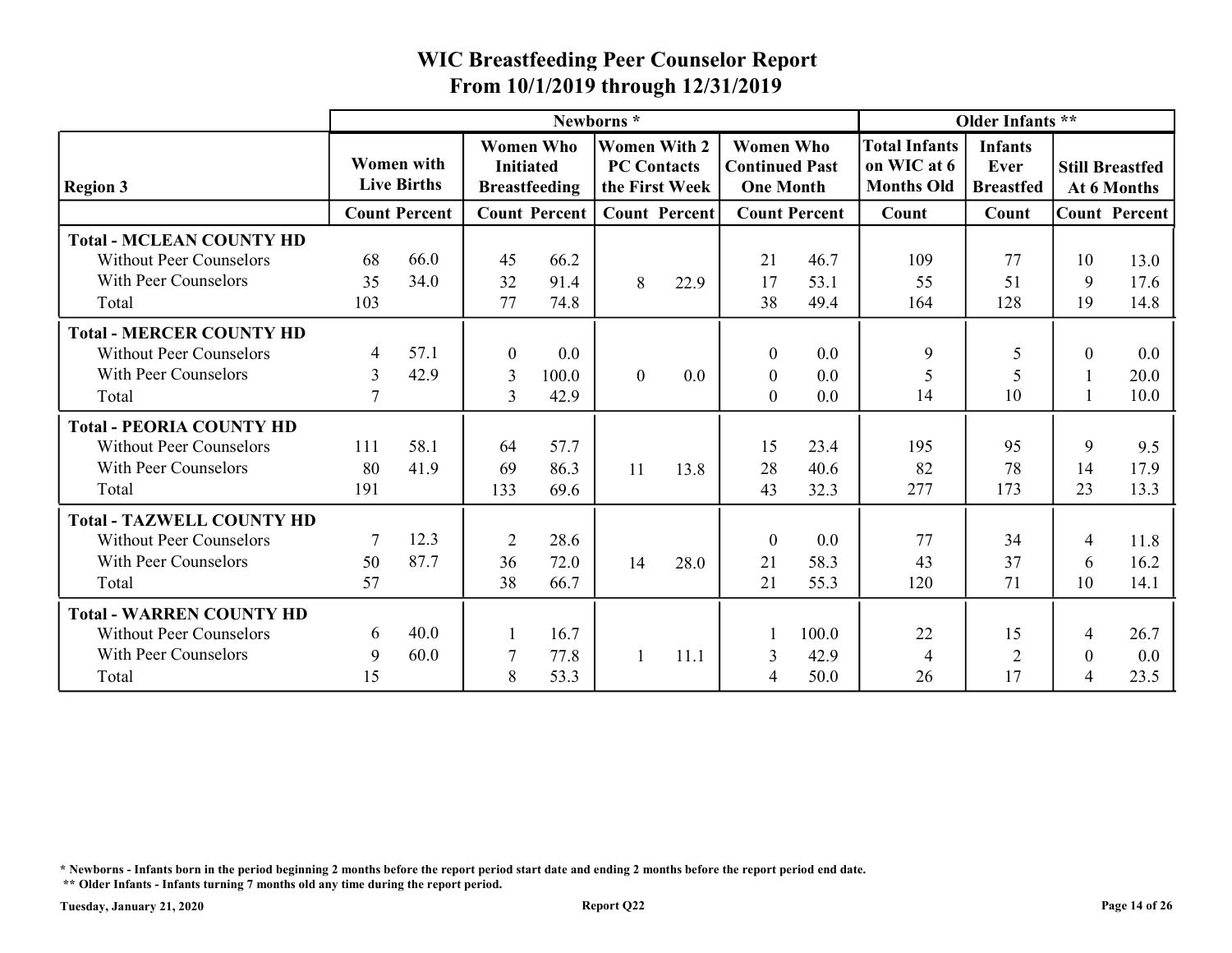|                                                                                          |                  |                                         |                     | From 10/1/2019 through 12/31/2019                            |                                                             |         | <b>WIC Breastfeeding Peer Counselor Report</b>                |                      |                                                          |                                            |                              |                                       |
|------------------------------------------------------------------------------------------|------------------|-----------------------------------------|---------------------|--------------------------------------------------------------|-------------------------------------------------------------|---------|---------------------------------------------------------------|----------------------|----------------------------------------------------------|--------------------------------------------|------------------------------|---------------------------------------|
|                                                                                          |                  |                                         |                     |                                                              | Newborns*                                                   |         |                                                               |                      |                                                          | Older Infants **                           |                              |                                       |
| <b>Region 4</b>                                                                          |                  | <b>Women</b> with<br><b>Live Births</b> |                     | <b>Women Who</b><br><b>Initiated</b><br><b>Breastfeeding</b> | <b>Women With 2</b><br><b>PC Contacts</b><br>the First Week |         | <b>Women Who</b><br><b>Continued Past</b><br><b>One Month</b> |                      | <b>Total Infants</b><br>on WIC at 6<br><b>Months Old</b> | <b>Infants</b><br>Ever<br><b>Breastfed</b> |                              | <b>Still Breastfed</b><br>At 6 Months |
|                                                                                          |                  | <b>Count Percent</b>                    |                     | <b>Count Percent</b>                                         | <b>Count Percent</b>                                        |         |                                                               | <b>Count Percent</b> | Count                                                    | Count                                      |                              | <b>Count Percent</b>                  |
| <b>Total - BROWN COUNTY HD</b><br><b>Without Peer Counselors</b><br>With Peer Counselors | 3<br>2           | 60.0<br>40.0                            | 3<br>$\overline{2}$ | 100.0<br>100.0                                               | $\overline{0}$                                              | 0.0     | $\theta$                                                      | 0.0<br>50.0          | 5                                                        | 2                                          | $\theta$<br>$\boldsymbol{0}$ | $0.0\,$<br>$0.0\,$                    |
| Total                                                                                    | 5                |                                         | 5                   | 100.0                                                        |                                                             |         |                                                               | 20.0                 | 6                                                        | $\mathcal{E}$                              | $\overline{0}$               | $0.0\,$                               |
| <b>Total - CALHOUN COUNTY HD</b>                                                         |                  |                                         |                     |                                                              |                                                             |         |                                                               |                      |                                                          |                                            |                              |                                       |
| <b>Without Peer Counselors</b>                                                           |                  | 50.0                                    | $\theta$            | 0.0                                                          |                                                             |         | $\boldsymbol{0}$                                              | 0.0                  | $\overline{4}$                                           | 2                                          |                              | 50.0                                  |
| With Peer Counselors<br>Total                                                            | $\overline{2}$   | 50.0                                    |                     | 100.0<br>50.0                                                | $\overline{0}$                                              | 0.0     | $\boldsymbol{0}$<br>$\overline{0}$                            | 0.0<br>0.0           | $\boldsymbol{0}$<br>$\overline{4}$                       | $\boldsymbol{0}$<br>2                      | $\boldsymbol{0}$             | 0.0<br>50.0                           |
| <b>CASS CHD - BEARDSTOWN</b>                                                             |                  |                                         |                     |                                                              |                                                             |         |                                                               |                      |                                                          |                                            |                              |                                       |
| <b>Without Peer Counselors</b>                                                           | 15               | 93.8                                    | 11                  | 73.3                                                         |                                                             |         | 2                                                             | 18.2                 | 26                                                       | 23                                         |                              | 4.3                                   |
| With Peer Counselors<br>Total                                                            | 16               | 6.3                                     | - 1<br>12           | 100.0<br>75.0                                                | $\overline{0}$                                              | 0.0     | $\boldsymbol{0}$<br>$\overline{2}$                            | 0.0<br>16.7          | 2<br>28                                                  | $\overline{2}$<br>25                       | 2                            | 50.0<br>8.0                           |
| <b>CASS CHD - VIRGINIA</b>                                                               |                  |                                         |                     |                                                              |                                                             |         |                                                               |                      |                                                          |                                            |                              |                                       |
| <b>Without Peer Counselors</b>                                                           | 6                | 100.0                                   | $\overline{3}$      | 50.0                                                         |                                                             |         | 2                                                             | 66.7                 | $\overline{4}$                                           | $\overline{2}$                             | $\overline{0}$               | $0.0\,$                               |
| With Peer Counselors                                                                     | $\boldsymbol{0}$ | 0.0                                     | $\boldsymbol{0}$    | 0.0                                                          | $\overline{0}$                                              | $0.0\,$ | $\boldsymbol{0}$                                              | 0.0                  | $\boldsymbol{0}$                                         | $\theta$                                   | $\boldsymbol{0}$             | $0.0\,$                               |
| Total                                                                                    | 6                |                                         | 3                   | 50.0                                                         |                                                             |         | 2                                                             | 66.7                 | $\boldsymbol{\varDelta}$                                 | $\overline{2}$                             | $\mathbf{0}$                 | $0.0\,$                               |
| <b>Total - CASS COUNTY HD</b>                                                            |                  |                                         |                     |                                                              |                                                             |         |                                                               |                      |                                                          |                                            |                              |                                       |
| <b>Without Peer Counselors</b>                                                           | 21               | 95.5                                    | 14                  | 66.7                                                         |                                                             |         | $\overline{4}$                                                | 28.6                 | 30                                                       | 25                                         |                              | 4.0                                   |
| With Peer Counselors                                                                     |                  | 4.5                                     |                     | 100.0                                                        | $\overline{0}$                                              | $0.0\,$ | $\boldsymbol{0}$                                              | 0.0                  | $\overline{2}$                                           | $\overline{2}$                             |                              | 50.0                                  |
| Total                                                                                    | 22               |                                         | 15                  | 68.2                                                         |                                                             |         | $\overline{4}$                                                | 26.7                 | 32                                                       | 27                                         | 2                            | 7.4                                   |
| <b>Total - CHRISTIAN COUNTY HD</b>                                                       |                  |                                         |                     |                                                              |                                                             |         |                                                               |                      |                                                          |                                            |                              |                                       |
| <b>Without Peer Counselors</b>                                                           | 11               | 37.9                                    | -7                  | 63.6                                                         |                                                             |         | 2                                                             | 28.6                 | 22                                                       | <sup>11</sup>                              | $\theta$                     | $0.0\,$                               |
| With Peer Counselors                                                                     | 18               | 62.1                                    | 16                  | 88.9                                                         | 6                                                           | 33.3    | 7                                                             | 43.8                 | 17                                                       | 16                                         | $\overline{4}$               | 25.0                                  |
| Total                                                                                    | 29               |                                         | 23                  | 79.3                                                         |                                                             |         | 9                                                             | 39.1                 | 39                                                       | 27                                         | 4                            | 14.8                                  |

\* Newborns - Infants born in the period beginning 2 months before the report period start date and ending 2 months before the report period end date.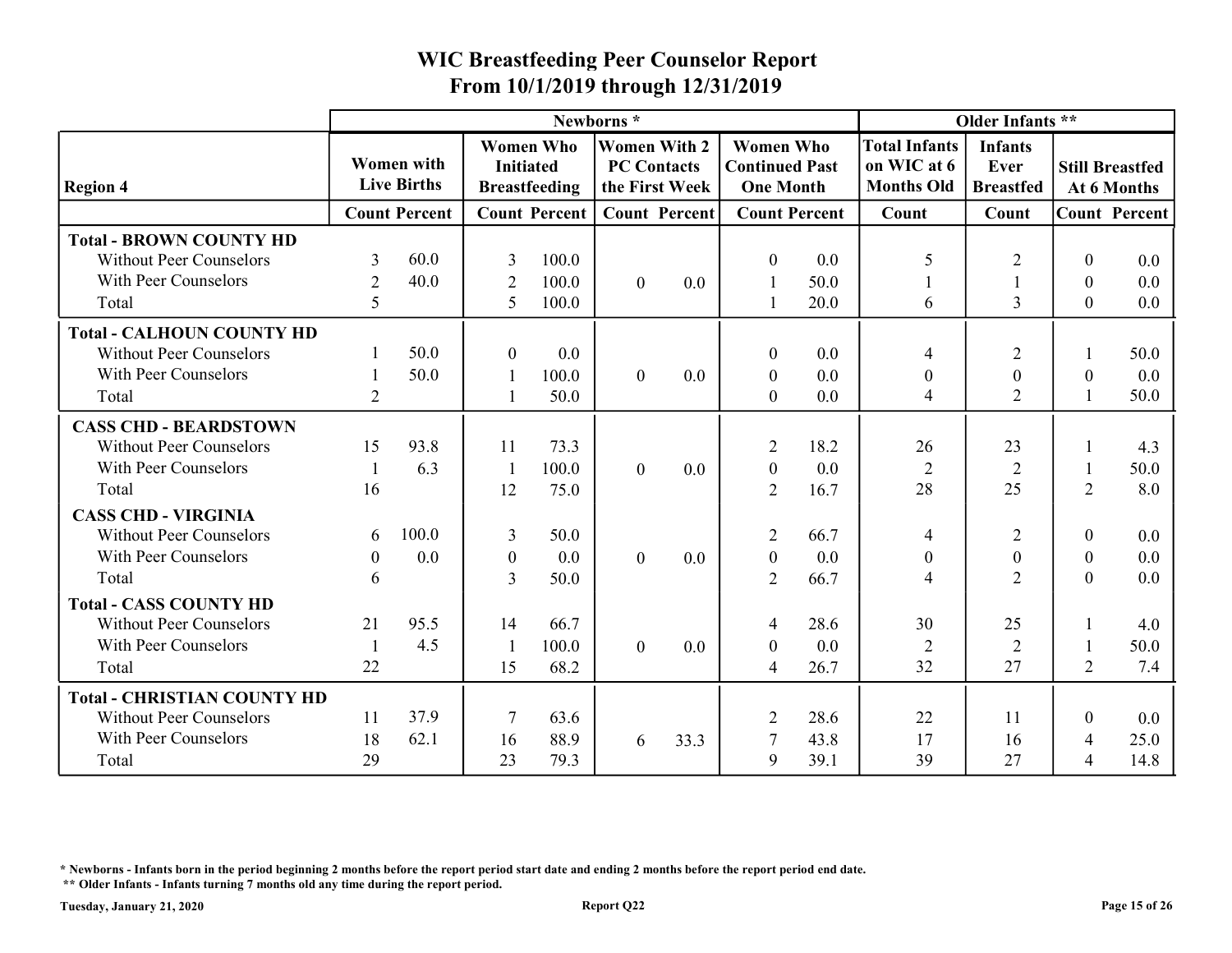|                                                                                                    |                                  |                                         | From 10/1/2019 through 12/31/2019    |                         |                                                             |                      | <b>WIC Breastfeeding Peer Counselor Report</b>                |                       |                                                          |                                            |                                         |                         |
|----------------------------------------------------------------------------------------------------|----------------------------------|-----------------------------------------|--------------------------------------|-------------------------|-------------------------------------------------------------|----------------------|---------------------------------------------------------------|-----------------------|----------------------------------------------------------|--------------------------------------------|-----------------------------------------|-------------------------|
|                                                                                                    |                                  |                                         |                                      |                         | Newborns*                                                   |                      |                                                               |                       |                                                          | Older Infants **                           |                                         |                         |
| <b>Region 4</b>                                                                                    |                                  | <b>Women</b> with<br><b>Live Births</b> | <b>Women Who</b><br><b>Initiated</b> | <b>Breastfeeding</b>    | <b>Women With 2</b><br><b>PC Contacts</b><br>the First Week |                      | <b>Women Who</b><br><b>Continued Past</b><br><b>One Month</b> |                       | <b>Total Infants</b><br>on WIC at 6<br><b>Months Old</b> | <b>Infants</b><br>Ever<br><b>Breastfed</b> | <b>Still Breastfed</b>                  | At 6 Months             |
|                                                                                                    |                                  | <b>Count Percent</b>                    |                                      | <b>Count Percent</b>    |                                                             | <b>Count Percent</b> |                                                               | <b>Count Percent</b>  | Count                                                    | Count                                      | <b>Count Percent</b>                    |                         |
| <b>Total - CLARK CHD</b><br><b>Without Peer Counselors</b><br>With Peer Counselors<br>Total        | 10<br>8<br>18                    | 55.6<br>44.4                            | 8<br>7<br>15                         | 80.0<br>87.5            |                                                             | 12.5                 | 3<br>5                                                        | 37.5<br>71.4<br>53.3  | 11<br>10<br>21                                           | 8<br>-9<br>17                              | $\overline{2}$<br>5<br>$\tau$           | 25.0<br>55.6<br>41.2    |
|                                                                                                    |                                  |                                         |                                      | 83.3                    |                                                             |                      | 8                                                             |                       |                                                          |                                            |                                         |                         |
| <b>Total - COLES COUNTY HD</b><br><b>Without Peer Counselors</b><br>With Peer Counselors<br>Total  | 14<br>20<br>34                   | 41.2<br>58.8                            | -6<br>13<br>19                       | 42.9<br>65.0<br>55.9    |                                                             | 5.0                  | 3<br>-7<br>10                                                 | 50.0<br>53.8<br>52.6  | 27<br>24<br>51                                           | <sup>11</sup><br>23<br>34                  | 5<br>6                                  | 9.1<br>21.7<br>17.6     |
|                                                                                                    |                                  |                                         |                                      |                         |                                                             |                      |                                                               |                       |                                                          |                                            |                                         |                         |
| <b>Total - EDGAR CHD</b><br><b>Without Peer Counselors</b><br>With Peer Counselors<br>Total        | 19<br>20                         | 5.0<br>95.0                             | 16<br>17                             | 100.0<br>84.2<br>85.0   | 11                                                          | 57.9                 | $\overline{0}$<br>8<br>8                                      | 0.0<br>50.0<br>47.1   | 6<br>21<br>27                                            | 3<br>16<br>19                              | $\overline{0}$                          | $0.0\,$<br>6.3<br>5.3   |
| <b>Total - EFFINGHAM COUNTY HD</b>                                                                 |                                  |                                         |                                      |                         |                                                             |                      |                                                               |                       |                                                          |                                            |                                         |                         |
| <b>Without Peer Counselors</b><br>With Peer Counselors<br>Total                                    | $\overline{4}$<br>14<br>18       | 22.2<br>77.8                            | $\overline{0}$<br>12<br>12           | $0.0\,$<br>85.7<br>66.7 | $\mathfrak{Z}$                                              | 21.4                 | $\boldsymbol{0}$<br>$\mathfrak{S}$<br>$5\overline{)}$         | 0.0<br>41.7<br>41.7   | 26<br>14<br>40                                           | 13<br>12<br>25                             | 3<br>$\overline{4}$<br>$\overline{7}$   | 23.1<br>33.3<br>28.0    |
| <b>Total - GREENE COUNTY HD</b>                                                                    |                                  |                                         |                                      |                         |                                                             |                      |                                                               |                       |                                                          |                                            |                                         |                         |
| <b>Without Peer Counselors</b><br>With Peer Counselors                                             | 3<br>12                          | 20.0<br>80.0                            | $\overline{2}$<br>9                  | 66.7<br>75.0            | $\mathfrak{Z}$                                              | 25.0                 | $\boldsymbol{0}$<br>6                                         | 0.0<br>66.7           | 10<br>-7                                                 |                                            | $\mathbf{0}$<br>$\overline{0}$          | $0.0\,$<br>$0.0\,$      |
| Total                                                                                              | 15                               |                                         | 11                                   | 73.3                    |                                                             |                      | 6                                                             | 54.5                  | 17                                                       | 11                                         | $\mathbf{0}$                            | $0.0\,$                 |
| <b>Total - JERSEY COUNTY HD</b><br><b>Without Peer Counselors</b><br>With Peer Counselors<br>Total | $\overline{2}$<br>$\overline{9}$ | 77.8<br>22.2                            | $\overline{0}$<br>2<br>2             | 0.0<br>100.0<br>22.2    | $\overline{0}$                                              | $0.0\,$              | $\boldsymbol{0}$<br>2<br>2                                    | 0.0<br>100.0<br>100.0 | 27<br>-1<br>28                                           | 15<br>16                                   | $\overline{4}$<br>$\boldsymbol{0}$<br>4 | 26.7<br>$0.0\,$<br>25.0 |

\* Newborns - Infants born in the period beginning 2 months before the report period start date and ending 2 months before the report period end date.

 <sup>\*\*</sup> Older Infants - Infants turning 7 months old any time during the report period.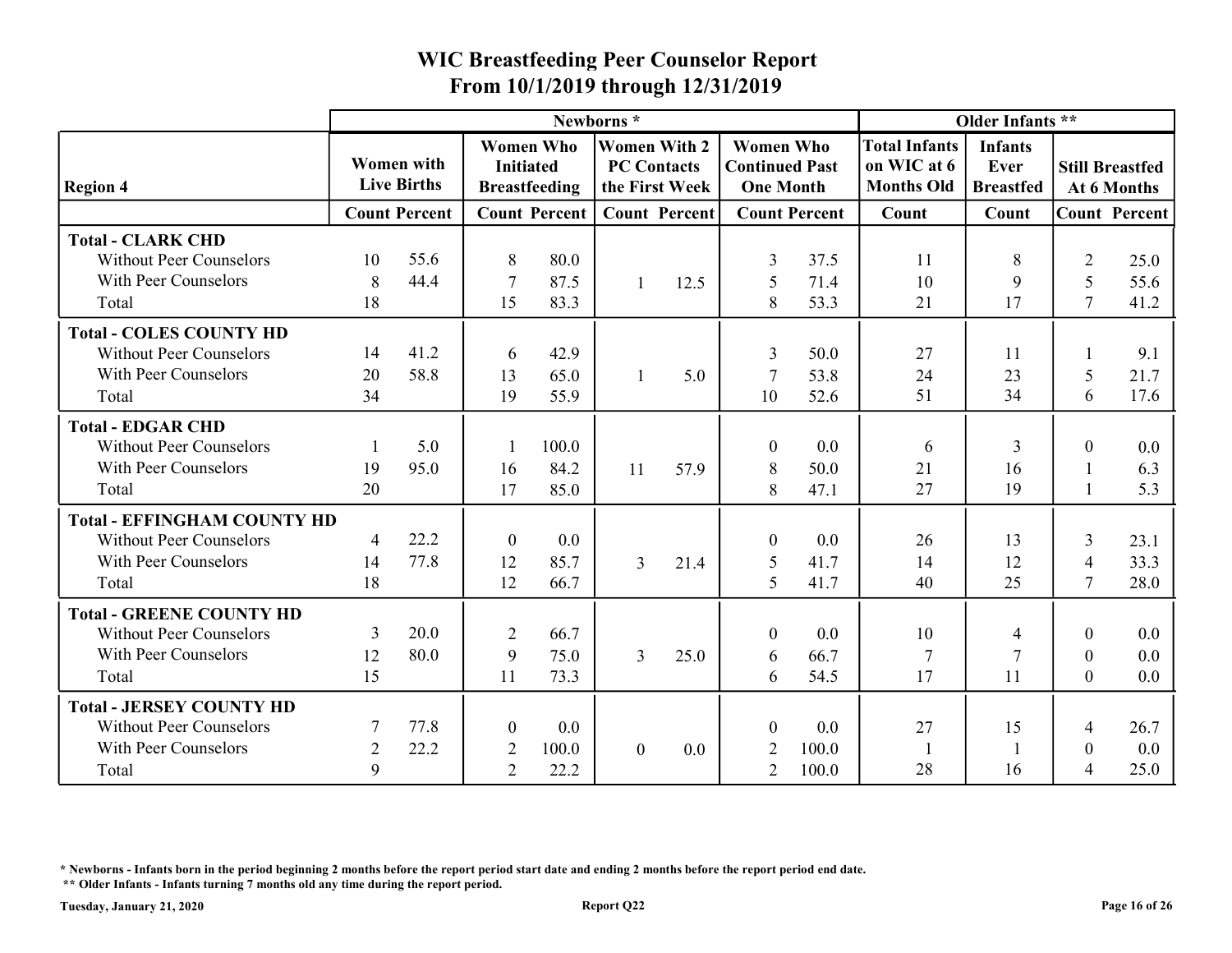|                                                                                                   |                  |                                         | From 10/1/2019 through 12/31/2019                    |                                          |                                                             |                      | <b>WIC Breastfeeding Peer Counselor Report</b>                |                      |                                                          |                                            |                                    |                                       |
|---------------------------------------------------------------------------------------------------|------------------|-----------------------------------------|------------------------------------------------------|------------------------------------------|-------------------------------------------------------------|----------------------|---------------------------------------------------------------|----------------------|----------------------------------------------------------|--------------------------------------------|------------------------------------|---------------------------------------|
|                                                                                                   |                  |                                         |                                                      |                                          | Newborns*                                                   |                      |                                                               |                      |                                                          | Older Infants **                           |                                    |                                       |
| <b>Region 4</b>                                                                                   |                  | <b>Women</b> with<br><b>Live Births</b> | <b>Initiated</b>                                     | <b>Women Who</b><br><b>Breastfeeding</b> | <b>Women With 2</b><br><b>PC Contacts</b><br>the First Week |                      | <b>Women Who</b><br><b>Continued Past</b><br><b>One Month</b> |                      | <b>Total Infants</b><br>on WIC at 6<br><b>Months Old</b> | <b>Infants</b><br>Ever<br><b>Breastfed</b> |                                    | <b>Still Breastfed</b><br>At 6 Months |
|                                                                                                   |                  | <b>Count Percent</b>                    |                                                      | <b>Count Percent</b>                     |                                                             | <b>Count Percent</b> |                                                               | <b>Count Percent</b> | Count                                                    | Count                                      |                                    | <b>Count Percent</b>                  |
| <b>Total - LOGAN COUNTY HD</b><br><b>Without Peer Counselors</b><br>With Peer Counselors          | 20               | 4.8<br>95.2                             | 15                                                   | 100.0<br>75.0                            | 12                                                          | 60.0                 | $\boldsymbol{0}$<br>10                                        | 0.0<br>66.7          | 17<br>12                                                 | -5<br>12                                   | $\boldsymbol{0}$<br>$\overline{2}$ | 0.0<br>16.7                           |
| Total                                                                                             | 21               |                                         | 16                                                   | 76.2                                     |                                                             |                      | 10                                                            | 62.5                 | 29                                                       | 17                                         | $\overline{2}$                     | 11.8                                  |
| <b>Total - MACON COUNTY HD</b><br><b>Without Peer Counselors</b><br>With Peer Counselors<br>Total | 17<br>109<br>126 | 13.5<br>86.5                            | -7<br>72<br>79                                       | 41.2<br>66.1<br>62.7                     | 78                                                          | 71.6                 | 30<br>31                                                      | 14.3<br>41.7<br>39.2 | 104<br>77<br>181                                         | 40<br>65<br>105                            | $\boldsymbol{0}$<br>12<br>12       | 0.0<br>18.5<br>11.4                   |
| <b>Total - MACOUPIN</b>                                                                           |                  |                                         |                                                      |                                          |                                                             |                      |                                                               |                      |                                                          |                                            |                                    |                                       |
| <b>Without Peer Counselors</b><br>With Peer Counselors<br>Total                                   | 16<br>15<br>31   | 51.6<br>48.4                            | 6<br>12<br>18                                        | 37.5<br>80.0<br>58.1                     | 5                                                           | 33.3                 | 2<br>-5<br>7                                                  | 33.3<br>41.7<br>38.9 | 29<br>16<br>45                                           | 14<br>16<br>30                             | 3<br>5<br>8                        | 21.4<br>31.3<br>26.7                  |
| <b>MONTGOMERY CHD</b>                                                                             |                  |                                         |                                                      |                                          |                                                             |                      |                                                               |                      |                                                          |                                            |                                    |                                       |
| <b>Without Peer Counselors</b><br>With Peer Counselors                                            | 2<br>10          | 16.7<br>83.3                            | $\boldsymbol{0}$<br>$\overline{7}$<br>$\overline{7}$ | $0.0\,$<br>70.0                          | 4                                                           | 40.0                 | $\boldsymbol{0}$<br>3<br>$\overline{3}$                       | 0.0<br>42.9          | -7<br>11<br>18                                           | 3<br>$\mathbf Q$                           | $\boldsymbol{0}$<br>3              | $0.0\,$<br>33.3                       |
| Total                                                                                             | 12               |                                         |                                                      | 58.3                                     |                                                             |                      |                                                               | 42.9                 |                                                          | 12                                         | 3                                  | 25.0                                  |
| <b>MONTGOMERY CHD - LITCHFIELD</b><br><b>Without Peer Counselors</b>                              | 2                | 20.0                                    | $\boldsymbol{0}$                                     | $0.0\,$                                  |                                                             |                      | $\overline{0}$                                                | 0.0                  | $\overline{4}$                                           | $\overline{2}$                             | $\boldsymbol{0}$                   | 0.0                                   |
| With Peer Counselors                                                                              | 8                | 80.0                                    | 5                                                    | 62.5                                     |                                                             | 12.5                 | 2                                                             | 40.0                 |                                                          |                                            | 5                                  | 71.4                                  |
| Total                                                                                             | 10               |                                         | 5                                                    | 50.0                                     |                                                             |                      | $\overline{2}$                                                | 40.0                 | 11                                                       | 9                                          | 5                                  | 55.6                                  |
| <b>Total - MONTGOMERY COUNTY HD</b>                                                               |                  |                                         |                                                      |                                          |                                                             |                      |                                                               |                      |                                                          |                                            |                                    |                                       |
| <b>Without Peer Counselors</b>                                                                    | $\overline{4}$   | 18.2                                    | $\overline{0}$                                       | $0.0\,$                                  |                                                             |                      | $\Omega$                                                      | 0.0                  | 11                                                       |                                            | $\theta$                           | $0.0\,$                               |
| With Peer Counselors<br>Total                                                                     | 18<br>22         | 81.8                                    | 12<br>12                                             | 66.7<br>54.5                             | 5 <sup>5</sup>                                              | 27.8                 | 5<br>5                                                        | 41.7<br>41.7         | 18<br>29                                                 | 16<br>21                                   | 8<br>8                             | 50.0<br>38.1                          |

\* Newborns - Infants born in the period beginning 2 months before the report period start date and ending 2 months before the report period end date.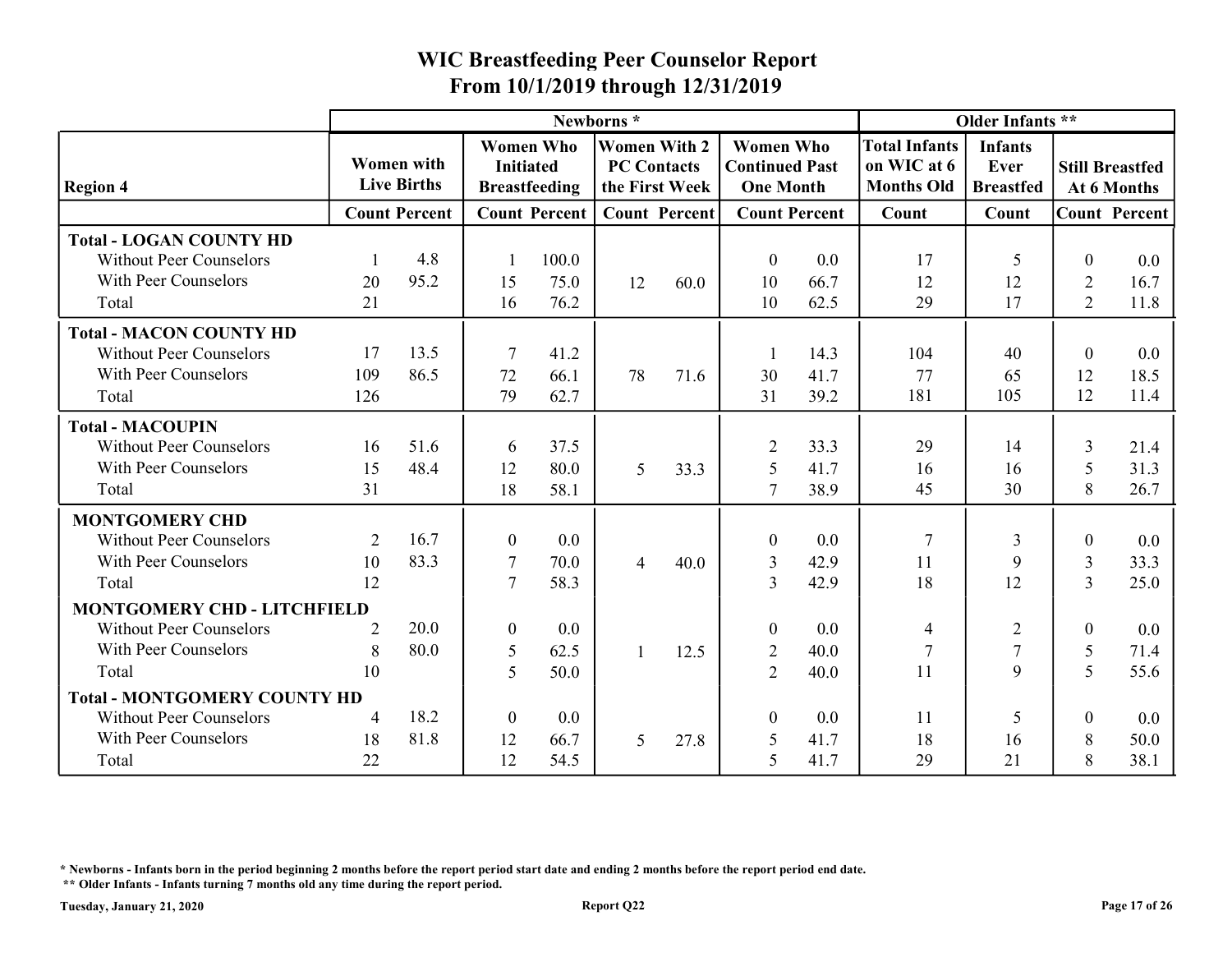|                                                                                                   |                            |                                  |                                       |                                          |                                                                          | From 10/1/2019 through 12/31/2019 |                                                               |                      |                                                          |                                                                |                                     |                         |
|---------------------------------------------------------------------------------------------------|----------------------------|----------------------------------|---------------------------------------|------------------------------------------|--------------------------------------------------------------------------|-----------------------------------|---------------------------------------------------------------|----------------------|----------------------------------------------------------|----------------------------------------------------------------|-------------------------------------|-------------------------|
| <b>Region 4</b>                                                                                   |                            | Women with<br><b>Live Births</b> | <b>Initiated</b>                      | <b>Women Who</b><br><b>Breastfeeding</b> | Newborns*<br><b>Women With 2</b><br><b>PC Contacts</b><br>the First Week |                                   | <b>Women Who</b><br><b>Continued Past</b><br><b>One Month</b> |                      | <b>Total Infants</b><br>on WIC at 6<br><b>Months Old</b> | Older Infants **<br><b>Infants</b><br>Ever<br><b>Breastfed</b> | <b>Still Breastfed</b>              | At 6 Months             |
|                                                                                                   |                            | <b>Count Percent</b>             |                                       | <b>Count Percent</b>                     |                                                                          | <b>Count Percent</b>              |                                                               | <b>Count Percent</b> | Count                                                    | Count                                                          | <b>Count Percent</b>                |                         |
| <b>Total - PIKE COUNTY HD</b><br><b>Without Peer Counselors</b><br>With Peer Counselors<br>Total  | 10<br>11                   | 9.1<br>90.9                      | 10<br>11                              | 100.0<br>100.0<br>100.0                  | $\tau$                                                                   | 70.0                              | $\boldsymbol{0}$<br>5<br>$\overline{5}$                       | 0.0<br>50.0<br>45.5  | 27<br>8<br>35                                            | 18<br>25                                                       | $\mathbf{0}$<br>$\overline{2}$<br>2 | 0.0<br>28.6<br>8.0      |
| <b>Total - SANGAMON COUNTY HEALTH DEPT.</b>                                                       |                            |                                  |                                       |                                          |                                                                          |                                   |                                                               |                      |                                                          |                                                                |                                     |                         |
| <b>Without Peer Counselors</b><br>With Peer Counselors<br>Total                                   | 82<br>82<br>164            | 50.0<br>50.0                     | 33<br>52<br>85                        | 40.2<br>63.4<br>51.8                     | 11                                                                       | 13.4                              | 8<br>22<br>30                                                 | 24.2<br>42.3<br>35.3 | 256<br>$\overline{4}$<br>260                             | 143<br>$\overline{3}$<br>146                                   | 15<br>$\boldsymbol{0}$<br>15        | 10.5<br>$0.0\,$<br>10.3 |
| <b>Total - SCOTT COUNTY HD</b><br><b>Without Peer Counselors</b><br>With Peer Counselors<br>Total | $\overline{0}$<br>3<br>3   | 0.0<br>100.0                     | $\overline{0}$<br>$\overline{3}$<br>3 | 0.0<br>100.0<br>100.0                    | $\overline{2}$                                                           | 66.7                              | $\boldsymbol{0}$<br>$\overline{2}$<br>2                       | 0.0<br>66.7<br>66.7  | 5<br>$\overline{2}$<br>$\overline{7}$                    | $\overline{4}$<br>$\overline{c}$<br>6                          | $\theta$<br>$\mathbf{1}$            | 0.0<br>50.0<br>16.7     |
| <b>Total - SHELBY CHD</b><br><b>Without Peer Counselors</b><br>With Peer Counselors<br>Total      | $\overline{3}$<br>15<br>18 | 16.7<br>83.3                     | $\bf{0}$<br>14<br>14                  | 0.0<br>93.3<br>77.8                      | 8                                                                        | 53.3                              | $\Omega$<br>9<br>$\mathbf Q$                                  | 0.0<br>64.3<br>64.3  | 10<br>12<br>22                                           | 6<br>11<br>17                                                  | -1<br>$\overline{4}$<br>5           | 16.7<br>36.4<br>29.4    |

\* Newborns - Infants born in the period beginning 2 months before the report period start date and ending 2 months before the report period end date.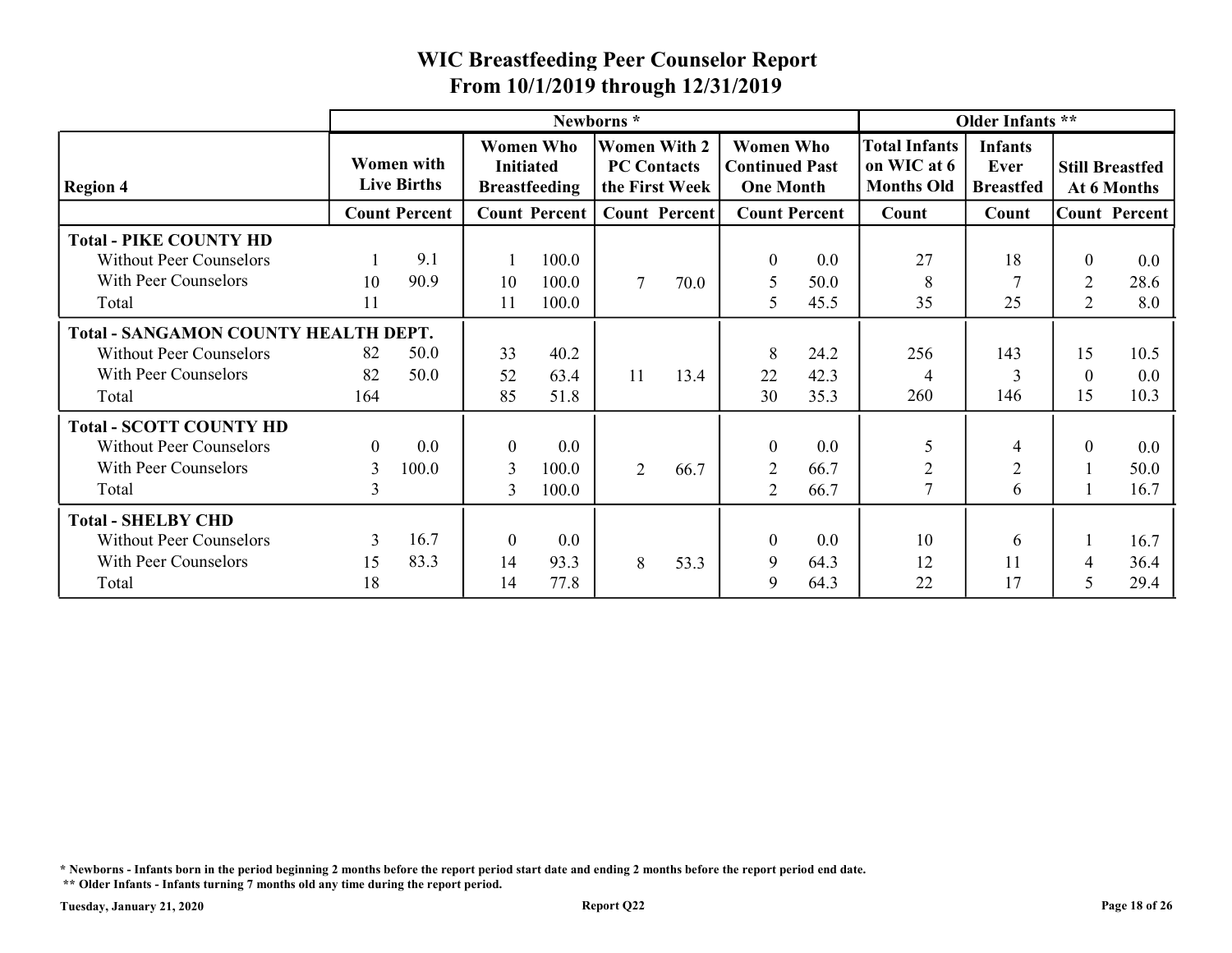|                                                                                                  |                              |                                         | <b>WIC Breastfeeding Peer Counselor Report</b><br>From 10/1/2019 through 12/31/2019 |                       |                                                             |                      |                                                               |                      |                                                          |                                            |                                                    |                                       |
|--------------------------------------------------------------------------------------------------|------------------------------|-----------------------------------------|-------------------------------------------------------------------------------------|-----------------------|-------------------------------------------------------------|----------------------|---------------------------------------------------------------|----------------------|----------------------------------------------------------|--------------------------------------------|----------------------------------------------------|---------------------------------------|
|                                                                                                  |                              |                                         |                                                                                     |                       | Newborns*                                                   |                      |                                                               |                      |                                                          | Older Infants **                           |                                                    |                                       |
| <b>Region 5</b>                                                                                  |                              | <b>Women with</b><br><b>Live Births</b> | <b>Women Who</b><br><b>Initiated</b>                                                | <b>Breastfeeding</b>  | <b>Women With 2</b><br><b>PC Contacts</b><br>the First Week |                      | <b>Women Who</b><br><b>Continued Past</b><br><b>One Month</b> |                      | <b>Total Infants</b><br>on WIC at 6<br><b>Months Old</b> | <b>Infants</b><br>Ever<br><b>Breastfed</b> |                                                    | <b>Still Breastfed</b><br>At 6 Months |
|                                                                                                  |                              | <b>Count Percent</b>                    |                                                                                     | <b>Count Percent</b>  |                                                             | <b>Count Percent</b> |                                                               | <b>Count Percent</b> | Count                                                    | Count                                      |                                                    | <b>Count Percent</b>                  |
| <b>Total - BOND CHD</b><br><b>Without Peer Counselors</b><br>With Peer Counselors                | 6<br>9                       | 40.0<br>60.0                            | -4<br>-6                                                                            | 66.7<br>66.7          | $\overline{2}$                                              | 22.2                 | 3<br>2                                                        | 75.0<br>33.3         | 16<br>9<br>25                                            | 6<br>8                                     | $\overline{2}$<br>$\overline{2}$<br>$\overline{4}$ | 33.3<br>25.0<br>28.6                  |
| Total                                                                                            | 15                           |                                         | 10                                                                                  | 66.7                  |                                                             |                      | 5                                                             | 50.0                 |                                                          | 14                                         |                                                    |                                       |
| <b>Total - CLAY COUNTY HD</b><br><b>Without Peer Counselors</b><br>With Peer Counselors<br>Total | $\boldsymbol{0}$<br>18<br>18 | 0.0<br>100.0                            | $\boldsymbol{0}$<br>13<br>13                                                        | 0.0<br>72.2<br>72.2   | 15                                                          | 83.3                 | $\overline{0}$<br>7<br>$\overline{7}$                         | 0.0<br>53.8<br>53.8  | 5<br>25<br>30                                            | 2<br>21<br>23                              | $\theta$<br>$\overline{4}$<br>$\overline{4}$       | $0.0\,$<br>19.0<br>17.4               |
| <b>Total - CLINTON CHD</b>                                                                       |                              |                                         |                                                                                     |                       |                                                             |                      |                                                               |                      |                                                          |                                            |                                                    |                                       |
| <b>Without Peer Counselors</b><br>With Peer Counselors<br>Total                                  | 8<br>9<br>17                 | 47.1<br>52.9                            | 3<br>9<br>12                                                                        | 37.5<br>100.0<br>70.6 | 3                                                           | 33.3                 | $\theta$<br>4<br>$\overline{4}$                               | 0.0<br>44.4<br>33.3  | 9<br>15<br>24                                            | 14<br>18                                   | 8                                                  | 25.0<br>50.0<br>44.4                  |
| <b>COORD YTH SERV - GRANITE CITY</b>                                                             |                              |                                         |                                                                                     |                       |                                                             |                      |                                                               |                      |                                                          |                                            |                                                    |                                       |
| <b>Without Peer Counselors</b><br>With Peer Counselors<br>Total                                  | 19<br>93<br>112              | 17.0<br>83.0                            | -4<br>83<br>87                                                                      | 21.1<br>89.2<br>77.7  | 35                                                          | 37.6                 | $\boldsymbol{0}$<br>34<br>34                                  | 0.0<br>41.0<br>39.1  | 71<br>99<br>170                                          | 26<br>86<br>112                            | $\mathbf{0}$<br>11<br>-11                          | 0.0<br>12.8<br>9.8                    |
| <b>COORD YTH SERV - WOOD RIVER</b>                                                               |                              |                                         |                                                                                     |                       |                                                             |                      |                                                               |                      |                                                          |                                            |                                                    |                                       |
| <b>Without Peer Counselors</b><br>With Peer Counselors                                           | 18<br>64                     | 22.0<br>78.0                            | $\overline{3}$<br>56                                                                | 16.7<br>87.5          | 43                                                          | 67.2                 | $\boldsymbol{0}$<br>24                                        | 0.0<br>42.9          | 43<br>81                                                 | 6<br>75                                    | $\mathbf{0}$<br>20                                 | $0.0\,$<br>26.7                       |
| Total                                                                                            | 82                           |                                         | 59                                                                                  | 72.0                  |                                                             |                      | 24                                                            | 40.7                 | 124                                                      | 81                                         | 20                                                 | 24.7                                  |
| <b>Total - COORDINATED YOUTH SERV</b>                                                            |                              | 19.1                                    | -7                                                                                  |                       |                                                             |                      |                                                               |                      |                                                          |                                            |                                                    |                                       |
| <b>Without Peer Counselors</b><br>With Peer Counselors<br>Total                                  | 37<br>157<br>194             | 80.9                                    | 139<br>146                                                                          | 18.9<br>88.5<br>75.3  | 78                                                          | 49.7                 | $\boldsymbol{0}$<br>58<br>58                                  | 0.0<br>41.7<br>39.7  | 114<br>180<br>294                                        | 32<br>161<br>193                           | $\theta$<br>31<br>31                               | 0.0<br>19.3<br>16.1                   |

\* Newborns - Infants born in the period beginning 2 months before the report period start date and ending 2 months before the report period end date.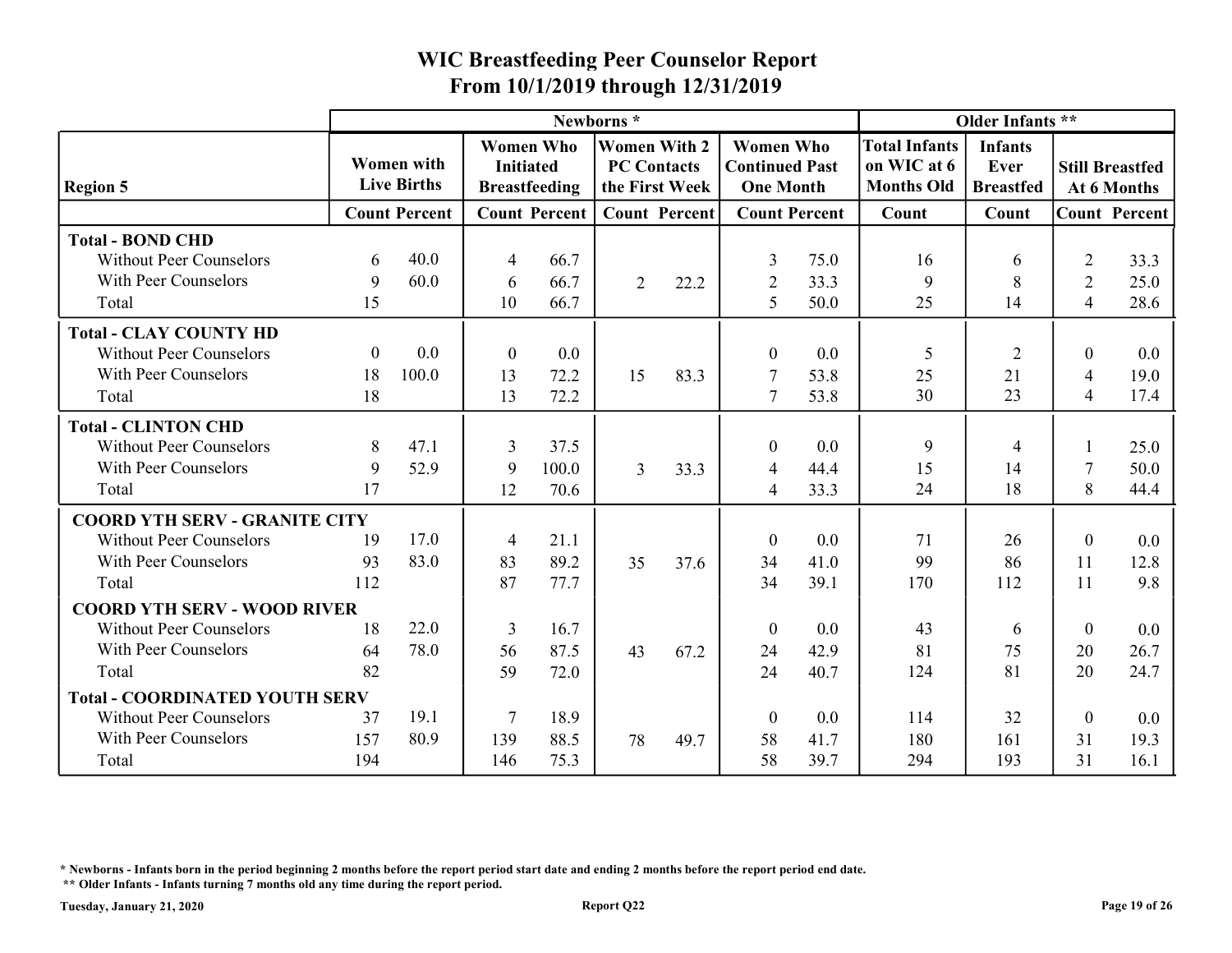|                                                                                             |                      |                                         |                  |                                          | From 10/1/2019 through 12/31/2019                           |      | <b>WIC Breastfeeding Peer Counselor Report</b>                |                      |                                                          |                                            |                        |                      |
|---------------------------------------------------------------------------------------------|----------------------|-----------------------------------------|------------------|------------------------------------------|-------------------------------------------------------------|------|---------------------------------------------------------------|----------------------|----------------------------------------------------------|--------------------------------------------|------------------------|----------------------|
|                                                                                             |                      |                                         |                  |                                          | Newborns*                                                   |      |                                                               |                      |                                                          | Older Infants **                           |                        |                      |
| <b>Region 5</b>                                                                             |                      | <b>Women with</b><br><b>Live Births</b> | <b>Initiated</b> | <b>Women Who</b><br><b>Breastfeeding</b> | <b>Women With 2</b><br><b>PC Contacts</b><br>the First Week |      | <b>Women Who</b><br><b>Continued Past</b><br><b>One Month</b> |                      | <b>Total Infants</b><br>on WIC at 6<br><b>Months Old</b> | <b>Infants</b><br>Ever<br><b>Breastfed</b> | <b>Still Breastfed</b> | At 6 Months          |
|                                                                                             |                      | <b>Count Percent</b>                    |                  | <b>Count Percent</b>                     | <b>Count Percent</b>                                        |      |                                                               | <b>Count Percent</b> | Count                                                    | Count                                      |                        | <b>Count Percent</b> |
| <b>Total - CRAWFORD COUNTY HD</b><br><b>Without Peer Counselors</b><br>With Peer Counselors | $\overline{0}$<br>17 | 0.0<br>100.0                            | $\theta$<br>12   | 0.0<br>70.6                              | 10                                                          | 58.8 | $\theta$<br>$\overline{4}$                                    | 0.0<br>33.3          | 13<br>13                                                 | 6<br>13                                    | 6                      | 16.7<br>46.2         |
| Total                                                                                       | 17                   |                                         | 12               | 70.6                                     |                                                             |      | $\overline{4}$                                                | 33.3                 | 26                                                       | 19                                         | $\tau$                 | 36.8                 |
| <b>EAST SIDE HD</b>                                                                         |                      |                                         |                  |                                          |                                                             |      |                                                               |                      |                                                          |                                            |                        |                      |
| <b>Without Peer Counselors</b>                                                              |                      | 8.6                                     | 2                | 28.6                                     |                                                             |      |                                                               | 50.0                 | 32                                                       | 18                                         | $\mathbf{0}$           | $0.0\,$              |
| With Peer Counselors<br>Total                                                               | 74<br>81             | 91.4                                    | 47<br>49         | 63.5<br>60.5                             | 22                                                          | 29.7 | 18<br>19                                                      | 38.3<br>38.8         | 102<br>134                                               | 74<br>92                                   | 16<br>16               | 21.6<br>17.4         |
| <b>EAST SIDE HD - CAHOKIA</b>                                                               |                      |                                         |                  |                                          |                                                             |      |                                                               |                      |                                                          |                                            |                        |                      |
| <b>Without Peer Counselors</b>                                                              | $\overline{2}$       | 4.2                                     | $\overline{2}$   | 100.0                                    |                                                             |      | $\theta$                                                      | 0.0                  | 13                                                       |                                            | $\mathbf{0}$           | $0.0\,$              |
| With Peer Counselors                                                                        | 46                   | 95.8                                    | 26               | 56.5                                     | 13                                                          | 28.3 | 7                                                             | 26.9                 | 53                                                       | 36                                         | 4                      | 11.1                 |
| Total                                                                                       | 48                   |                                         | 28               | 58.3                                     |                                                             |      | 7                                                             | 25.0                 | 66                                                       | 40                                         | $\overline{4}$         | 10.0                 |
| <b>Total - EASTSIDE HEALTH DISTRICT</b>                                                     |                      |                                         |                  |                                          |                                                             |      |                                                               |                      |                                                          |                                            |                        |                      |
| <b>Without Peer Counselors</b>                                                              | 9                    | 7.0                                     | $\overline{4}$   | 44.4                                     |                                                             |      |                                                               | 25.0                 | 45                                                       | 22                                         | $\mathbf{0}$           | 0.0                  |
| With Peer Counselors                                                                        | 120                  | 93.0                                    | 73               | 60.8                                     | 35                                                          | 29.2 | 25                                                            | 34.2                 | 155                                                      | 110                                        | 20                     | 18.2                 |
| Total                                                                                       | 129                  |                                         | 77               | 59.7                                     |                                                             |      | 26                                                            | 33.8                 | 200                                                      | 132                                        | 20                     | 15.2                 |
| <b>Total - EGYPTIAN COUNTY HD</b>                                                           |                      |                                         |                  |                                          |                                                             |      |                                                               |                      |                                                          |                                            |                        |                      |
| <b>Without Peer Counselors</b>                                                              | 9                    | 16.4                                    | 5                | 55.6                                     |                                                             |      | $\boldsymbol{0}$                                              | 0.0                  | 31                                                       | Q                                          | $\theta$               | 0.0                  |
| With Peer Counselors                                                                        | 46                   | 83.6                                    | 23               | 50.0                                     | $\mathfrak{Z}$                                              | 6.5  | 8                                                             | 34.8                 | 31                                                       | 23                                         | 4                      | 17.4                 |
| Total                                                                                       | 55                   |                                         | 28               | 50.9                                     |                                                             |      | 8                                                             | 28.6                 | 62                                                       | 32                                         | $\overline{4}$         | 12.5                 |
| <b>Total - FAYETTE COUNTY HD</b>                                                            |                      |                                         |                  |                                          |                                                             |      |                                                               |                      |                                                          |                                            |                        |                      |
| <b>Without Peer Counselors</b>                                                              | 5                    | 15.2                                    | 2                | 40.0                                     |                                                             |      | $\boldsymbol{0}$                                              | 0.0                  | 17                                                       | <sup>11</sup>                              | $\theta$               | $0.0\,$              |
|                                                                                             |                      |                                         |                  |                                          |                                                             |      |                                                               |                      |                                                          |                                            |                        |                      |
| With Peer Counselors                                                                        | 28                   | 84.8                                    | 19               | 67.9                                     | $\overline{2}$                                              | 7.1  | 5                                                             | 26.3                 | 16                                                       | 15                                         | 5                      | 33.3                 |

\* Newborns - Infants born in the period beginning 2 months before the report period start date and ending 2 months before the report period end date.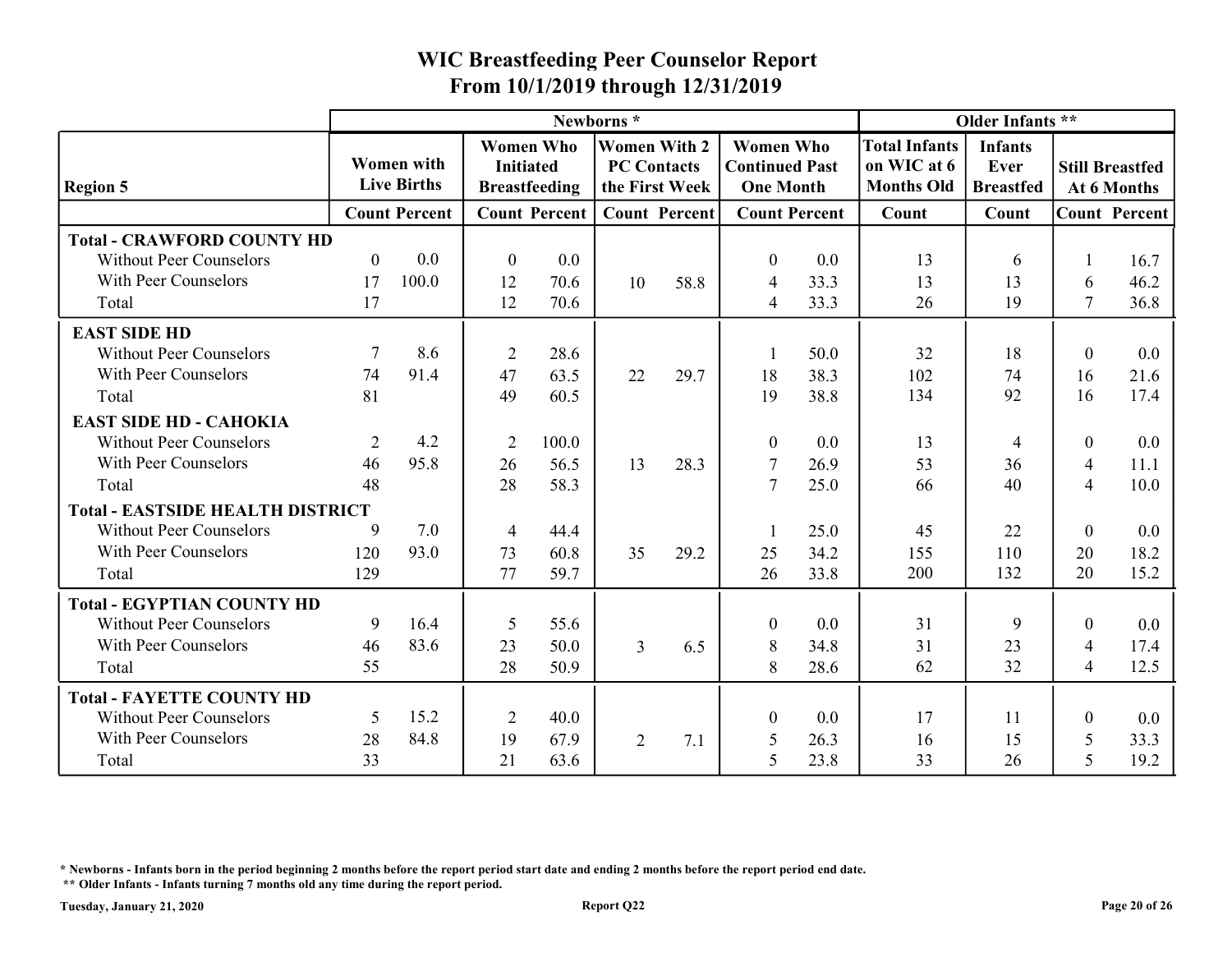|                                                                    |    |                                         |                                      |                      | Newborns*                                 |                      |                                                               |                      |                                                          | Older Infants **                           |                          |                                       |
|--------------------------------------------------------------------|----|-----------------------------------------|--------------------------------------|----------------------|-------------------------------------------|----------------------|---------------------------------------------------------------|----------------------|----------------------------------------------------------|--------------------------------------------|--------------------------|---------------------------------------|
| <b>Region 5</b>                                                    |    | <b>Women</b> with<br><b>Live Births</b> | <b>Women Who</b><br><b>Initiated</b> | <b>Breastfeeding</b> | <b>Women With 2</b><br><b>PC Contacts</b> | the First Week       | <b>Women Who</b><br><b>Continued Past</b><br><b>One Month</b> |                      | <b>Total Infants</b><br>on WIC at 6<br><b>Months Old</b> | <b>Infants</b><br>Ever<br><b>Breastfed</b> |                          | <b>Still Breastfed</b><br>At 6 Months |
|                                                                    |    | <b>Count Percent</b>                    |                                      | <b>Count Percent</b> |                                           | <b>Count Percent</b> |                                                               | <b>Count Percent</b> | Count                                                    | Count                                      |                          | <b>Count Percent</b>                  |
| <b>FRANKLIN/WILLIAMSON CHD - BENTON</b>                            |    |                                         |                                      |                      |                                           |                      |                                                               |                      |                                                          |                                            |                          |                                       |
| <b>Without Peer Counselors</b>                                     | 10 | 23.8                                    | -4                                   | 40.0                 |                                           |                      | $\theta$                                                      | 0.0                  | 33                                                       | 12                                         |                          | 8.3                                   |
| With Peer Counselors                                               | 32 | 76.2                                    | 22                                   | 68.8                 | $\overline{4}$                            | 12.5                 | -7                                                            | 31.8                 | 26                                                       | 23                                         | 5                        | 21.7                                  |
| Total                                                              | 42 |                                         | 26                                   | 61.9                 |                                           |                      |                                                               | 26.9                 | 59                                                       | 35                                         | 6                        | 17.1                                  |
| FRANKLIN/WILLIAMSON CHD - MARION                                   |    |                                         |                                      |                      |                                           |                      |                                                               |                      |                                                          |                                            |                          |                                       |
| <b>Without Peer Counselors</b>                                     | 15 | 30.6                                    | -6                                   | 40.0                 |                                           |                      |                                                               | 0.0                  | 41                                                       | 14                                         |                          | 7.1                                   |
| With Peer Counselors                                               | 34 | 69.4                                    | 23                                   | 67.6                 | $\overline{4}$                            | 11.8                 | 9                                                             | 39.1                 | 33                                                       | 30                                         | 3                        | 10.0                                  |
| Total                                                              | 49 |                                         | 29                                   | 59.2                 |                                           |                      | 9                                                             | 31.0                 | 74                                                       | 44                                         | $\boldsymbol{\varDelta}$ | 9.1                                   |
| <b>Total - FRANKLIN-WILLIAMSON BI-CO FRNK</b>                      |    |                                         |                                      |                      |                                           |                      |                                                               |                      |                                                          |                                            |                          |                                       |
| <b>Without Peer Counselors</b>                                     | 25 | 27.5                                    | 10                                   | 40.0                 |                                           |                      |                                                               | 0.0                  | 74                                                       | 26                                         | 2                        | 7.7                                   |
| With Peer Counselors                                               | 66 | 72.5                                    | 45                                   | 68.2                 | 8                                         | 12.1                 | 16                                                            | 35.6                 | 59                                                       | 53                                         | 8                        | 15.1                                  |
| Total                                                              | 91 |                                         | 55                                   | 60.4                 |                                           |                      | 16                                                            | 29.1                 | 133                                                      | 79                                         | 10                       | 12.7                                  |
| <b>Total - JACKSON COUNTY HD</b>                                   |    |                                         |                                      |                      |                                           |                      |                                                               |                      |                                                          |                                            |                          |                                       |
| <b>Without Peer Counselors</b>                                     | 26 | 48.1                                    | 16                                   | 61.5                 |                                           |                      | $\overline{4}$                                                | 25.0                 | 68                                                       | 40                                         | 10                       | 25.0                                  |
| With Peer Counselors                                               | 28 | 51.9                                    | 21                                   | 75.0                 | 8                                         | 28.6                 | 12                                                            | 57.1                 | 26                                                       | 24                                         | 9                        | 37.5                                  |
| Total                                                              | 54 |                                         | 37                                   | 68.5                 |                                           |                      | 16                                                            | 43.2                 | 94                                                       | 64                                         | 19                       | 29.7                                  |
|                                                                    |    |                                         |                                      |                      |                                           |                      |                                                               |                      |                                                          |                                            |                          |                                       |
| <b>JASPER - RICHLAND - OLNEY</b><br><b>Without Peer Counselors</b> | 9  | 39.1                                    |                                      | 11.1                 |                                           |                      |                                                               | 100.0                | 9                                                        |                                            | $\Omega$                 | 0.0                                   |
| With Peer Counselors                                               | 14 | 60.9                                    | 14                                   | 100.0                | 5 <sup>5</sup>                            |                      | 10                                                            | 71.4                 | 10                                                       | 10                                         |                          | 20.0                                  |
| Total                                                              | 23 |                                         | 15                                   | 65.2                 |                                           | 35.7                 | 11                                                            | 73.3                 | 19                                                       | 15                                         | $\overline{2}$<br>2      | 13.3                                  |
|                                                                    |    |                                         |                                      |                      |                                           |                      |                                                               |                      |                                                          |                                            |                          |                                       |
| <b>JASPER CHD - NEWTON</b>                                         |    | 25.0                                    |                                      |                      |                                           |                      |                                                               |                      |                                                          |                                            |                          |                                       |
| <b>Without Peer Counselors</b>                                     |    |                                         | $\bf{0}$                             | $0.0\,$              |                                           |                      | $\overline{0}$                                                | 0.0                  | 5                                                        | $\theta$                                   | $\mathbf{0}$             | $0.0\,$                               |
| With Peer Counselors                                               | 3  | 75.0                                    | 3                                    | 100.0                | $\overline{2}$                            | 66.7                 | 3                                                             | 100.0                | 6<br>11                                                  | 6                                          | $\overline{2}$<br>2      | 33.3                                  |
| Total                                                              |    |                                         | $\overline{3}$                       | 75.0                 |                                           |                      | $\overline{3}$                                                | 100.0                |                                                          | 6                                          |                          | 33.3                                  |
| <b>Total - JASPER COUNTY HD</b>                                    |    |                                         |                                      |                      |                                           |                      |                                                               |                      |                                                          |                                            |                          |                                       |
| <b>Without Peer Counselors</b>                                     | 10 | 37.0                                    |                                      | 10.0                 |                                           |                      |                                                               | 100.0                | 14                                                       |                                            | $\theta$                 | $0.0\,$                               |
| With Peer Counselors                                               | 17 | 63.0                                    | 17                                   | 100.0                | $\tau$                                    | 41.2                 | 13                                                            | 76.5                 | 16                                                       | 16                                         | $\overline{4}$           | 25.0                                  |
| Total                                                              | 27 |                                         | 18                                   | 66.7                 |                                           |                      | 14                                                            | 77.8                 | 30                                                       | 21                                         | $\overline{4}$           | 19.0                                  |

\* Newborns - Infants born in the period beginning 2 months before the report period start date and ending 2 months before the report period end date. \*\* Older Infants - Infants turning 7 months old any time during the report period.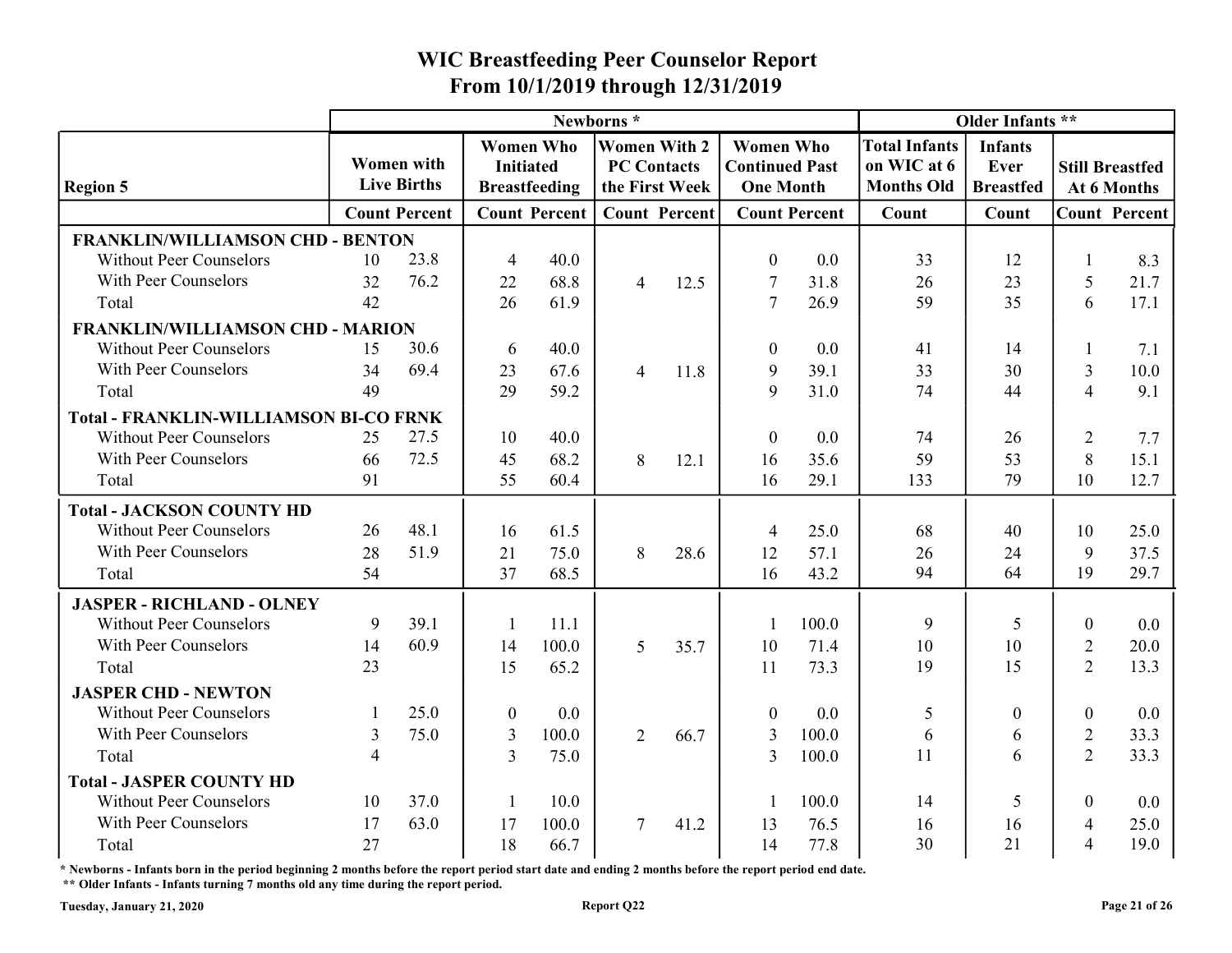|                                                                                                       |                              |                                         | From 10/1/2019 through 12/31/2019 |                                          |                                                             |      | <b>WIC Breastfeeding Peer Counselor Report</b>                |                      |                                                          |                                            |                                  |                                       |
|-------------------------------------------------------------------------------------------------------|------------------------------|-----------------------------------------|-----------------------------------|------------------------------------------|-------------------------------------------------------------|------|---------------------------------------------------------------|----------------------|----------------------------------------------------------|--------------------------------------------|----------------------------------|---------------------------------------|
|                                                                                                       |                              |                                         |                                   |                                          | Newborns*                                                   |      |                                                               |                      |                                                          | Older Infants **                           |                                  |                                       |
| <b>Region 5</b>                                                                                       |                              | <b>Women</b> with<br><b>Live Births</b> | <b>Initiated</b>                  | <b>Women Who</b><br><b>Breastfeeding</b> | <b>Women With 2</b><br><b>PC Contacts</b><br>the First Week |      | <b>Women Who</b><br><b>Continued Past</b><br><b>One Month</b> |                      | <b>Total Infants</b><br>on WIC at 6<br><b>Months Old</b> | <b>Infants</b><br>Ever<br><b>Breastfed</b> |                                  | <b>Still Breastfed</b><br>At 6 Months |
|                                                                                                       |                              | <b>Count Percent</b>                    |                                   | <b>Count Percent</b>                     | <b>Count Percent</b>                                        |      |                                                               | <b>Count Percent</b> | Count                                                    | Count                                      |                                  | <b>Count Percent</b>                  |
| <b>Total - JEFFERSON COUNTY HD</b><br><b>Without Peer Counselors</b><br>With Peer Counselors<br>Total | $\boldsymbol{0}$<br>37<br>37 | 0.0<br>100.0                            | $\boldsymbol{0}$<br>24<br>24      | 0.0<br>64.9<br>64.9                      | 32                                                          | 86.5 | $\boldsymbol{0}$<br>11                                        | 0.0<br>45.8          | 17<br>30<br>47                                           | 5<br>21<br>26                              | $\overline{2}$<br>4<br>6         | 40.0<br>19.0<br>23.1                  |
|                                                                                                       |                              |                                         |                                   |                                          |                                                             |      | 11                                                            | 45.8                 |                                                          |                                            |                                  |                                       |
| <b>Total - LAWRENCE COUNTY HD</b><br><b>Without Peer Counselors</b><br>With Peer Counselors<br>Total  | 8<br>9                       | 11.1<br>88.9                            | $\boldsymbol{0}$<br>8<br>8        | 0.0<br>100.0<br>88.9                     | $\overline{2}$                                              | 25.0 | $\theta$<br>-5<br>5                                           | 0.0<br>62.5<br>62.5  | 3<br>19<br>22                                            | $\theta$<br>16<br>16                       | $\boldsymbol{0}$<br>5<br>5       | 0.0<br>31.3<br>31.3                   |
| <b>MARION CHD-CENTRALIA</b>                                                                           |                              |                                         |                                   |                                          |                                                             |      |                                                               |                      |                                                          |                                            |                                  |                                       |
| <b>Without Peer Counselors</b><br>With Peer Counselors<br>Total                                       | 8<br>13<br>21                | 38.1<br>61.9                            | $\overline{4}$<br>13<br>17        | 50.0<br>100.0<br>81.0                    | 6                                                           | 46.2 | $\Omega$<br>$\mathsf{h}$<br>6                                 | 0.0<br>46.2<br>35.3  | 19<br>24<br>43                                           | $\tau$<br>24<br>31                         | $\boldsymbol{0}$<br>5<br>5       | 0.0<br>20.8<br>16.1                   |
| <b>MARION CHD-SALEM</b><br><b>Without Peer Counselors</b><br>With Peer Counselors                     | 12                           | 36.8<br>63.2                            | $\overline{4}$<br>11              | 57.1<br>91.7                             | 5 <sup>5</sup>                                              | 41.7 | $\overline{4}$                                                | 25.0<br>36.4         | 7<br>19                                                  | 3<br>19                                    | 9                                | 33.3<br>47.4                          |
| Total                                                                                                 | 19                           |                                         | 15                                | 78.9                                     |                                                             |      | 5                                                             | 33.3                 | 26                                                       | 22                                         | 10                               | 45.5                                  |
| <b>Total - MARION CHD</b><br><b>Without Peer Counselors</b><br>With Peer Counselors<br>Total          | 15<br>25<br>40               | 37.5<br>62.5                            | 8<br>24<br>32                     | 53.3<br>96.0<br>80.0                     | 11                                                          | 44.0 | 10<br>11                                                      | 12.5<br>41.7<br>34.4 | 26<br>43<br>69                                           | 10<br>43<br>53                             | 14<br>15                         | 10.0<br>32.6<br>28.3                  |
| <b>Total - PERRY COUNTY HD</b><br><b>Without Peer Counselors</b>                                      | $\boldsymbol{0}$             | 0.0                                     | $\boldsymbol{0}$                  | 0.0                                      |                                                             |      | $\boldsymbol{0}$                                              | 0.0                  | <sup>11</sup>                                            |                                            | $\boldsymbol{0}$                 | 0.0                                   |
| With Peer Counselors<br>Total                                                                         | 10<br>10                     | 100.0                                   | 5<br>$\overline{5}$               | 50.0<br>50.0                             | $\overline{4}$                                              | 40.0 | $\overline{2}$<br>2                                           | 40.0<br>40.0         | 9<br>20                                                  | 8                                          | $\overline{2}$<br>$\overline{2}$ | 28.6<br>25.0                          |

\* Newborns - Infants born in the period beginning 2 months before the report period start date and ending 2 months before the report period end date.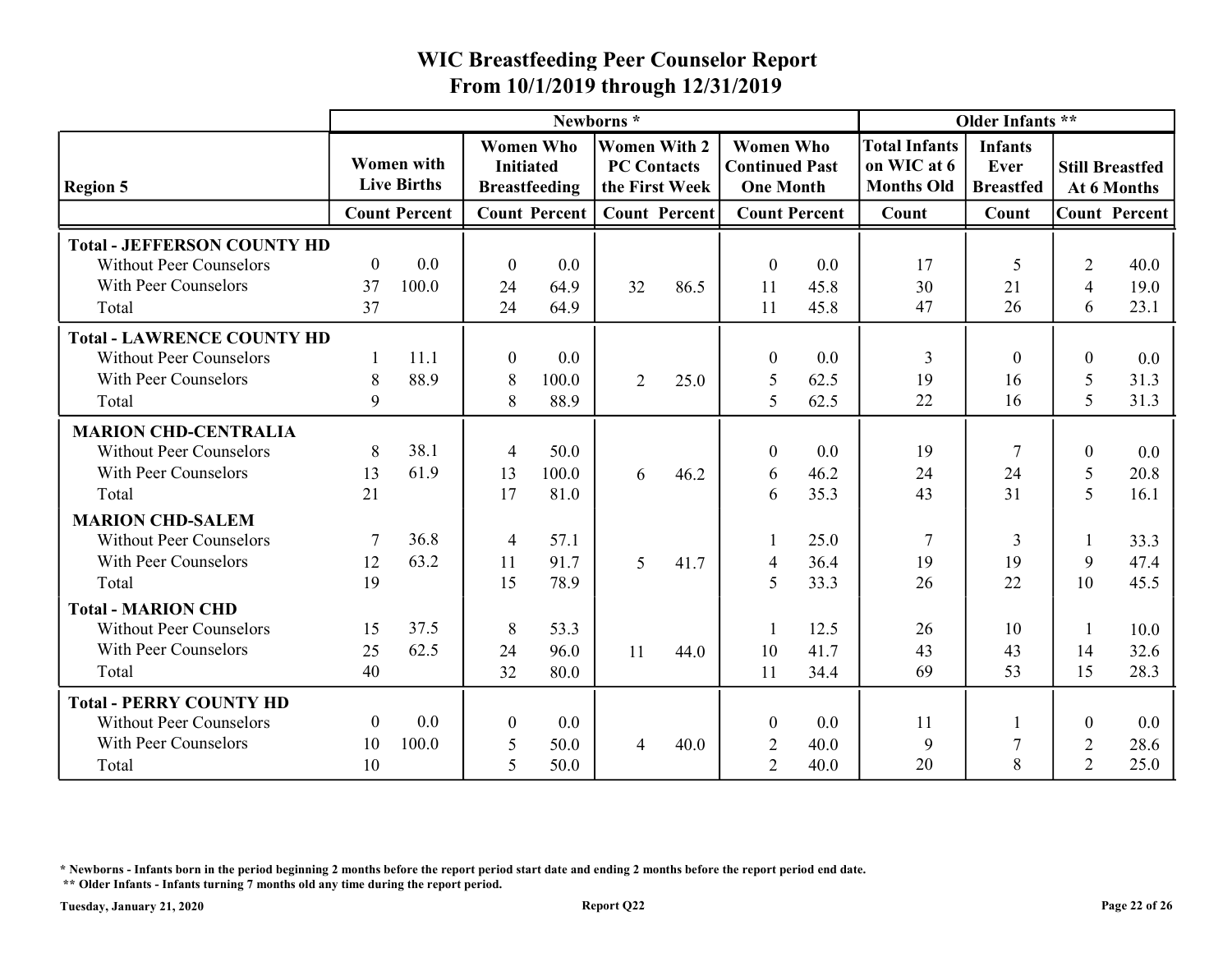|                                                                   |                  |                                  |                                      |                      |                                                             |         | From 10/1/2019 through 12/31/2019                             |                      |                                                          |                                            |                                |                                       |
|-------------------------------------------------------------------|------------------|----------------------------------|--------------------------------------|----------------------|-------------------------------------------------------------|---------|---------------------------------------------------------------|----------------------|----------------------------------------------------------|--------------------------------------------|--------------------------------|---------------------------------------|
|                                                                   |                  |                                  |                                      |                      | Newborns*                                                   |         |                                                               |                      |                                                          | Older Infants **                           |                                |                                       |
| <b>Region 5</b>                                                   |                  | Women with<br><b>Live Births</b> | <b>Women Who</b><br><b>Initiated</b> | <b>Breastfeeding</b> | <b>Women With 2</b><br><b>PC Contacts</b><br>the First Week |         | <b>Women Who</b><br><b>Continued Past</b><br><b>One Month</b> |                      | <b>Total Infants</b><br>on WIC at 6<br><b>Months Old</b> | <b>Infants</b><br>Ever<br><b>Breastfed</b> |                                | <b>Still Breastfed</b><br>At 6 Months |
|                                                                   |                  | <b>Count Percent</b>             |                                      | <b>Count Percent</b> | <b>Count Percent</b>                                        |         |                                                               | <b>Count Percent</b> | Count                                                    | Count                                      |                                | <b>Count Percent</b>                  |
| <b>RANDOLPH CHD - CHESTER</b>                                     |                  |                                  |                                      |                      |                                                             |         |                                                               |                      |                                                          |                                            |                                |                                       |
| <b>Without Peer Counselors</b>                                    | 6                | 85.7                             | 3                                    | 50.0                 |                                                             |         | $\boldsymbol{0}$                                              | 0.0                  | -9                                                       | 3                                          | $\Omega$                       | 0.0                                   |
| With Peer Counselors                                              |                  | 14.3                             | $\boldsymbol{0}$                     | 0.0                  | $\overline{0}$                                              | 0.0     | $\boldsymbol{0}$                                              | 0.0                  | $\overline{2}$                                           | $\overline{2}$                             | $\boldsymbol{0}$               | $0.0\,$                               |
| Total                                                             |                  |                                  | $\overline{3}$                       | 42.9                 |                                                             |         | $\overline{0}$                                                | 0.0                  | 11                                                       | $\overline{\mathcal{L}}$                   | $\overline{0}$                 | 0.0                                   |
| <b>RANDOLPH CHD - SPARTA</b>                                      |                  |                                  |                                      |                      |                                                             |         |                                                               |                      |                                                          |                                            |                                |                                       |
| <b>Without Peer Counselors</b>                                    | 12               | 63.2                             | 5                                    | 41.7                 |                                                             |         | $\overline{2}$                                                | 40.0                 | 24                                                       | 11                                         | 3                              | 27.3                                  |
| With Peer Counselors                                              | 7                | 36.8                             | 6                                    | 85.7                 | 5                                                           | 71.4    | 3                                                             | 50.0                 | 4                                                        |                                            | $\overline{4}$                 | 33.3                                  |
| Total                                                             | 19               |                                  | 11                                   | 57.9                 |                                                             |         | $\overline{\mathcal{L}}$                                      | 45.5                 | 28                                                       | 14                                         |                                | 28.6                                  |
| <b>Total - RANDOLPH CHD</b>                                       |                  |                                  |                                      |                      |                                                             |         |                                                               |                      |                                                          |                                            |                                |                                       |
| <b>Without Peer Counselors</b><br>With Peer Counselors            | 18               | 69.2<br>30.8                     | 8                                    | 44.4                 |                                                             |         |                                                               | 25.0                 | 33                                                       | 14                                         | 3                              | 21.4                                  |
| Total                                                             | 8<br>26          |                                  | 6<br>14                              | 75.0<br>53.8         | 5                                                           | 62.5    | 3<br>5                                                        | 50.0<br>35.7         | 6<br>39                                                  | 19                                         | $\overline{4}$                 | 20.0<br>21.1                          |
|                                                                   |                  |                                  |                                      |                      |                                                             |         |                                                               |                      |                                                          |                                            |                                |                                       |
| <b>SOUTHERN 7 CHD - ALEXANDER</b>                                 |                  |                                  |                                      |                      |                                                             |         |                                                               |                      |                                                          |                                            |                                |                                       |
| <b>Without Peer Counselors</b>                                    | $\overline{4}$   | 44.4                             |                                      | 25.0                 |                                                             |         | $\boldsymbol{0}$                                              | 0.0                  | -7                                                       | $\theta$                                   | $\boldsymbol{0}$               | 0.0                                   |
| With Peer Counselors<br>Total                                     | 5<br>$\mathbf Q$ | 55.6                             | 5<br>6                               | 100.0<br>66.7        | $\overline{0}$                                              | $0.0\,$ | $\overline{4}$<br>$\overline{4}$                              | 80.0<br>66.7         | 6<br>13                                                  | 6<br>6                                     | 2<br>$\overline{2}$            | 33.3<br>33.3                          |
|                                                                   |                  |                                  |                                      |                      |                                                             |         |                                                               |                      |                                                          |                                            |                                |                                       |
| <b>SOUTHERN 7 CHD - HARDIN</b><br><b>Without Peer Counselors</b>  | 3                | 42.9                             |                                      | 33.3                 |                                                             |         |                                                               | 0.0                  |                                                          |                                            | $\boldsymbol{0}$               |                                       |
| With Peer Counselors                                              | $\overline{4}$   | 57.1                             |                                      | 50.0                 |                                                             |         | $\boldsymbol{0}$                                              | 100.0                | $\mathfrak{Z}$                                           | $\theta$                                   |                                | 0.0<br>0.0                            |
| Total                                                             |                  |                                  | 2<br>3                               | 42.9                 |                                                             | 25.0    | 2<br>$\overline{2}$                                           | 66.7                 | $\overline{4}$                                           |                                            | $\mathbf{0}$<br>$\overline{0}$ | $0.0\,$                               |
|                                                                   |                  |                                  |                                      |                      |                                                             |         |                                                               |                      |                                                          |                                            |                                |                                       |
| <b>SOUTHERN 7 CHD - JOHNSON</b><br><b>Without Peer Counselors</b> | 4                | 50.0                             | 3                                    | 75.0                 |                                                             |         | $\boldsymbol{0}$                                              | 0.0                  | 10                                                       | 3                                          | $\mathbf{0}$                   | 0.0                                   |
| With Peer Counselors                                              | 4                | 50.0                             | $\overline{3}$                       | 75.0                 | $\overline{0}$                                              | 0.0     | 2                                                             | 66.7                 | 3                                                        | 3                                          | $\mathbf{0}$                   | $0.0\,$                               |
| Total                                                             | 8                |                                  | 6                                    | 75.0                 |                                                             |         | 2                                                             | 33.3                 | 13                                                       | 6                                          | $\mathbf{0}$                   | 0.0                                   |
|                                                                   |                  |                                  |                                      |                      |                                                             |         |                                                               |                      |                                                          |                                            |                                |                                       |
| <b>SOUTHERN 7 CHD - MASSAC</b><br><b>Without Peer Counselors</b>  | 10               | 43.5                             | $\overline{2}$                       | 20.0                 |                                                             |         | $\boldsymbol{0}$                                              | 0.0                  | 18                                                       |                                            |                                |                                       |
| With Peer Counselors                                              | 13               | 56.5                             |                                      |                      |                                                             |         |                                                               |                      |                                                          |                                            |                                | 14.3                                  |
| Total                                                             | 23               |                                  | 9<br>11                              | 69.2<br>47.8         | $\overline{0}$                                              | 0.0     | $\overline{4}$<br>$\overline{4}$                              | 44.4                 | 9<br>27                                                  | 6<br>13                                    | $\boldsymbol{0}$               | 0.0<br>7.7                            |
|                                                                   |                  |                                  |                                      |                      |                                                             |         |                                                               | 36.4                 |                                                          |                                            |                                |                                       |

\* Newborns - Infants born in the period beginning 2 months before the report period start date and ending 2 months before the report period end date. \*\* Older Infants - Infants turning 7 months old any time during the report period.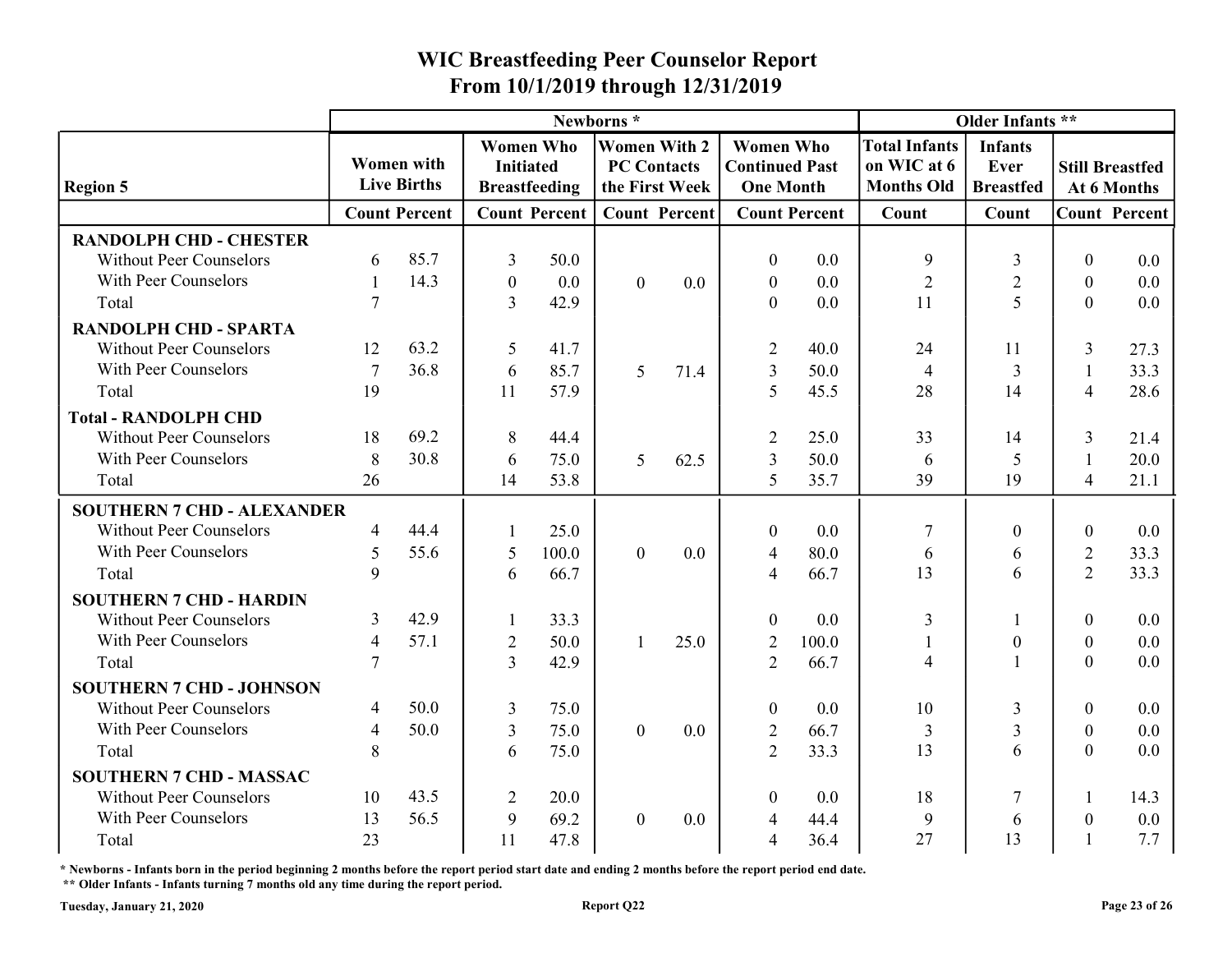|                                                                   |                  |                                  |                                  |                                          | From 10/1/2019 through 12/31/2019                           |      | <b>WIC Breastfeeding Peer Counselor Report</b>                |                      |                                                          |                                            |              |                                       |
|-------------------------------------------------------------------|------------------|----------------------------------|----------------------------------|------------------------------------------|-------------------------------------------------------------|------|---------------------------------------------------------------|----------------------|----------------------------------------------------------|--------------------------------------------|--------------|---------------------------------------|
|                                                                   |                  |                                  |                                  |                                          | Newborns*                                                   |      |                                                               |                      |                                                          | Older Infants **                           |              |                                       |
| <b>Region 5</b>                                                   |                  | Women with<br><b>Live Births</b> | <b>Initiated</b>                 | <b>Women Who</b><br><b>Breastfeeding</b> | <b>Women With 2</b><br><b>PC Contacts</b><br>the First Week |      | <b>Women Who</b><br><b>Continued Past</b><br><b>One Month</b> |                      | <b>Total Infants</b><br>on WIC at 6<br><b>Months Old</b> | <b>Infants</b><br>Ever<br><b>Breastfed</b> |              | <b>Still Breastfed</b><br>At 6 Months |
|                                                                   |                  | <b>Count Percent</b>             |                                  | <b>Count Percent</b>                     | <b>Count Percent</b>                                        |      |                                                               | <b>Count Percent</b> | Count                                                    | Count                                      |              | <b>Count Percent</b>                  |
| <b>SOUTHERN 7 CHD - PULASKI</b><br><b>Without Peer Counselors</b> |                  | 50.0                             |                                  | 100.0                                    |                                                             |      | $\boldsymbol{0}$                                              | 0.0                  | $\overline{2}$                                           |                                            |              | 100.0                                 |
| With Peer Counselors<br>Total                                     | $\overline{2}$   | 50.0                             | $\bf{0}$                         | 0.0<br>50.0                              | $\overline{0}$                                              | 0.0  | $\bf{0}$<br>$\overline{0}$                                    | 0.0<br>0.0           | $\overline{2}$<br>$\overline{4}$                         | $\overline{2}$<br>3                        | 2            | 50.0<br>66.7                          |
| <b>SOUTHERN 7 CHD - UNION</b>                                     |                  |                                  |                                  |                                          |                                                             |      |                                                               |                      |                                                          |                                            |              |                                       |
| <b>Without Peer Counselors</b>                                    | 6                | 46.2                             | $\overline{2}$                   | 33.3                                     |                                                             |      |                                                               | 50.0                 | 16                                                       |                                            |              | 25.0                                  |
| With Peer Counselors<br>Total                                     | 13               | 53.8                             | $\overline{5}$<br>$\overline{7}$ | 71.4<br>53.8                             | $\overline{0}$                                              | 0.0  | $\overline{2}$<br>3                                           | 40.0<br>42.9         | 16<br>32                                                 | 12<br>16                                   | 8            | 58.3<br>50.0                          |
| <b>Total - SOUTHERN SEVEN HLTH DEPT</b>                           |                  |                                  |                                  |                                          |                                                             |      |                                                               |                      |                                                          |                                            |              |                                       |
| <b>Without Peer Counselors</b>                                    | 28               | 45.2                             | 10                               | 35.7                                     |                                                             |      |                                                               | 10.0                 | 56                                                       | 16                                         | 3            | 18.8                                  |
| With Peer Counselors                                              | 34               | 54.8                             | 24                               | 70.6                                     |                                                             | 2.9  | 14                                                            | 58.3                 | 37                                                       | 29                                         | 10           | 34.5                                  |
| Total                                                             | 62               |                                  | 34                               | 54.8                                     |                                                             |      | 15                                                            | 44.1                 | 93                                                       | 45                                         | 13           | 28.9                                  |
| <b>Total - ST CLAIR COUNTY HD</b>                                 |                  |                                  |                                  |                                          |                                                             |      |                                                               |                      |                                                          |                                            |              |                                       |
| <b>Without Peer Counselors</b>                                    | 31               | 79.5                             | 24                               | 77.4                                     |                                                             |      | 8                                                             | 33.3                 | 147                                                      | 82                                         | 20           | 24.4                                  |
| With Peer Counselors                                              | 8                | 20.5                             | 7                                | 87.5                                     | $\overline{0}$                                              | 0.0  | 3                                                             | 42.9                 | <sup>11</sup>                                            | 9                                          | $\mathbf{1}$ | 11.1                                  |
| Total                                                             | 39               |                                  | 31                               | 79.5                                     |                                                             |      | 11                                                            | 35.5                 | 158                                                      | 91                                         | 21           | 23.1                                  |
| <b>Total - WABASH COUNTY HD</b>                                   |                  |                                  |                                  |                                          |                                                             |      |                                                               |                      |                                                          |                                            |              |                                       |
| <b>Without Peer Counselors</b>                                    | $\overline{0}$   | 0.0                              | $\overline{0}$                   | 0.0                                      |                                                             |      | $\boldsymbol{0}$                                              | 0.0                  | 10                                                       |                                            | $\theta$     | 0.0                                   |
| With Peer Counselors                                              | 16               | 100.0                            | 11                               | 68.8                                     | $\tau$                                                      | 43.8 | 6                                                             | 54.5                 | 14                                                       | 14                                         | 7            | 50.0                                  |
| Total                                                             | 16               |                                  | 11                               | 68.8                                     |                                                             |      | 6                                                             | 54.5                 | 24                                                       | 18                                         | 7            | 38.9                                  |
| <b>HAMILTON CHD</b>                                               |                  |                                  |                                  |                                          |                                                             |      |                                                               |                      |                                                          |                                            |              |                                       |
| <b>Without Peer Counselors</b>                                    | $\boldsymbol{0}$ | 0.0                              | $\overline{0}$                   | 0.0                                      |                                                             |      | $\boldsymbol{0}$                                              | 0.0                  | 5                                                        |                                            | $\mathbf{0}$ | 0.0                                   |
| With Peer Counselors                                              | 8                | 100.0                            | 7                                | 87.5                                     |                                                             | 12.5 | 3                                                             | 42.9                 | $\overline{4}$                                           | $\overline{4}$                             | -1           | 25.0                                  |
| Total                                                             | 8                |                                  | -7                               | 87.5                                     |                                                             |      | $\overline{3}$                                                | 42.9                 | 9                                                        | 8                                          |              | 12.5                                  |

\* Newborns - Infants born in the period beginning 2 months before the report period start date and ending 2 months before the report period end date.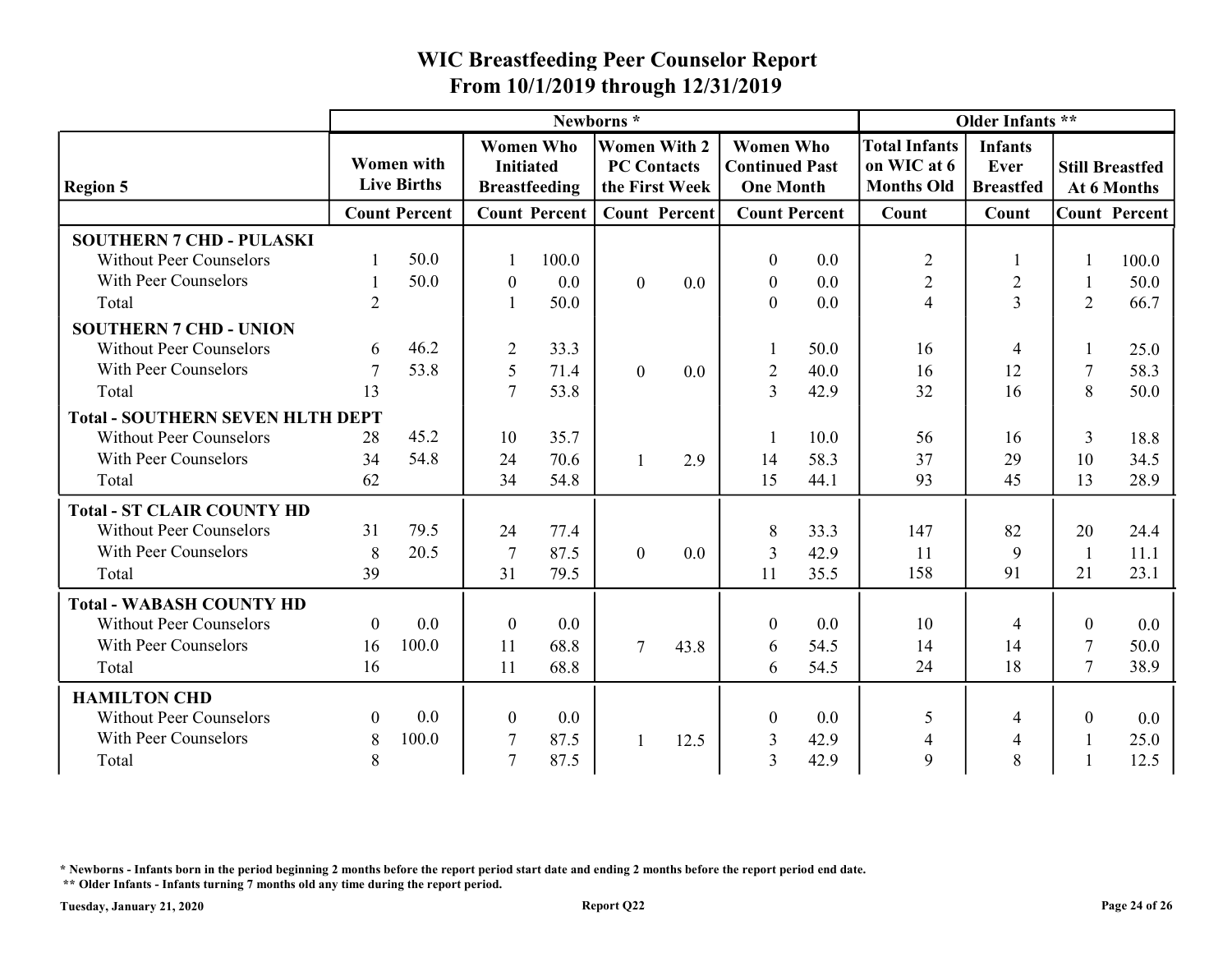|                                |    |                                         |    |                                                              |           |                                                             | <b>WIC Breastfeeding Peer Counselor Report</b> |                                                               |                                                          |                                            |                                       |                      |
|--------------------------------|----|-----------------------------------------|----|--------------------------------------------------------------|-----------|-------------------------------------------------------------|------------------------------------------------|---------------------------------------------------------------|----------------------------------------------------------|--------------------------------------------|---------------------------------------|----------------------|
|                                |    |                                         |    |                                                              |           |                                                             | From 10/1/2019 through 12/31/2019              |                                                               |                                                          |                                            |                                       |                      |
|                                |    |                                         |    |                                                              | Newborns* |                                                             |                                                |                                                               |                                                          | Older Infants **                           |                                       |                      |
| <b>Region 5</b>                |    | <b>Women with</b><br><b>Live Births</b> |    | <b>Women Who</b><br><b>Initiated</b><br><b>Breastfeeding</b> |           | <b>Women With 2</b><br><b>PC Contacts</b><br>the First Week |                                                | <b>Women Who</b><br><b>Continued Past</b><br><b>One Month</b> | <b>Total Infants</b><br>on WIC at 6<br><b>Months Old</b> | <b>Infants</b><br>Ever<br><b>Breastfed</b> | <b>Still Breastfed</b><br>At 6 Months |                      |
|                                |    | <b>Count Percent</b>                    |    | <b>Count Percent</b>                                         |           | <b>Count Percent</b>                                        |                                                | <b>Count Percent</b>                                          | Count                                                    | Count                                      |                                       | <b>Count Percent</b> |
| <b>WAYNE CHD - WAYNE</b>       |    |                                         |    |                                                              |           |                                                             |                                                |                                                               |                                                          |                                            |                                       |                      |
| <b>Without Peer Counselors</b> |    | 6.7                                     |    | 100.0                                                        |           |                                                             |                                                | 0.0                                                           | 5                                                        |                                            | $\theta$                              | $0.0\,$              |
| With Peer Counselors           | 14 | 93.3                                    | 10 | 71.4                                                         | 8         | 57.1                                                        | 6                                              | 60.0                                                          | 14                                                       | 13                                         | $\overline{2}$                        | 15.4                 |
|                                | 15 |                                         | 11 | 73.3                                                         |           |                                                             | 6                                              | 54.5                                                          | 19                                                       | 16                                         | 2                                     | 12.5                 |
| Total                          |    |                                         |    |                                                              |           |                                                             |                                                |                                                               |                                                          |                                            |                                       |                      |
| <b>Total - WAYNE COUNTY HD</b> |    |                                         |    |                                                              |           |                                                             |                                                | 0.0                                                           | 10                                                       |                                            | $\overline{0}$                        | 0.0                  |
| <b>Without Peer Counselors</b> |    | 4.3                                     |    | 100.0                                                        |           |                                                             |                                                |                                                               |                                                          |                                            |                                       |                      |
| With Peer Counselors           | 22 | 95.7                                    | 17 | 77.3                                                         | 9         | 40.9                                                        | 9                                              | 52.9                                                          | 18                                                       | 17                                         | 3                                     | 17.6                 |

\* Newborns - Infants born in the period beginning 2 months before the report period start date and ending 2 months before the report period end date.